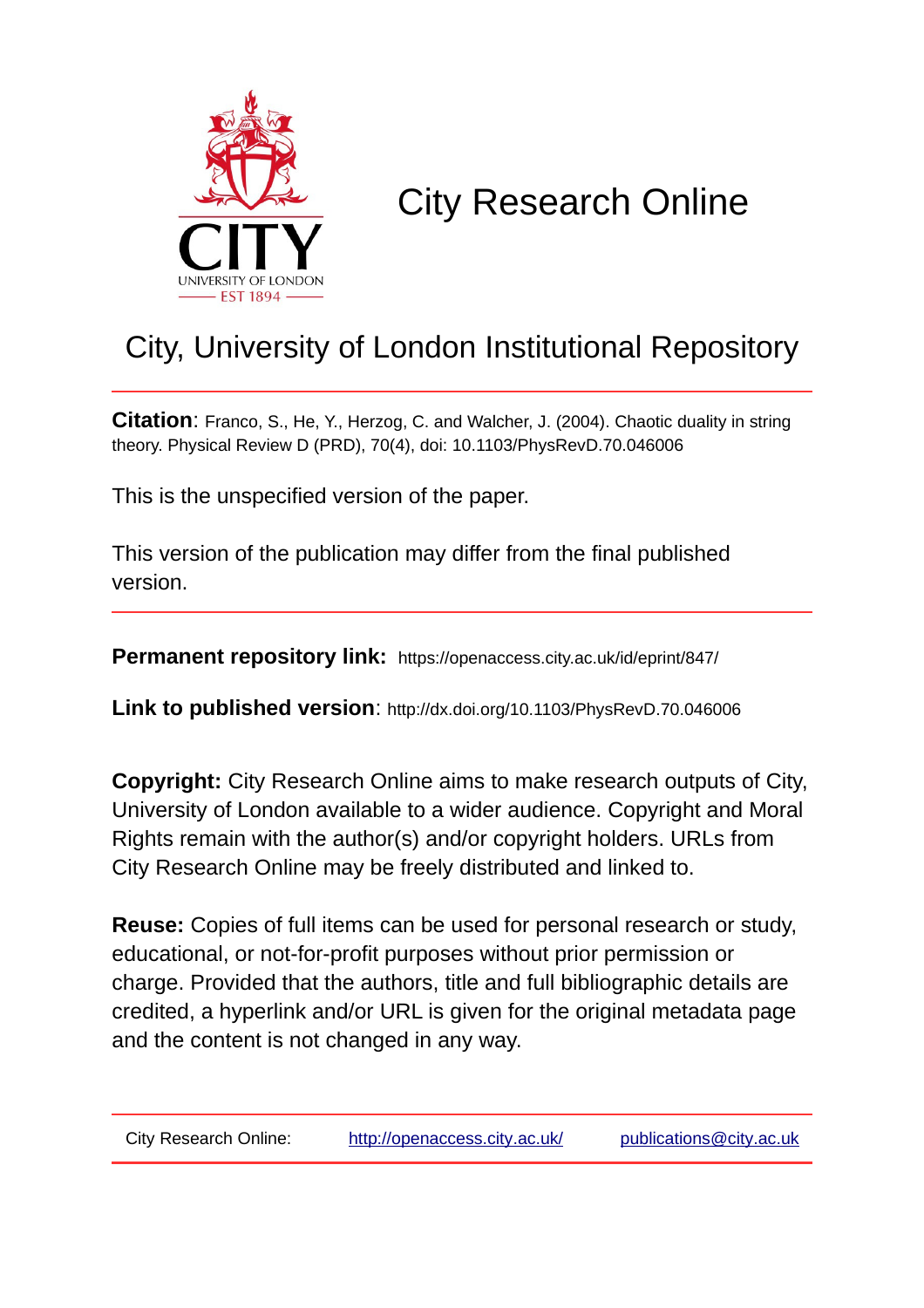# Chaotic Duality in String Theory

# Sebastián Franco $^1$ , Yang-Hui He $^2$ , Christopher Herzog $^3$  and Johannes Walcher $^3$

- 1. Center for Theoretical Physics, Massachusetts Institute of Technology Cambridge, MA 02139, USA
- 2. Department of Physics and Math/Physics RG, The University of Pennsylvania, Philadelphia, PA 19104, USA
- 3. Kavli Institute for Theoretical Physics, University of California, Santa Barbara, CA 93106, USA

[sfranco@mit.edu,yanghe@physics.upenn.edu,herzog@kitp.ucsb.edu,walcher@kitp.ucsb.edu](mailto:sfranco@mit.edu,yanghe@physics.upenn.edu,herzog@kitp.ucsb.edu,walcher@kitp.ucsb.edu)

Abstract: We investigate the general features of renormalization group flows near superconformal fixed points of four dimensional  $\mathcal{N} = 1$  gauge theories with gravity duals. The gauge theories we study arise as the world-volume theory on a set of D-branes at a Calabi-Yau singularity where a del Pezzo surface shrinks to zero size. Based mainly on field theory analysis, we find evidence that such flows are often chaotic and contain exotic features such as duality walls. For a gauge theory where the del Pezzo is the Hirzebruch zero surface, the dependence of the duality wall height on the couplings at some point in the cascade has a self-similar fractal structure. For a gauge theory dual to  $\mathbb{P}^2$  blown up at a point, we find periodic and quasi-periodic behavior for the gauge theory couplings that does not violate the a conjecture. Finally, we construct supergravity duals for these del Pezzos that match our field theory beta functions.

KEYWORDS: [Duality Cascade, Duality Walls, Chaotic RG Flow, del Pezzo Surfaces, AdS/CFT.](http://jhep.sissa.it/stdsearch?keywords=Duality_Cascade+Duality_Walls+Chaotic_RG_Flow+del_Pezzo_Surfaces+AdS/CFT)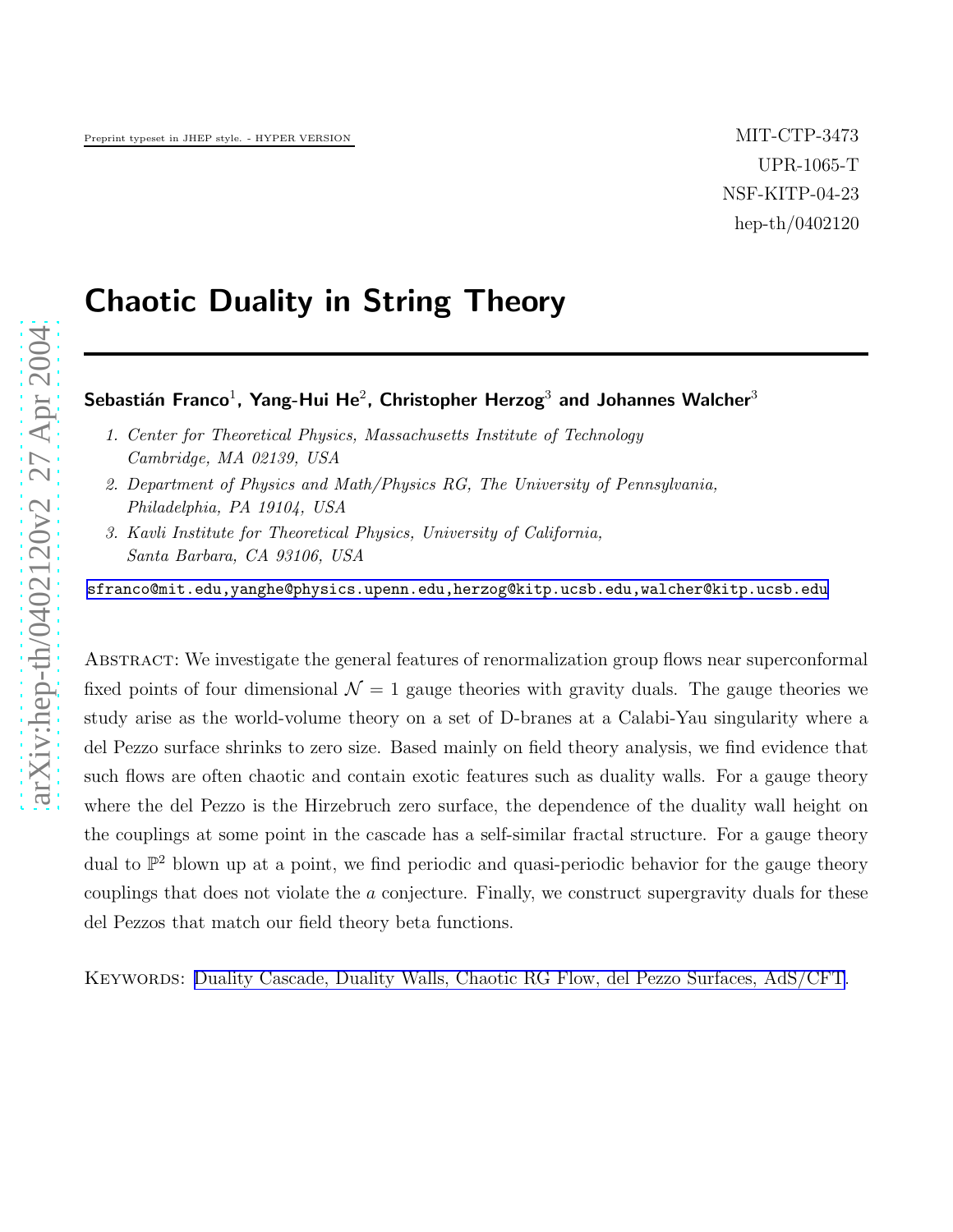# Contents

| 1. |                                            | <b>Introduction and Summary</b>              | $\boldsymbol{2}$        |
|----|--------------------------------------------|----------------------------------------------|-------------------------|
| 2. | A Simplicial View of RG Flow               |                                              | $\overline{\mathbf{4}}$ |
|    | The Klebanov-Strassler Cascade<br>2.1      |                                              | $\overline{4}$          |
|    | 2.2                                        | General RG Flows                             | 6                       |
|    |                                            | Beta Functions and Flows<br>2.2.1            | 8                       |
|    |                                            | Simplices in the Space of Couplings<br>2.2.2 | 10                      |
| 3. | Duality Walls for $F_0$                    |                                              | 11                      |
|    | 3.1                                        | Type A and Type B Cascades                   | 11                      |
|    | 3.2                                        | Duality Walls in Type A Cascade              | 13                      |
|    |                                            | Quivers at Step $k$<br>3.2.1                 | 13                      |
|    |                                            | The RG Flow<br>3.2.2                         | 15                      |
|    |                                            | Duality Walls in Type A Cascades<br>3.2.3    | 17                      |
|    | 3.3                                        | Fractal Structure of the Duality Wall Curve  | 17                      |
| 4. | RG Flows and Quasiperiodicity              |                                              | 22                      |
|    | 4.1                                        | Initial Theory                               | 22                      |
|    | 4.2                                        | <b>RG</b> Flow                               | 23                      |
|    |                                            | 4.2.1<br>Poincaré Orbits                     | 23                      |
|    |                                            | Analytical Evolution<br>4.2.2                | 25                      |
| 5. | Supergravity Solutions for del Pezzo Flows |                                              | 28                      |
|    | $5.1\,$                                    | Self-Dual $(2,1)$ Solutions                  | 28                      |
|    | 5.2                                        | $(2,1)$ Solutions for the del Pezzo          | 29                      |
|    | 5.3                                        | Gauge Couplings                              | 33                      |
|    | 5.4                                        | Discussion                                   | 35                      |
|    |                                            | A. Seiberg Duality and the Beta Function     | 37                      |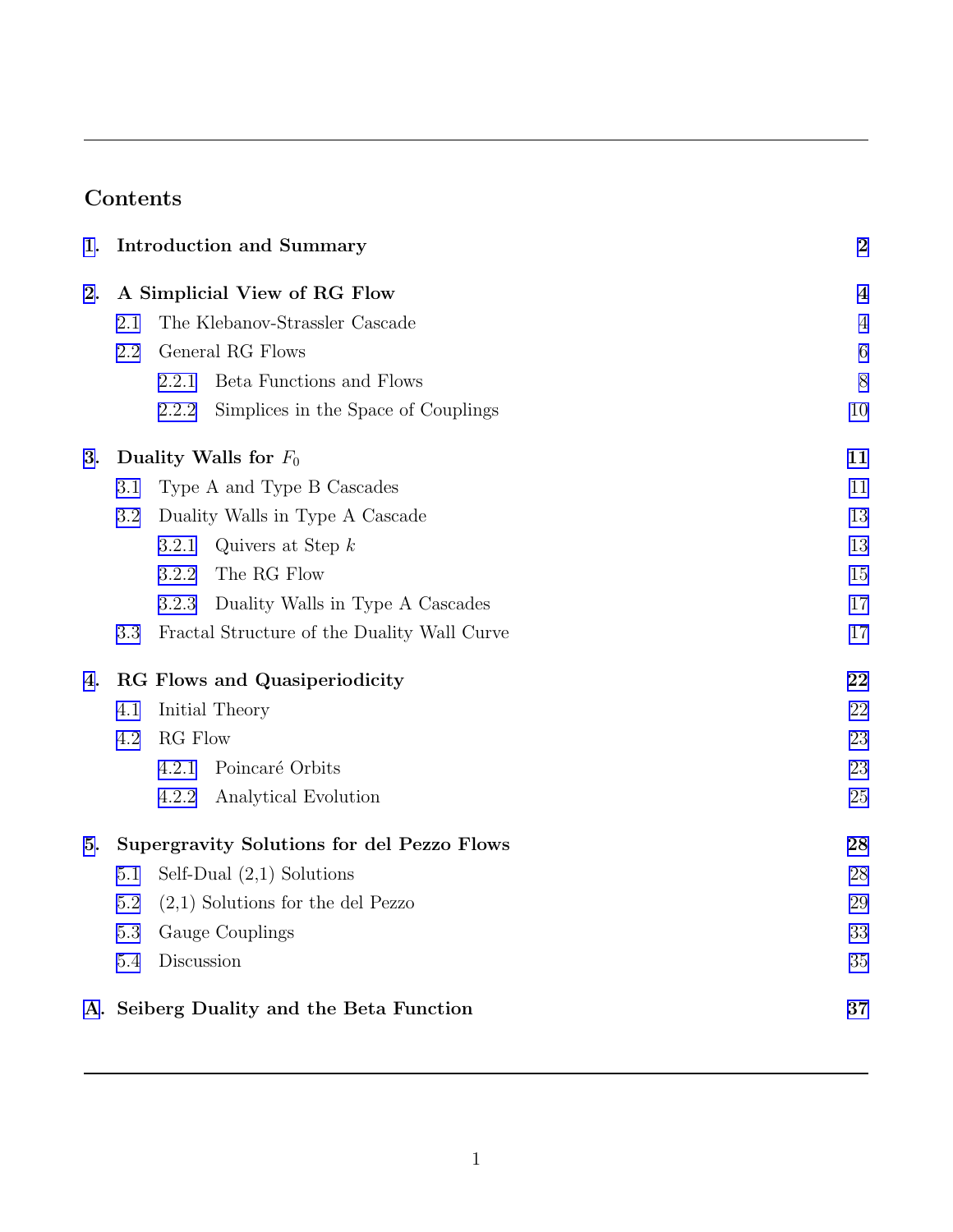### <span id="page-3-0"></span>1. Introduction and Summary

Understanding renormalization group flows out of conformal fixed points of supersymmetric gauge theories is of vital importance in fully grasping the AdS/CFT Correspondence beyond superconformal theories and brings us closer to realistic gauge theories such as QCD. In particular, the  $\mathcal{N} = 1$  gauge theories arising from world-volume theories of D-brane probes on Calabi-Yau singularities have been extensively studied under this light. Dual to these theories are the so-called non-spherical horizons of AdS [\[1, 2\]](#page-40-0).

A prominent example, the conifold singularity, was analysed by Klebanov and Strassler (KS) in[[3\]](#page-40-0) where the RG flow takes the form of a duality cascade. Here, we have a theory with two gauge group factors and four associated bi-fundamental fields. With the addition of appropriate D5-branes, the theory is taken out of conformality in the infra-red. Subsequently, the two gauge couplings evolve according to non-trivial beta functions. Whenever one of the couplings becomes strong, we should perform Seiberg duality to migrate into a regime of weak coupling[[3\]](#page-40-0). And so on do we proceed ad infinitum, generating an intertwining evolution for the couplings. This is called the KS cascade. The dual supergravity (SuGRA) solution, happily aided by our full cognizance of the metric on the conifold, can be studied in detail and matches the field-theory behavior.

One would imagine that a similar analysis, applied to more general Calabi-Yau singularities than the conifold, could be performed, mutatis mutandis. Indeed, a full field theory treatment can be undertaken using various techniques for constructing the gauge theory for D-brane probes on wide classes of singularities. Behavior that differs dramatically from the KS flow has been subsequently observed for, exempli gratia, a class of non-spherical horizons which are  $U(1)$  bundles over the delPezzo surfaces [[4, 5](#page-40-0)]. Using the a-maximization procedures of [[6](#page-40-0), [7](#page-41-0)] to determine anomalous dimensions and beta functions, the numerical studies of[[5](#page-40-0)] have convinced us that, sensitive to the type of geometry as well as initial conditions, the quivers after a large number of Seiberg dualities may become hyperbolic in the language of[[8](#page-41-0)]. After this, a finite energy scale is reached beyond whichduality cannot proceed. This phenomenon has been dubbed a "duality wall" by [[9\]](#page-41-0).

The purpose of this paper was to elucidate some aspects of flows, cascades, and walls for gauge theories arising from these more general geometries using both field theory and SuGRA techniques. To begin with, a more systematic, and where possible, analytic investigation of the duality wall phenomenon is clearly beckoning. For this purpose, we will use the exceptional collection techniques that become particularly conducive for the del Pezzo surfaces [\[10\]](#page-41-0), especially for computing the beta functions and Seiberg dualities[[11](#page-41-0), [12\]](#page-41-0). We review these matters synoptically in Section 2. In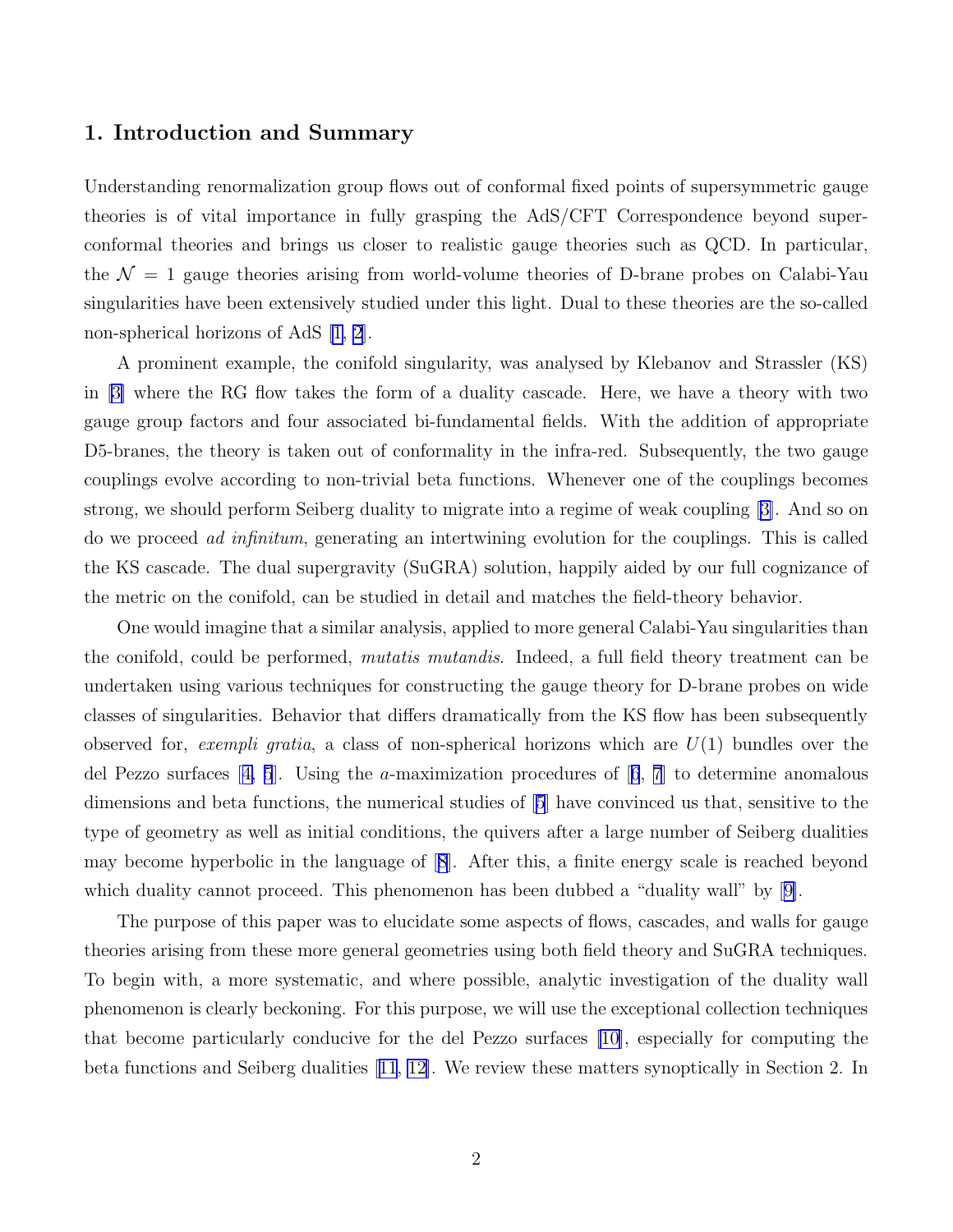particular, we will formulate the general RG cascade as motion and reflections in certain simplices in the space of gauge couplings.

Thus girt with the analytic form of the beta functions and Seiberg duality rules[[5,](#page-40-0) [11, 12](#page-41-0)], we show in Section 3 the existence of the duality wall at finite energy. As an illustrative example, we focus on  $F_0$ , the zeroth Hirzebruch surface. In the numerical studies of [[5\]](#page-40-0), two types of cascading behavior were noted for  $F_0$ . Depending on initial values of couplings, one type of cascade readily caused the quiver to become hyperbolic and hence an exponential growth of the ranks, whereby giving rise to a wall. The other type, though seemingly asymptoting to a wall, was not conclusive from the data. As an application of our analytic methods, we show that duality walls indeed exist for both types and give the position thereof as a function of the initial couplings. These results represent the first example in which the position of a duality wall along with all the dual quivers in the cascade have been analytically determined. Thus, we consider it to be an interesting candidate to attempt the construction of a SuGRA dual. Interestingly, the duality wall height function is piece-wise linear[[4](#page-40-0), [5](#page-40-0)] and "fractal." A highlight of this section will be the demonstration that a fractal behavior is indeed exhibited in such RG cascades. As we zoom in on the wall-position curve, a self-similar pattern of concave and convex cusps emerges.

Inspired by this **chaotic behavior**, we seek further in our plethora of geometries for signatures of chaos. Moving onto the next simplest horizon, namely that of the  $dP_1$ , the first del Pezzo surface, we again study the analytic evolution of the cascade in detail. Here, we find Poincaré cycles for trajectories of gauge coupling pairs. The shapes of these cycles depend on the initial values of couplings. For some ranges, beautiful elliptical orbits emerge. This type of behavior is reminiscent of the attractors and Russian doll renormalization group flow discussed in [\[13\]](#page-41-0). This example constitutes Section 4.

Finally, in Section 5, we move on to the other side of the AdS/CFT Correspondence and attempt to find SuGRA solutions. We rely upon the methodologies of[[14\]](#page-41-0) to construct solutions that are analogous to those of Klebanov and Tseytlin  $(KT)$  [\[15\]](#page-41-0) for the conifold. The fact that explicit metrics for cones over del Pezzo surfaces are not yet known is only a minor obstacle. We are able to write down KT-like solutions, complete with the warp factor, as an explicit function of the Cartan matrices of the exceptional algebra associated with the del Pezzo.

These SuGRA solutions should be dual to field theory cascades that are similar to the original KS cascade. Identifying the precise SuGRA phenomenon which marks the duality wall remains an open and tantalizing quest.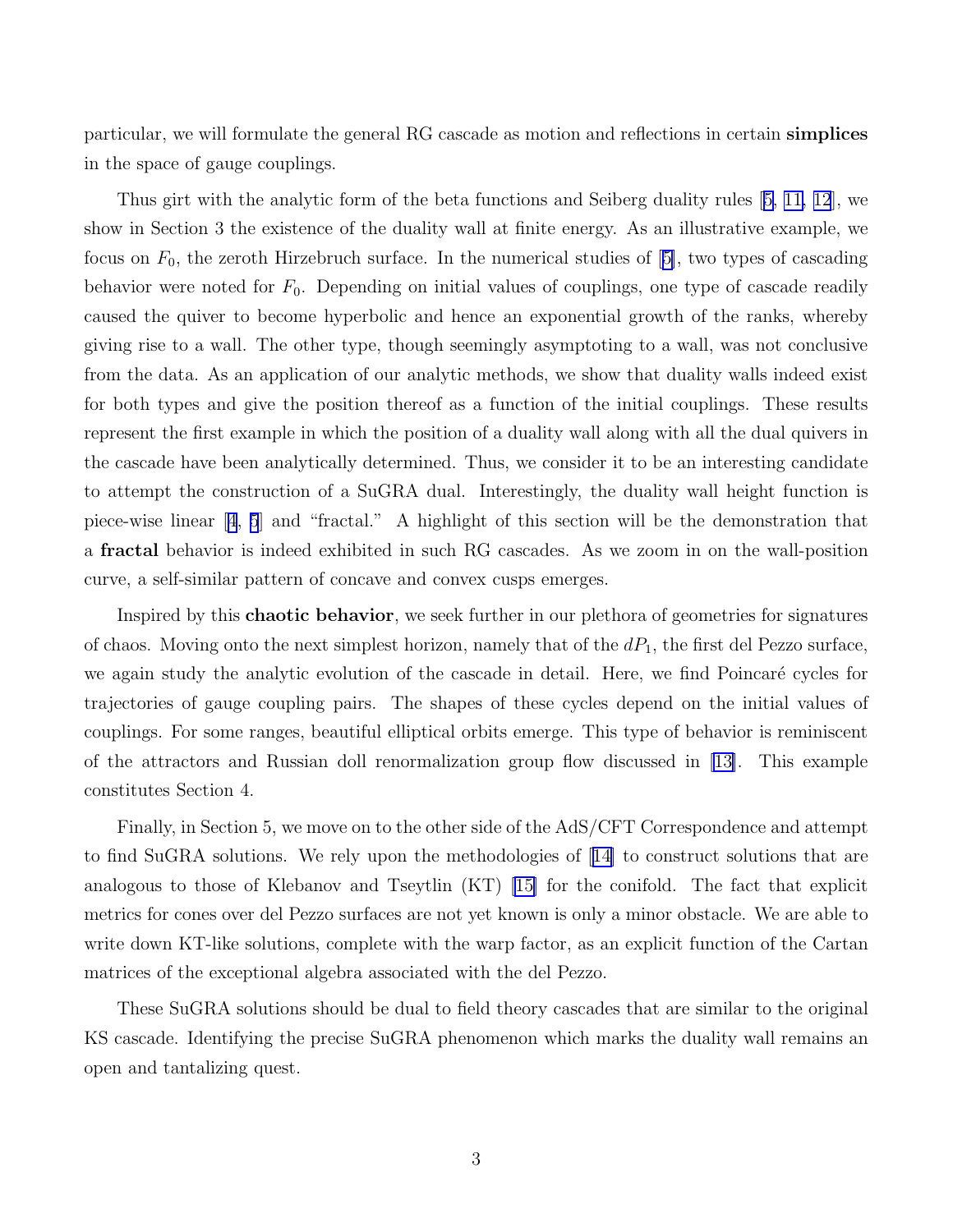<span id="page-5-0"></span>We would like to stress the importance of possible corrections to the R-charges of the matter fields, and hence to the anomalous dimensions and beta functions. We will see that in order to be able to follow the RG cascades accurately, we need to be able to assume that the R-charges are corrected only at order  $\mathcal{O}(M/N)^2$  where M is the number of D5-branes, N the number of D3-branes, and  $M/N$  a measure of how close we are to the conformal point  $M = 0$ . In the case of the conifold, the gauge theory possessed a  $\mathbb{Z}_2$  symmetry which forced the  $\mathcal{O}(M/N)$  corrections to vanish. Our del Pezzo gauge theories generally lack such a symmetry.

We have two arguments to address these concerns. First, for KS type cascades, our SuGRA solutions match the field theory beta functions precisely, severely constraining any possible  $M/N$ corrections to the R-charges. For more complicated cascades involving duality walls, we lack SuGRA solutions. Nevertheless, we shall push ahead, assuming that eventually appropriate supergravity solutions will be found and that R-charge corrections, even if  $\mathcal{O}(M/N)$ , will not change the qualitative nature of our results. The flows which we shall soon present are so interesting that we think it worthwhile to describe them in their current, though less than fully understood state. An analogy can be made to the Navier-Stokes equation. Turbulence is observed in fluids in many different situations but is very difficult to model exactly. Instead, people have developed simple models, such as Feigenbaum's quadratic recursion relation, to understand certain qualitative features, such as period doubling. In some sense, the flows we present here are in relation to the real RG flows as Feigenbaum's analysis is to the real Navier-Stokes equation.

# 2. A Simplicial View of RG Flow

In preparation for our discussions on Renormalisation Group (RG) flow in the gauge theory duals to del Pezzo horizons, we initiate our study with an abstract and recollective discussion of RG flows and duality cascades.

#### 2.1 The Klebanov-Strassler Cascade

The Klebanov-Strassler (KS) flow[[3\]](#page-40-0) provides our paradigm for an RG cascade. In the KS flow, one starts with an  $\mathcal{N} = 1$   $SU(N) \times SU(N + M)$  gauge theory with bifundamental chiral superfields  $A_i$  and  $B_i$ ,  $i = 1, 2$  and a quartic superpotential. The couplings associated with the two gauge groups we shall respectively call  $g_1$  and  $g_2$ . This quiver theory can be geometrically realized as the world-volume theory of a stack of N coincident D3-branes together with M D5-branes probing a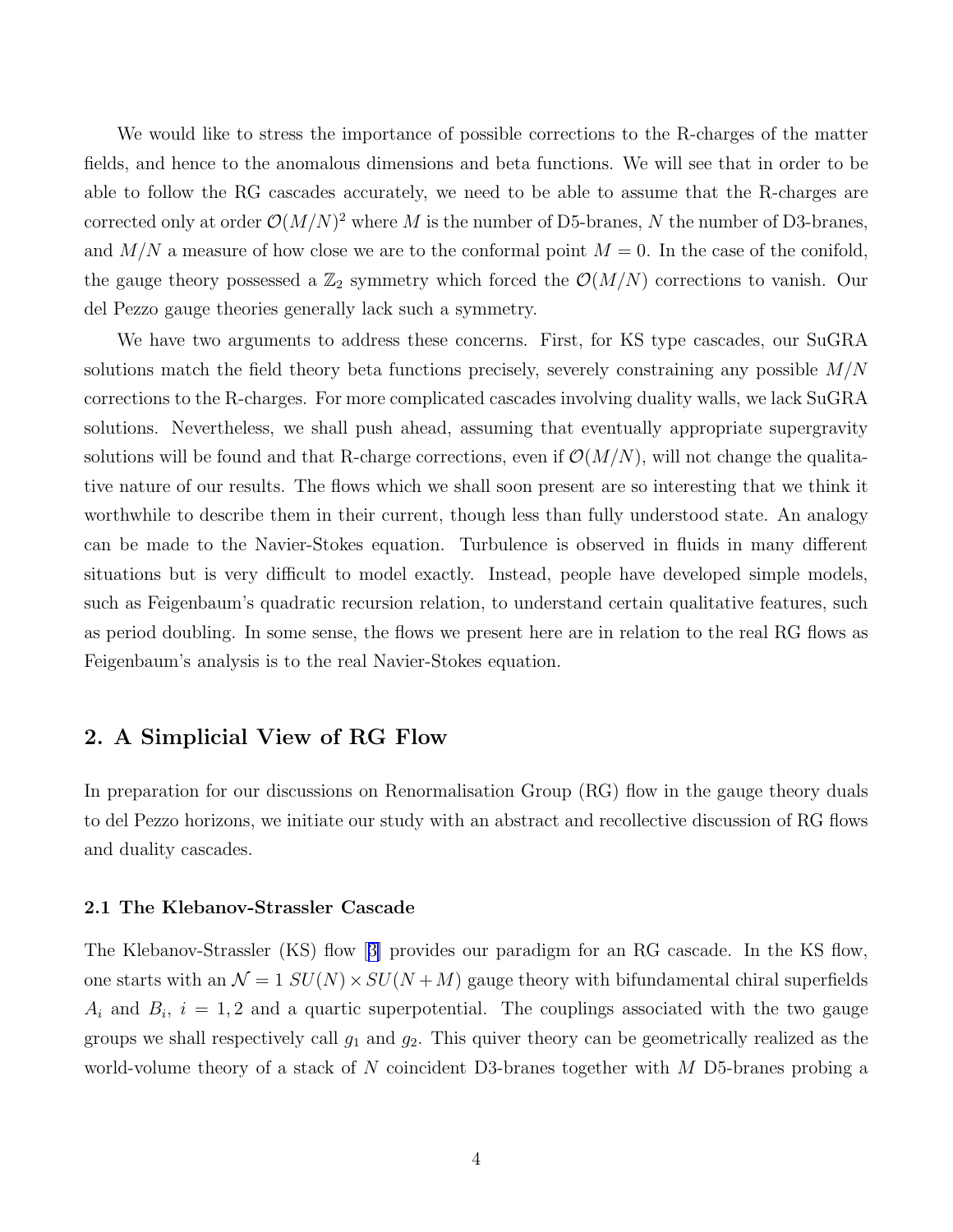<span id="page-6-0"></span>conifold singularity. The matter content and superpotential are given as follows:

$$
\mathbf{A}_{1,2} \qquad \qquad \mathbf{N} \leftarrow \mathbf{N} \qquad \qquad W = \frac{\lambda}{2} \epsilon^{ij} \epsilon^{kl} \operatorname{Tr} A_i B_k A_j B_l \ . \tag{2.1}
$$

where  $\lambda$  is the superpotential coupling and the trace is taken over color indices.

For  $M = 0$  the gauge theory is conformal. Indeed, the M D5-branes are added precisely to take us out of this conformal point, inducing a RG flow.

The one loop NSVZ beta function [\[16\]](#page-41-0) determines the running of the gauge couplings. For each gauge group we have

$$
\beta_i = \frac{d(8\pi^2/g_i^2)}{d\ln\mu} = \frac{3T(G) - \sum_i T(r_i)(1 - 2\gamma_i)}{1 - \frac{g_i^2}{8\pi^2}T(G)}
$$
\n(2.2)

where  $\mu$  is a ratio of energy scales and for an  $SU(N_c)$  gauge group  $T(G) = N_c$  and  $T(fund) = 1/2$ .

Using  $\gamma_i = \frac{3}{2}R_i - 1$ , we can express the beta functions  $\beta_{i=1,2}$  for the two gauge couplings  $g_{i=1,2}$ in terms of R-charges. As is done in [\[3](#page-40-0)], we will work in the approximation that the denominator of (2.2) is neglected. Then, the beta functions become

$$
\beta_1 = 3 [N + (R_A - 1)(N + M) + (R_B - 1)(N + M)],
$$
  
\n
$$
\beta_2 = 3 [(N + M) + (R_A - 1)N + (R_B - 1)N].
$$

At the conformal point, the R-charges of the bifundamentals can be calculated from the geometry and are  $R_A = R_B = 1/2$ . They can also be simply determined by using the symmetries of the quiver and requesting the vanishing of the beta functions for the gauge and superpotential couplings. Generically, we would expect the R-charges to suffer  $\mathcal{O}(M/N)$  corrections for  $M \neq 0$ . Here however, there is a  $\mathbb{Z}_2$  symmetry  $M \to -M$  for large N that forces the corrections to be of order at least  $\mathcal{O}(M/N)^2$ . Thus,

$$
\beta_1 = -3M, \qquad \beta_2 = 3M \tag{2.3}
$$

up to  $\mathcal{O}(M/N)$  corrections.

If we trust these one loop beta functions, then flowing into the IR, we see that the coupling  $g_2$  will eventually diverge because of the positivity of  $\beta_2$ . According to Klebanov and Strassler, the appropriate remedy is a Seiberg duality. After the duality, the gauge group becomes  $SU(N) \times$  $SU(N-M)$  but otherwise the theory remains the same. After this duality, the beta functions change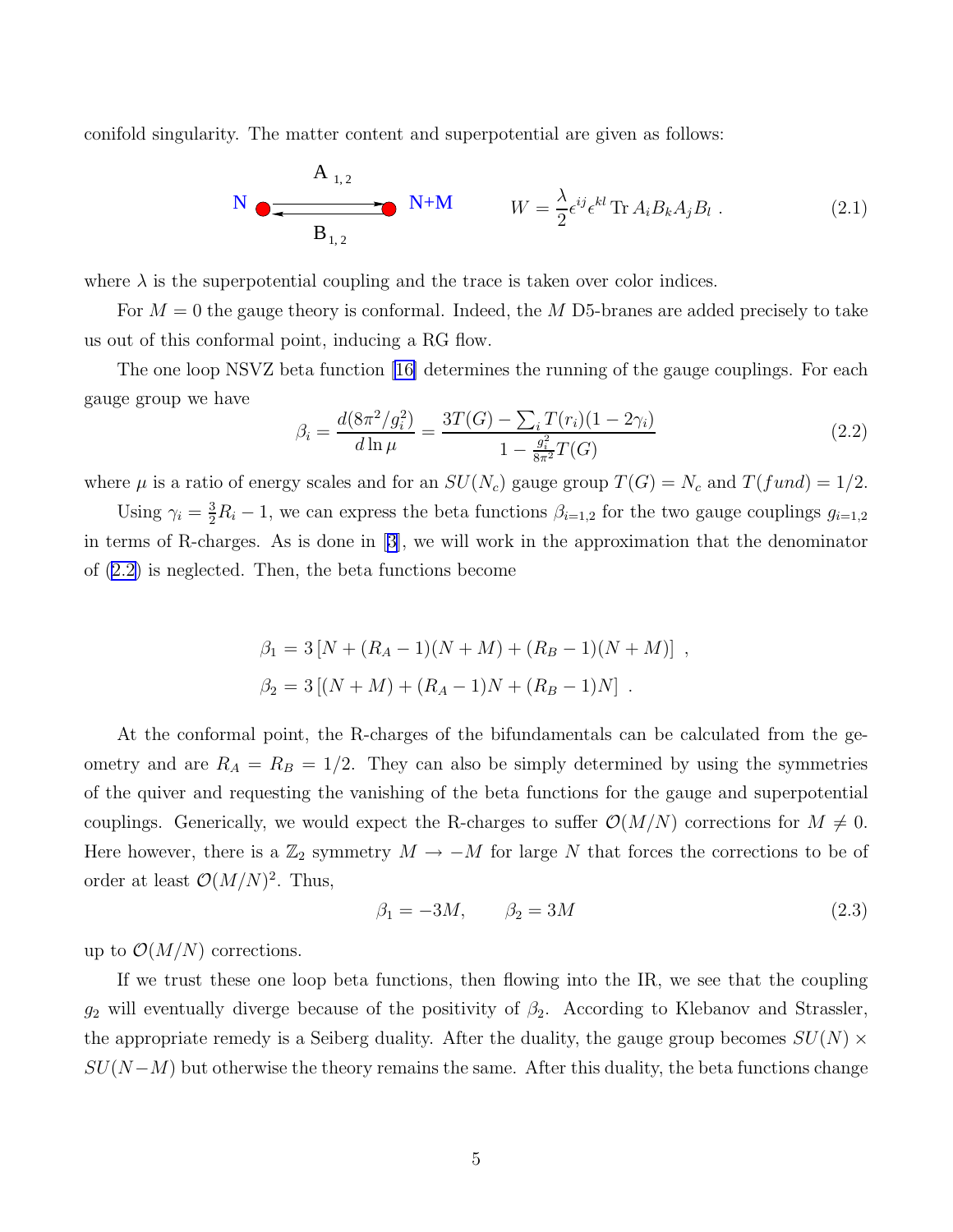<span id="page-7-0"></span>

**Figure 1:** The KS cascade for the conifold. The two inverse gauge couplings  $x_{i=1,2}=\frac{1}{g_i^2}$  for the two nodes evolve in weave pattern against log-energy scale  $t$  where Seiberg duality is applied whenever one of the  $x_i's\,$ reaches zero.

sign  $\beta_1 = 3M$  and  $\beta_2 = -3M$ . This process of Seiberg dualizing and flowing can be continued for a long time in the large N limit as shown in Figure 1. The number of colors in the gauge groups becomes smaller and smaller. Klebanov and Strassler[[3\]](#page-40-0) demonstrated that when one of the gauge groups becomes trivial, the gauge theory undergoes chiral symmetry breaking and confinement. The phenomenon is realized geometrically in the SuGRA dual by a deformation of the conifold in the IR.

Clearly there are some weaknesses in this purely gauge theoretic approach to the RG flow of a strongly coupled gauge theory. Usually Seiberg duality is understood as an IR equivalence of two gauge theories and is not performed in the limit  $g_2 \to \infty$ . Can we really trust Seiberg duality here? Also, we have dropped the denominator of the full NSVZ beta function [\(2.2](#page-6-0)), which is presumably important. Nevertheless, the analysis is sound and the strongest argument for the validity of these Seiberg dualities comes not from gauge theory but from the dual supergravity theory [\[3](#page-40-0)]. There is a completely well-behaved supergravity solution, the KS solution of the conifold, which models this RG flow. On the gravity side, there is a radial dependence of the 5-form flux which produces a logarithmic running of the effective number of D3-branes in complete accordance with the field theory cascade, giving credence to these Seiberg dualities.

#### 2.2 General RG Flows

We shall henceforth focus on the four dimensional,  $\mathcal{N} = 1$  gauge theories engineered by placing D3-branes at the singularity of a Calabi-Yau threefold cone over a del Pezzo surface (cf. e. g. [\[11,](#page-41-0)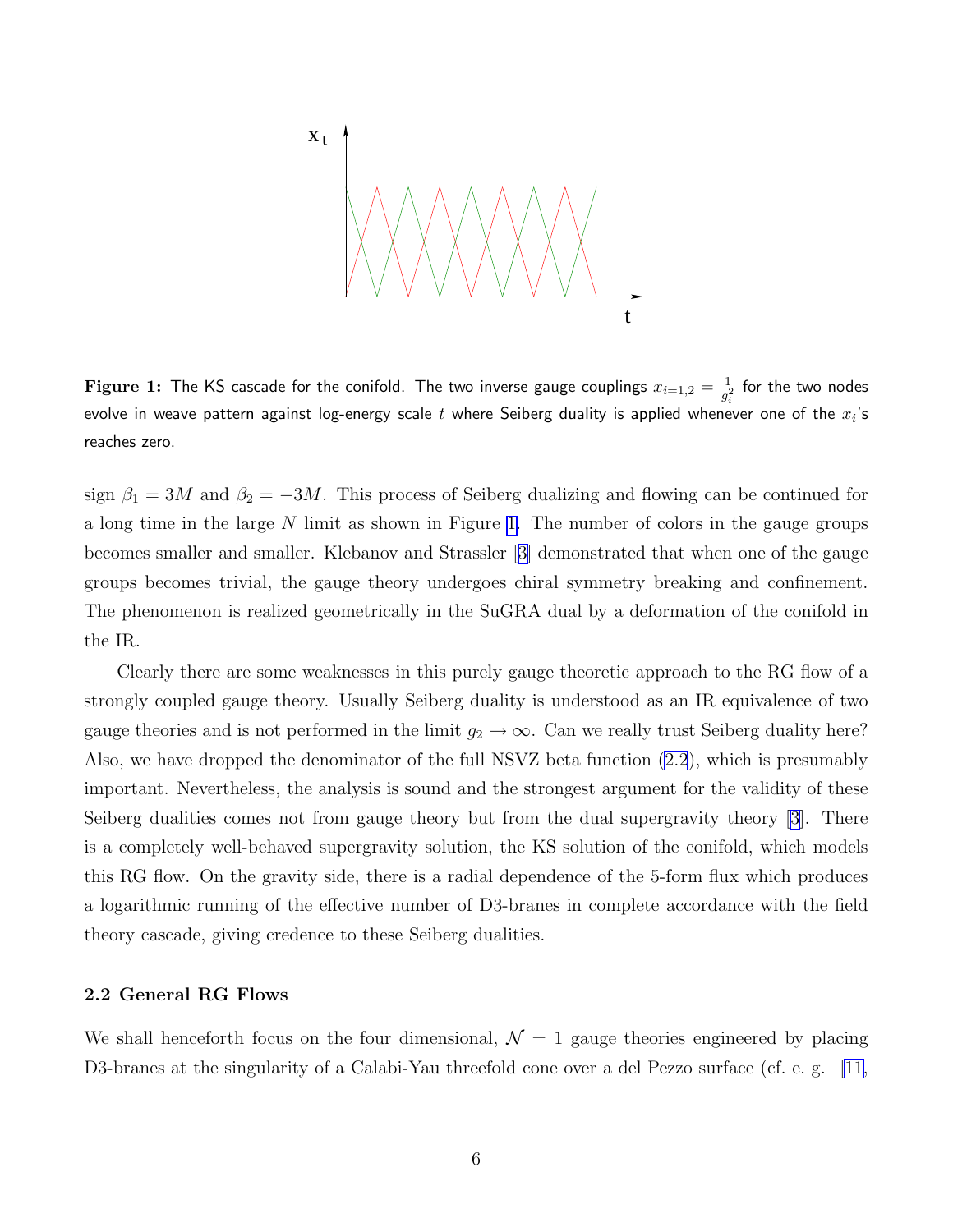[17, 18](#page-41-0), [19, 20](#page-42-0)] for a comprehensive discussion). With some important caveats, these theories can be treated in a fashion similar to the discussion above for the conifold.

The field content of a del Pezzo gauge theory is described compactly by a quiver. For D-branes probing the n-th del Pezzo, the number of gauge group factors in the quiver theory is equal to

$$
k = n + 3 \tag{2.4}
$$

which is the Euler characteristic  $\chi(dP_n)$ . We reserve the index  $i = 1, 2, \ldots k$  for labeling the nodes of the quiver. We denote the adjacency matrix of the quiver by  $f_{ij}$ . In other words,  $f_{ij}$  is the number of arrows in the quiver from node i to node j. We point out that by definition, the  $f_{ij}$  are all non-negative.

Thus given a quiver, we need to specify the ranks of the gauge groups in order to define a gauge theory. We will denote the rank of the gauge group on the *i*-th node by  $d^i$ , and the dimension vector by  $d = (d^i)_{i=1,\dots,k}$ . As on the conifold, the ranks  $d^i$  are related to the number of branes that realize the specific gauge theory in string theory. When probing the del Pezzos, we will reserve N to denote the number of regular D3-branes, and  $M<sup>I</sup>$  to denote the number of D5-branes. The D3-brane corresponds to a unique dimension vector which we will denote by  $r = (r^i)_{i=1,...k}$ . In distinction to the conifold and its ADE generalizations, the possible D5-branes are constrained by chiral anomaly cancellation, and we will parametrize their dimension vectors by  $s_I = (s_I^i)$  with  $I = 1, 2, ..., n$ .

Summarizing, a D-brane configuration with  $N$  regular D3-branes and  $M<sup>I</sup>$  D5-branes of type  $I$ corresponds to the gauge group  $\prod^k$  $i=1$  $SU(d^i)$  with

$$
d^i = r^i N + s^i_I M^I \tag{2.5}
$$

and  $f_{ij}$  chiral fields  $X_{ij}$  in the  $SU(d^i) \times SU(\overline{d^j})$  bi-fundamental representation.

As shown in[[11](#page-41-0), [12](#page-41-0)], the beta functions of the gauge theory can be computed effectively from geometry by taking advantage of the exceptional collection language[[10, 11](#page-41-0), [12](#page-41-0), [21\]](#page-42-0). An exceptional collection  $\mathcal{E} = (E_1, E_2, \ldots, E_k)$  is an ordered collection of sheaves, specifying the Dbrane associated with each node. The intersections of the sheaves give rise to massless strings which in turn correspond to bifundamental fields in the gauge theory.  $\mathcal E$  can roughly be thought of as a basis of branes.

An important feature of exceptional collections for us will be the ordering. The ordering of a collection induces an ordering of the nodes of the quiver. In order to use the exceptional collection technology to compute the beta functions, we must keep track of the ordering.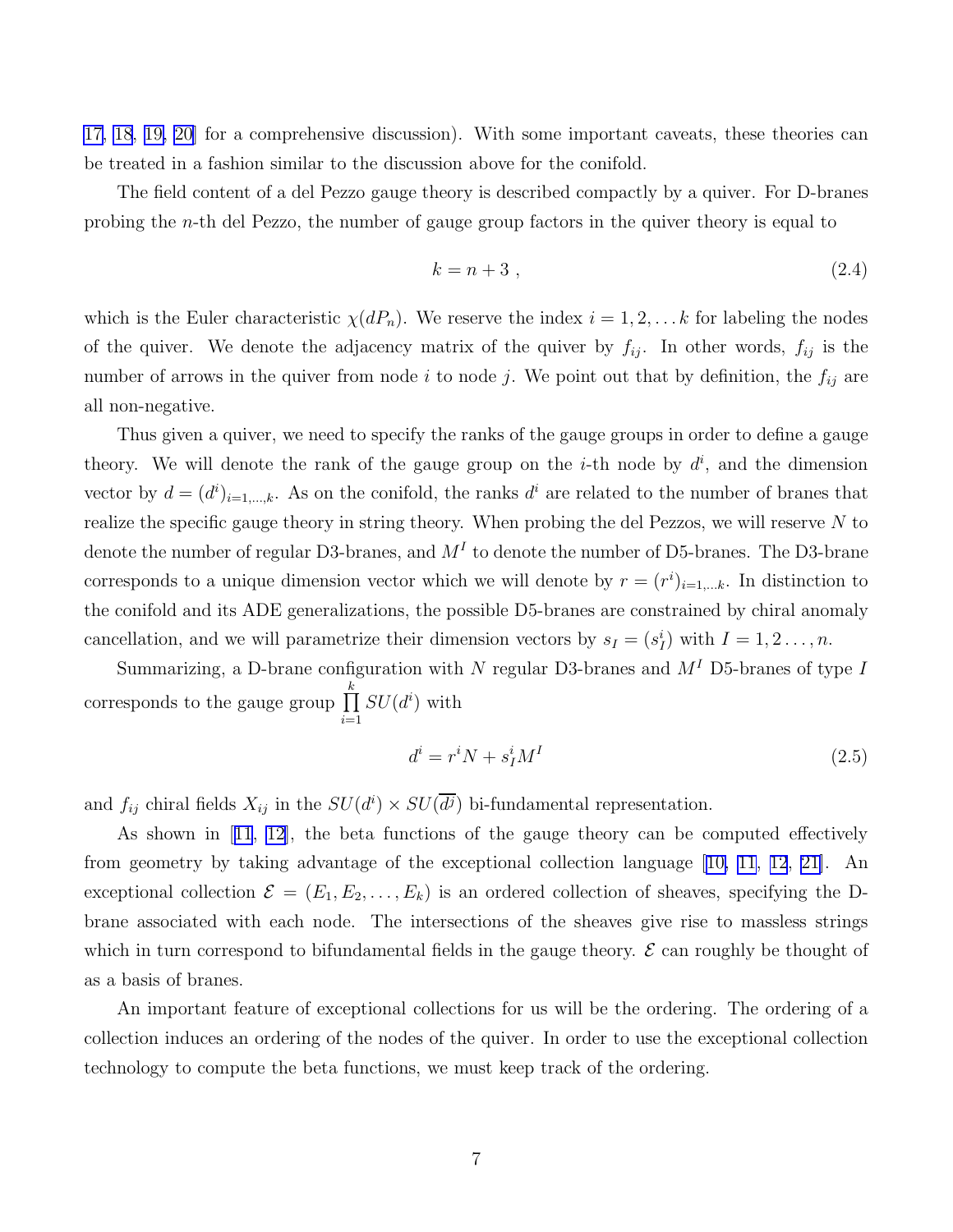<span id="page-9-0"></span>Ifa given quiver satisfies the well split condition of  $|11|$ , the order of the quiver changes in a simple way under Seiberg duality. To understand the well split condition, we first need to refine our understanding of the quiver ordering. It was shown in [\[11\]](#page-41-0) that the ordering of the quiver is only determined up to cyclic permutations. If  $123 \ldots n$  is a good ordering, then so is  $23 \ldots n1$ . If a quiver is well split, then we can find a cyclic permutation such that for any node  $j$ , all the outgoing arrows from j go to nodes  $i < j$  and all the in-going arrows into j come from nodes  $i > j$ . After a Seiberg duality on node  $j, j$  would become the last node in the quiver.

An unproven conjecture of [\[11\]](#page-41-0) is that the Seiberg dual of a well split quiver is again well split. The conjecture was proven for four node quivers in [\[11](#page-41-0)] and no counter-examples are known to the authors. An appropriate understanding of ill split quivers is still lacking. For example, the correct determination of R-charges for them is still open[[11](#page-41-0)]. Indeed, the fractional Seiberg dualities encountered in[[21\]](#page-42-0) may be problematic precisely for this reason. As our examples in the subsequent sections involve only Seiberg dualities of well split, four node quivers, we can be confident in our calculations.

In light of the exceptional collection language, we shall also make use of the matrix  $S$  which is an upper triangular matrix with ones along the diagonal and related to  $f_{ij}$  by

$$
S_{ij} = \begin{cases} f_{ij} - f_{ji} , & i < j ; \\ 1 , & i = j ; \\ 0 , & i > j . \end{cases}
$$
 (2.6)

where we have assumed an ordering. The components  $S_{ij}$ ,  $i \neq j$ , are still the number of arrows from node i to node j, except that now a negative entry corresponds to reversing the arrow direction. We will find it convenient to use a matrix  $\mathcal I$  which is simply the antisymmetrized version of  $S$  (or  $f$ ).

$$
\mathcal{I} = S - S^t = f - f^t \tag{2.7}
$$

Using this, chiral anomaly cancellation can be concisely expressed as the condition that the dimension vector d be in the kernel of  $\mathcal I$ . In other words, r and the  $s_I$  form a basis of ker  $\mathcal I$ .

#### 2.2.1 Beta Functions and Flows

Methods exist in the literature for the determination of the R-charges as well as the beta function. Evaluating [\(2.2](#page-6-0)) with the quiver notation introduced above, and denoting by  $R_{ij}$  the R-charge of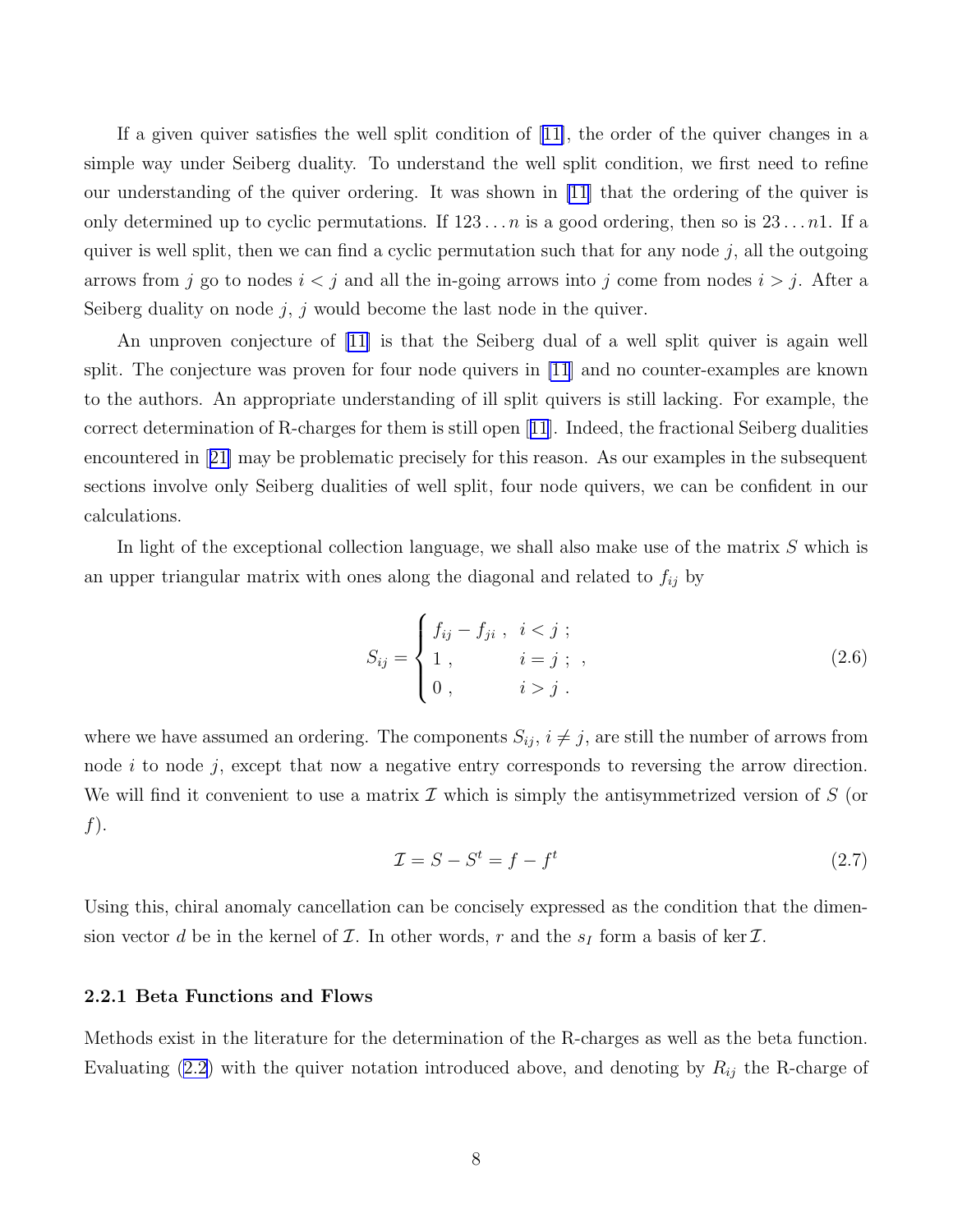<span id="page-10-0"></span>the bifundamental  $X_{ij}$ , one obtains for the beta function of the *i*-th node (cf. Eq (5.7) of [\[5](#page-40-0)])

$$
\frac{dx_i}{d\ln\mu} = \beta_i = \left(3d^i + \frac{3}{2}\sum_{j=1}^k \left(f_{ij}(R_{ij} - 1) + f_{ji}(R_{ji} - 1)\right)d^j\right) \tag{2.8}
$$

where  $x_i$  is related to the *i*-th gauge coupling via  $x_i \equiv 8\pi^2/g_i^2$ .

One very insightful approach for the determination of the R-charge is the procedure of maximizationof the central charge a in the CFT as advocated in  $[6, 7]$  $[6, 7]$  $[6, 7]$ . We shall however adhere to the procedure of [\[11](#page-41-0), [12](#page-41-0)], which gives the R-charges at the conformal point. Transcribing Eq. 49 from [\[12](#page-41-0)] to present notations, the R-charge of the bi-fundamental  $X_{ij}$  is given by

$$
R(X_{ij}) = 1 + \left(\frac{2}{(9-n)r^{i}r^{j}}(S_{ij}^{-1} + S_{ji}^{-1}) - 1\right) \text{sign}(i-j) . \tag{2.9}
$$

It was shown in [\[12](#page-41-0)] that plugging (2.9) into (2.8), and going to the conformal point  $d^i = r^i$ , one finds  $\beta_i = 0$ , as expected.

Theflow is induced when we leave the conformal fixed point by adding D5-branes. As in [[3\]](#page-40-0), we will work in the regime  $M<sup>I</sup> \ll N$ . We will assume the R-charges do not receive corrections of  $\mathcal{O}(M^I/N)$ . This assumption is supported by the supergravity solutions we write down in section 5, which severely constrain the nature of such corrections for KS type cascades. For more general cascades with duality walls, we believe that we can still trust the qualitative nature of our results. Ignoring the corrections, the non-conformal beta functions can readily be obtained by substituting  $(2.9)$  into  $(2.8)$  for general ranks  $d^i$ . We obtain, to order  $M^I/N$ ,

$$
\beta_i = 3s_I^i M^I + \frac{3}{2} \sum_j \widetilde{R}_{ij} s_I^j M^I , \qquad (2.10)
$$

where we have introduced the symmetric matrix

$$
\widetilde{R}_{ij} = f_{ij}(R_{ij} - 1) + f_{ji}(R_{ji} - 1) \tag{2.11}
$$

We will now evolve the inverse gauge couplings  $x_i = 8\pi^2/g_i^2$  with the beta functions (2.10). Since the one-loop beta functions are constant, the evolution proceeds in step-wise linear fashion, much like the KS cascade; we have

$$
\frac{8\pi^2}{g_i^2(t+\Delta t)} - \frac{8\pi^2}{g_i^2(t)} = \beta_i \Delta t \tag{2.12}
$$

during the step  $\Delta t$  in energy scale  $(t = \ln \mu)$ , before one has to perform Seiberg duality on the node whose coupling reaches zero first.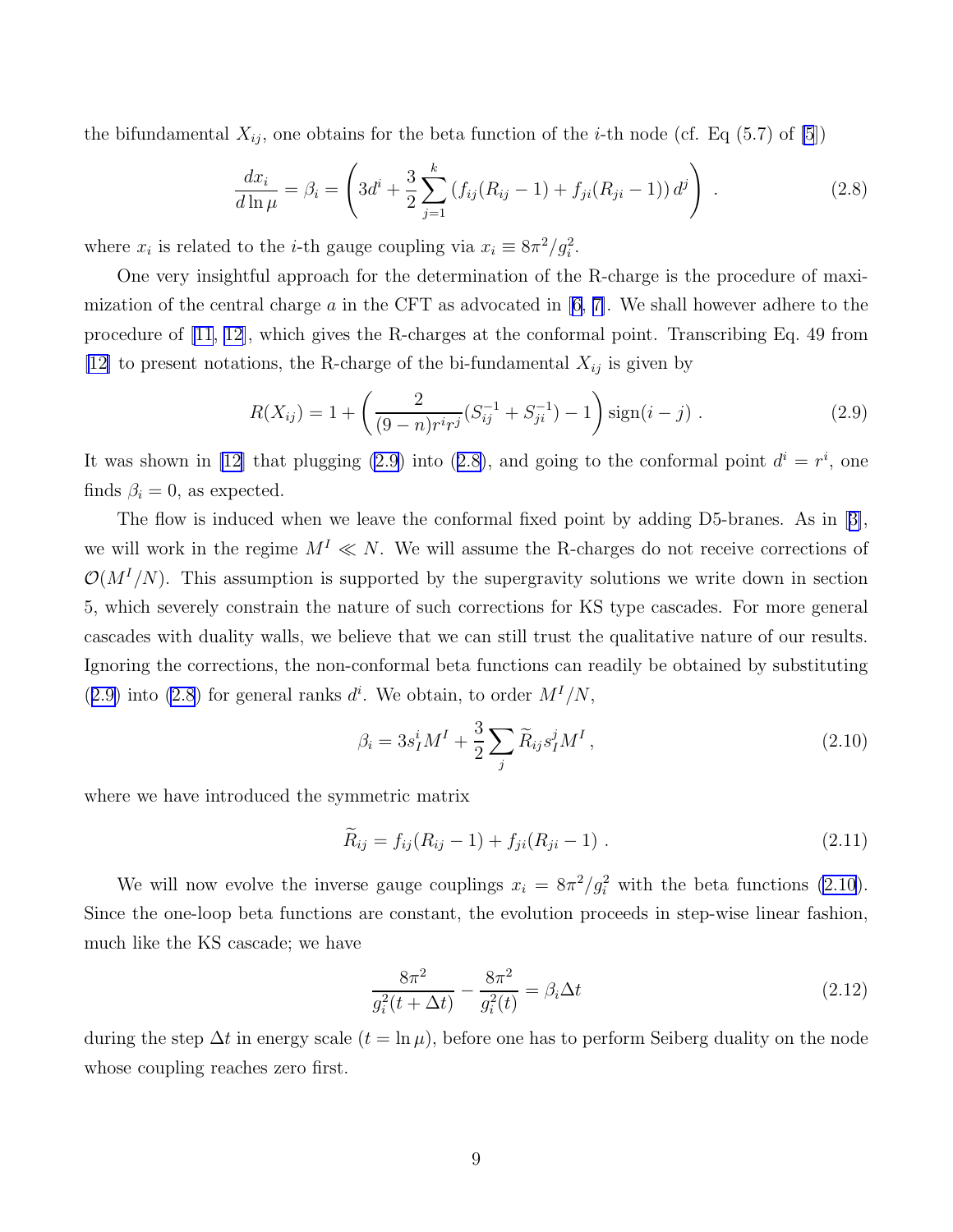<span id="page-11-0"></span>An important constraint can be placed on this evolution. Even though now these beta functions do not vanish identically, it is still the case that

$$
\sum_{i}^{k} \beta_i r^i = 0 \tag{2.13}
$$

The reason is that this sum can be reorganized into a sum over each of the beta functions at the conformal point, and at the conformal point, each of these beta functions vanishes individually. It follows from  $(2.10)$  $(2.10)$  and  $(2.13)$  therefore, that,

$$
\sum_{i}^{k} \frac{r^i}{g_i^2} = \text{constant} \tag{2.14}
$$

throughout the course of the cascade; on this constraint we shall expound next.

#### 2.2.2 Simplices in the Space of Couplings

The space of possible gauge coupling constants  $x_i \equiv 1/g_i^2$  for a quiver with k gauge groups is a cone  $(\mathbb{R}_+)^k$ . The relation (2.14) cuts out a **simplex** in this cone. The beta functions [\(2.10\)](#page-10-0) establish the direction of the renormalization group flow inside this simplex. For the KS conifold flow, having two gauge couplings, the cone is the quadrant in  $\mathbb{R}^2$  parametrized by  $1/g_1^2 = x > 0$  and  $1/g_2^2 = y > 0$ . The simplex is the line segment  $x + y =$  const inside this cone. The beta functions tell us to move up and down this line segment until one or the other coupling constant diverges.

In more general cases, under the renormalization group flow, we will eventually reach a face of the simplex where one of the couplings diverges. At this point, the insight gained from the KS flow tells us we should Seiberg dualize the corresponding gauge group. After the duality, we find ourselves typically in a new gauge theory. The new gauge theory has some new associated simplex and renormalization group flow direction given by some different set of beta functions. The KS flow is very special in that the Seiberg dual theory is identical to the original one up to the total number of D3-branes N.

One imagines in general some huge collection of simplices glued together along their faces. In any given simplex, the renormalization group trajectory is a straight line. At the faces, the trajectory "refracts". One recomputes the beta functions to find the new direction for the RG flow. In Figure [1](#page-7-0) for example, we have the evolution of the couplings reflecting off the  $t$ -axis (corresponding to either  $1/g_1^2$  or  $1/g_2^2$  equal to zero), whereby giving the weave pattern. Note that such RG flows are generically quite sensitive to initial conditions. Slightly altering the initial couplings may alter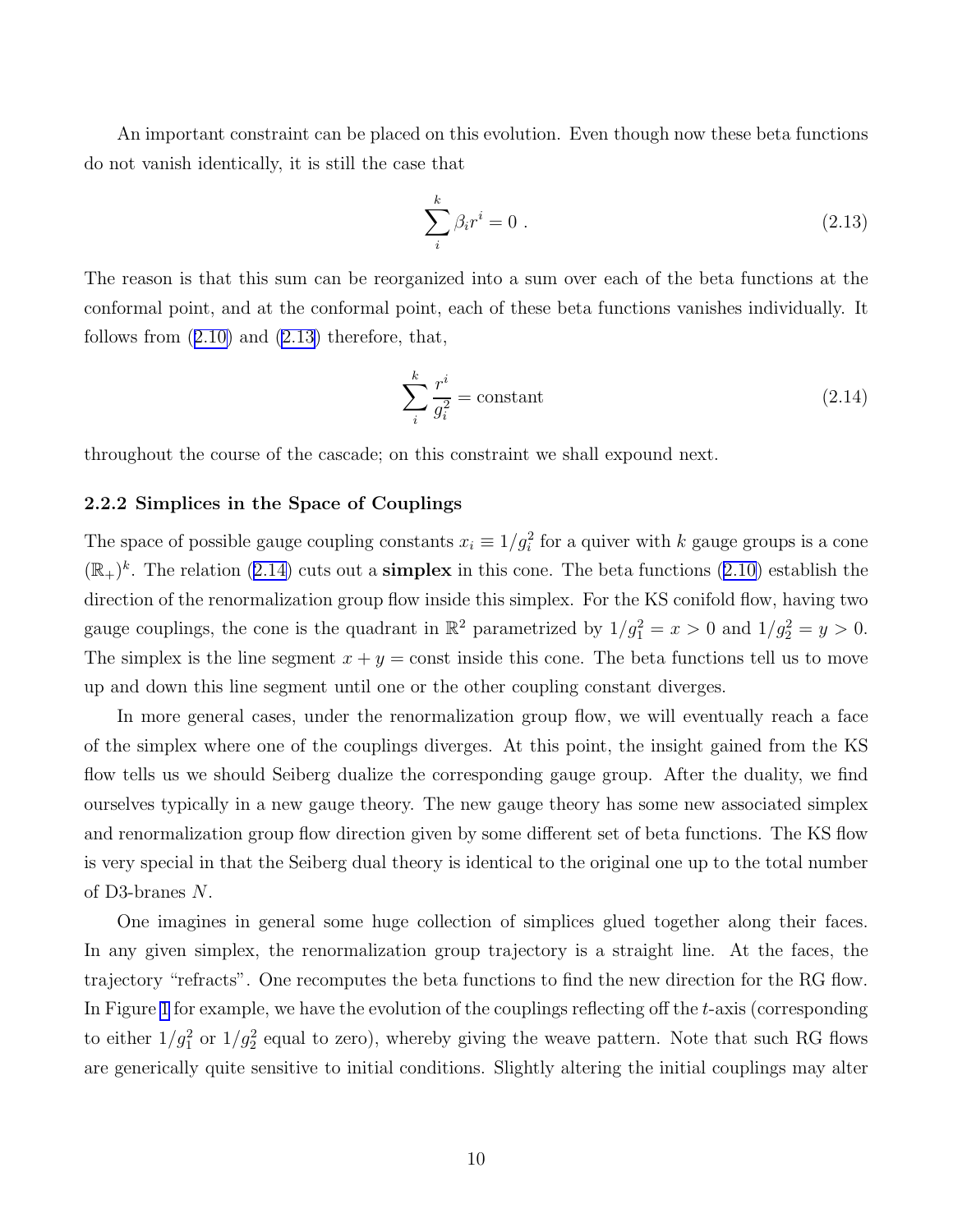<span id="page-12-0"></span>the trajectory such that a different face of a simplex is reached. A different face corresponds to a Seiberg duality on a different node which will generically completely alter the rest of the flow. Such a sensitivity was noticed in[[4, 5\]](#page-40-0).

For four node quivers, the simplices are tetrahedra and the RG flow can be visualized. There is only one vector s, with components  $s_i$ , corresponding to only one D5-brane. Thus, the direction of the RG flow inside any given tetrahedron is, up to sign, independent of  $M$ . Moreover, one can show that after a duality on node  $i, \beta_i \rightarrow -\beta_i$  (see the appendix for details).

Thus prepared, we can embark upon a detailed study of the RG flows and duality cascades for various concrete examples. Some of them will exhibit a KS type behavior, meaning that the cascade will periodically return to the same quiver up to a change in the number of D3-branes, showing no accumulation of dualization scales in the UV. Others will be markedly different, exhibiting duality walls. In particular, we shall describe an assortment of interesting flows for D-branes probing cones over the del Pezzo surfaces, where we will be able, in addition to numerics, to gain some quantitative analytic understanding.

# 3. Duality Walls for  $F_0$

We begin with D-brane probe theories on the complex cone over  $F_0$ , the zeroth Hirzebruch surface. The addition of D5-branes takes us out of conformality, whereby inducing a RG flow. Detailed numerical study was undertaken in [\[5\]](#page-40-0). All Seiberg dual theories for this geometry can be arranged into a web which encodes all possible duality cascades. This web takes the form of a flower and has been affectionately called the Flos Hirzebruchiensis (cf. Fig 7 cit. Ibid.). The purpose of this section is to derive analytical results for the existence of duality walls and their location. We also explain the fractal structure of the duality wall curve as a function of the initial couplings.

#### 3.1 Type A and Type B Cascades

Before proceeding with the analytical derivations, let us make a brief summary of the findings in[[5\]](#page-40-0), where two classes of RG trajectories were identified. In one gauge theory realization,  $F_0$  exhibits a Klebanov-Strassler type flow that alternates between two quivers with constant intervals in  $t = \log \mu$ (for energy scale  $\mu$ ) between successive dualizations. This type of flow is an immediate generalization of the conifold cascade. The quivers of and the beta functions inter-connecting between the two theories are shown in ([2\)](#page-13-0).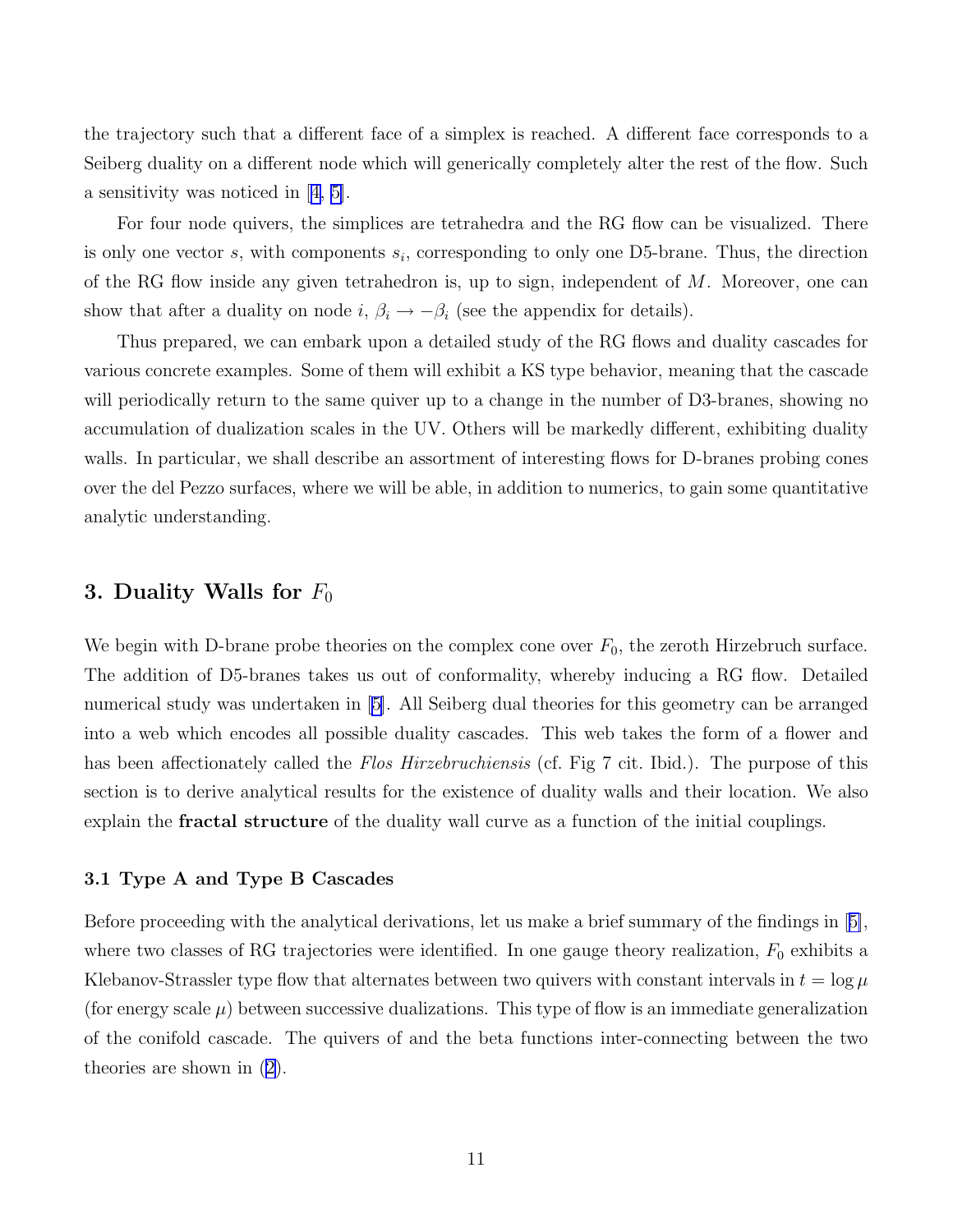<span id="page-13-0"></span>

Figure 2: The first class of duality cascades for  $F_0$ . This is an immediate generalization of the KS conifold case and we alternate between the two theories upon dualizing node 3 of each and evolve according to the beta functions shown.



Figure 3: The second class of theories for  $F_0$ . Starting from this quiver and following the duality cascade give markedly different behavior from the KS case. It was seen in this case that the increment in energy scale decreases at each step and a "duality wall" may be reached[[5](#page-40-0)].

The second class of flows commences with the quiver in Figure 3, which is another theory in the duality flower for  $F_0$ . In this case, there is a decrease in the t interval between consecutive dualizations towards the UV, leading to the possibility of a so-called "duality wall" past which no more dualization is possible and we have an accumulation point at finite energy. Considering initial couplings of the four gauge group factors of the form  $(1, x_2, x_3, 0)$ , two qualitatively different behaviors were observed.

1. In theories with  $x_3 > 0.9$ , the cascade corresponds to an infinite set of alternate dualizations of nodes 1 and 2. The distance between dualizations is monotonically decreasing, as was shown in Figures 12 and 13 of [\[5\]](#page-40-0). However, no conclusive evidence of convergence to a duality wall was found therein. We will call such a cascade an **A type cascade** and will show shortly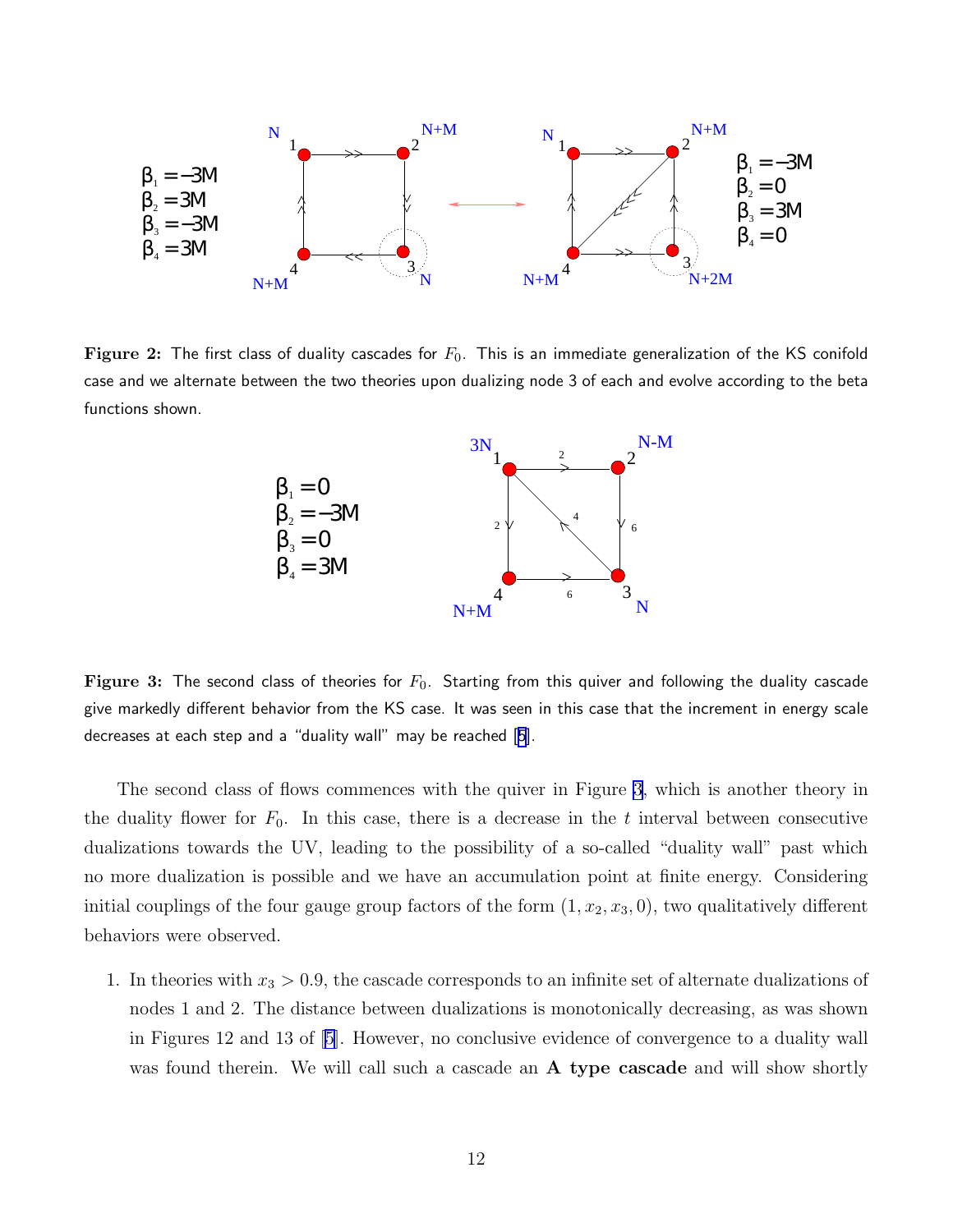<span id="page-14-0"></span>that in this case a duality wall is indeed approached smoothly.

2. On the other hand, for  $x_3 < 0.9$ , the third gauge group is dualized at a finite scale. When this happens, all the intersection numbers in the quiver become larger than 2, leading to an explosive growth of the ranks of the gauge groups and the number of bifundamental chiral fields, and generating an immediate accumulation of the dualization scales. This discontinuous behavior makes duality walls evident even in numerical simulations for these flows. We will refer to these flows as B type cascades.

#### 3.2 Duality Walls in Type A Cascade

Having elucidated the rudiments of the cascading behavior of the  $F_0$  theories, let us explore whether there are indeed duality walls for A type cascades, which we recall to be the type for which numerical evidence is not conclusive. We shall proceed analytically. In order to do so, let us first construct the quiver at an arbitrary step k. We can regard Seiberg duality as a matrix transformation on the rank vector and the adjacency matrix as was done for example in Sec. 8.1 of[[5\]](#page-40-0). An elegant way to derive the quiver at a generic position in the cascade is by realizing Seiberg duality transformations as mutations in an exceptional collection (equivalently, by Picard-Lefschetz monodromy transformations on the 3-cycles in the manifold mirror to the original Calabi-Yau). We will use this language as was done in[[11](#page-41-0), [12](#page-41-0)].

Taking the exceptional collection to be  $(a, b, 3, 4)$ , the alternate dualizations of nodes 1 and 2 corresponds in this language to the repeated left mutation of a with respect to b. For even  $k$  $(a, b) = (1, 2)$ , while for odd k  $(a, b) = (2, 1)$ . Figure [3](#page-13-0) corresponds to  $k = 1$  where the exceptional collection ordering is  $(2,1,3,4)$ . This quiver is well split.

#### 3.2.1 Quivers at Step k

Under Seiberg duality, the rank of the relevant gauge group changes from  $N_c$  to  $N_f - N_c$ . Type A cascades correspond to always dualizing node a. By explicitly constructing these RG trajectories, we will check that this assumption is indeed consistent. The exceptional collection tells us that after the duality, nodes a and b will switch places. Thus

$$
N_a(k+1) = N_b(k) ,
$$
  
\n
$$
N_b(k+1) = 2N_b(k) - N_a(k) .
$$
\n(3.1)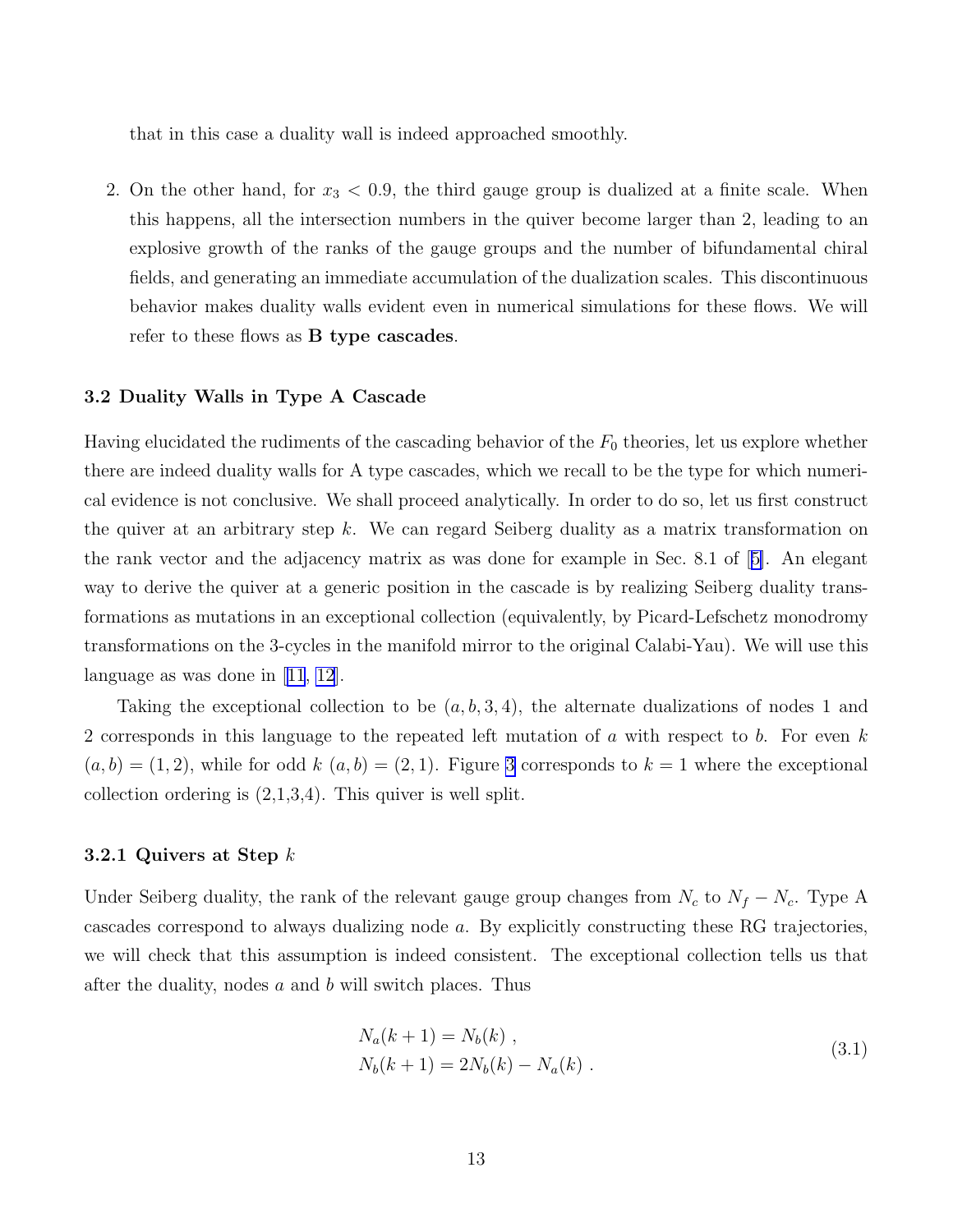<span id="page-15-0"></span>

Figure 4: Quiver diagram at step k of a type A cascade for  $F_0$ .

It is immediate to prove that after k iterations, the ranks of the  $SU(N_i)$  gauge groups are given by

$$
N_a = (2k - 1)N + (k - 2)M,
$$
  
\n
$$
N_b = (2k + 1)N + (k - 1)M,
$$
  
\n
$$
N_3 = N,
$$
  
\n
$$
N_4 = N + M.
$$
\n(3.2)

The number of bifundamental fields between each pair of nodes follow from applying the usual rules for Seiberg duality of a quiver theory. In particular, we combine the bifundamentals  $X_{a4}$ ,  $X_{ba}$ , and  $X_{a3}$  into mesonic operators  $M_{b4} = X_{ba}X_{a4}$  and  $M_{b3} = X_{ba}X_{a3}$ . We introduce new bifundamentals  $X'_{4a}$ ,  $X'_{ab}$ , and  $X'_{3a}$  with dual quantum numbers along with the extra term  $M_{b4}X'_{4a}X'_{ab} + M_{b3}X'_{3a}X'_{ab}$ to the superpotential. We then use the superpotential to integrate out the massive fields, which appear in the quiver as bidirectional arrows between the pairs of nodes  $(3, b)$  and  $(4, b)$ . The resulting incidence matrix for the quiver will change such that

$$
f_{ba}(k+1) = f_{ba}(k) \t f_{3b}(k+1) = f_{a3}(k) \t f_{43}(k+1) = f_{43}(k) f_{a4}(k+1) = -f_{4b}(k) + 2f_{a4}(k) \t f_{4b}(k+1) = f_{a4}(k) \t f_{a3}(k+1) = -f_{3b}(k) + 2f_{a3}(k)
$$
\n(3.3)

which can be simplified to yield

$$
f_{ba}(k) = 2 \t f_{3b}(k) = 2(k+1) \t f_{43}(k) = 6
$$
  
\n
$$
f_{a4}(k) = 2(k-1) \t f_{4b}(k) = 2(k-2) \t f_{a3}(k) = 2(k+2).
$$
\n(3.4)

This information can be summarized in the quiver diagram in Figure 4.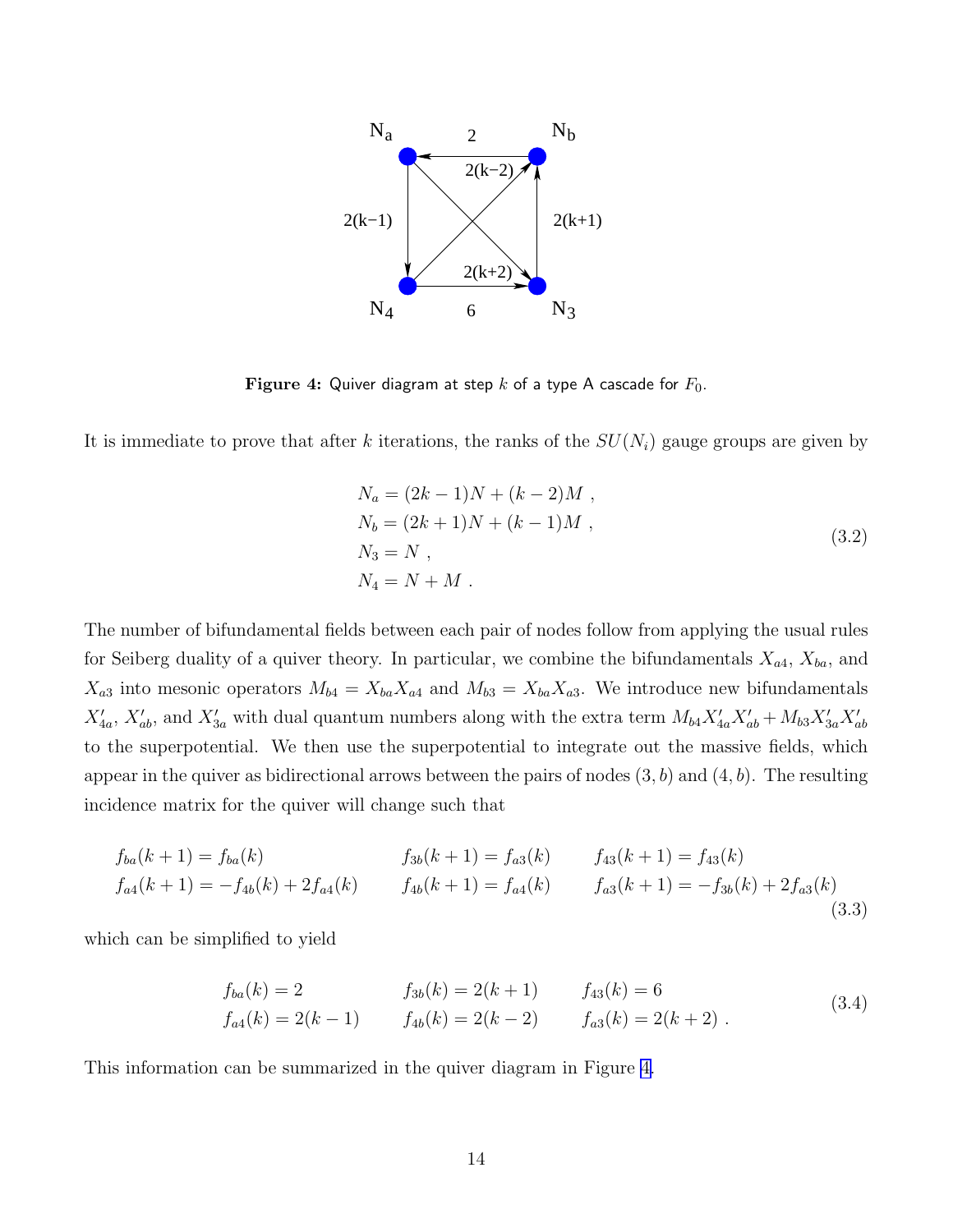<span id="page-16-0"></span>With the adjacency matrix ([3.4\)](#page-15-0) and the non-conformal ranks ([3.2\)](#page-15-0), we can readily compute the beta functions from [\(2.10](#page-10-0)), to arrive at

$$
\beta_a = -\frac{9(k+1)kM}{(4k+2)} < 0
$$
\n
$$
\beta_b = \frac{9(k-1)kM}{(4k-2)} \ge 0
$$
\n
$$
\beta_3 = \frac{3(7k^2 - 3k - 4)M}{(2-8k^2)} < 0
$$
\n
$$
\beta_4 = \frac{3(7k^2 + 3k - 4)M}{(-2+8k^2)} > 0
$$
\n
$$
\beta_5 = \frac{3(k^2 + 3k - 4)M}{(2-8k^2)} < 0
$$
\n
$$
\beta_6 = \frac{3(k^2 + 3k - 4)M}{(2-8k^2)} > 0
$$
\n
$$
\beta_7 = \frac{3(k^2 + 3k - 4)M}{(2-8k^2)} > 0
$$
\n
$$
(a, b) = (1, 2); \quad k \text{ even}
$$
\n
$$
(3.5)
$$

#### 3.2.2 The RG Flow

Using the results in Section [3.2.1,](#page-14-0) we proceed to study the evolution of the dualization scales starting with the initial couplings  $(1, x_2(0), x_3(0), 0)$ . Let us consider the first step in the cascade. We are in a type A cascade, so  $x_3(0) > 0.9$ . The beta functions are, from  $(3.5)$ ,

$$
\beta_1(1) = 0, \quad \beta_2(1) = -3M, \quad \beta_3(1) = 0, \quad \beta_4(1) = 3M. \tag{3.6}
$$

We see that only node 2 has a negative beta function at the first step and so its associated coupling will reach zero first, i.e., the first step ends with the dualization of node 2. The subsequent increment  $\Delta(1)$  in the energy scale  $t = \log \mu$  before the dualization is performed is equal to

$$
\Delta(1) = \frac{x_2(0)}{|\beta_2(1)|} \,. \tag{3.7}
$$

Applying

$$
x_i(k+1) = x_i(k) + \beta_i(k+1)\Delta(k+1), \quad t(k+1) = t(k) + \Delta(k) ,
$$
\n(3.8)

we have at the end of this step

$$
x_1(1) = 1, x_2(1) = 0, x_3(1) = x_3(0), x_4(1) = \frac{3Mx_2(0)}{|\beta_2(1)|}.
$$
 (3.9)

So, as far as nodes 2 and 3 are concerned, the initial value  $x_2(0)$  only affects the length of the first step, beyond which any information about it is erased. In order to look for the initial couplings that lead to a type A flow, recall that we have to determine the possible initial values  $x_3(0)$  such that  $x_3(k)$  remains greater than zero as  $k \to \infty$  so that the third node never becomes dualized. Since  $\beta_3(1) = 0$ , this is completely independent of  $\Delta(1)$  and hence independent of  $x_2(0)$ .

That said, let us look at the cascade at the next step. The beta functions (3.5) now give

$$
\beta_1(2) = -\frac{27}{5}M, \quad \beta_2(2) = 3M, \quad \beta_3(2) = -\frac{9}{5}M, \quad \beta_4(2) = 3M. \tag{3.10}
$$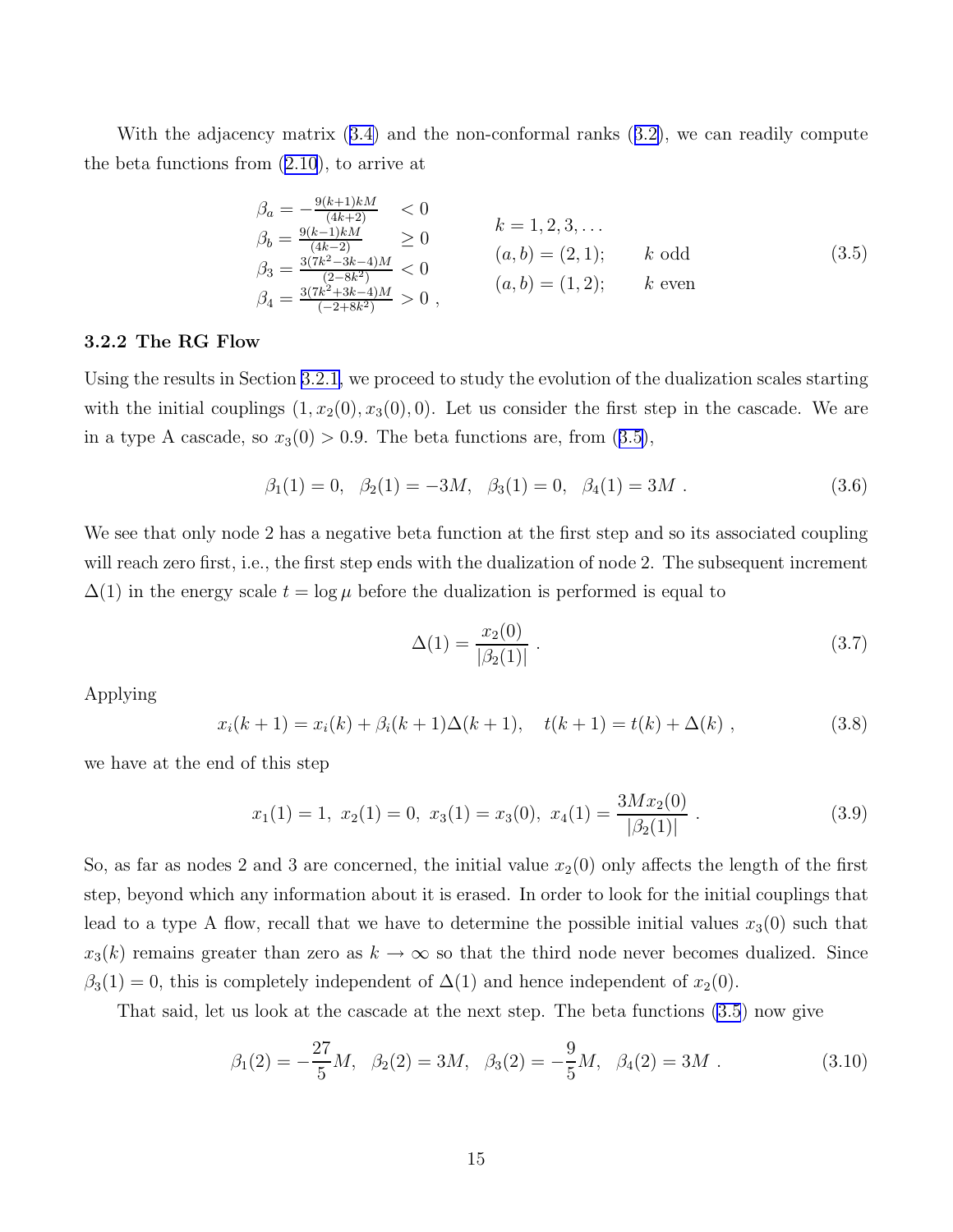<span id="page-17-0"></span>Since we are interested in type A cascades, we assume that the initial value  $x_3(0)$  is such that this node is never dualized. Thus, the next node to undergo Seiberg duality is the other one with a negative beta function, namely node 1. Recalling that  $x_1(1) = 1$ , the consequent step in the energy scale  $\Delta(2)$  is thus

$$
\Delta(2) = \frac{x_1(1)}{|\beta_1(2)|} = \frac{1}{|\beta_1(2)|},
$$
\n(3.11)

and  $x_1(2) = 0$  while  $x_2(2) = \beta_2(2)\Delta(2)$ . Proceeding similarly, the next step gives

$$
\Delta(3) = \frac{\beta_2(2)}{\beta_1(2)} \frac{1}{\beta_2(3)} .
$$
\n(3.12)

We see that in general, at the  $k^{th}$  step, the interval  $\Delta(k)$  is given by

$$
\Delta(k) = \left[ \prod_{i=2}^{k} \frac{\beta_b(i)}{|\beta_a(i)|} \right] \frac{1}{\beta_b(k)}, \qquad (a, b) = (2, 1), \quad k \text{ odd};
$$
\n
$$
(3.13)
$$
\n
$$
(a, b) = (1, 2), \quad k \text{ even},
$$

for  $k \geq 2$ . This, using ([3.5\)](#page-16-0), can be written as a telescoping product

$$
M\Delta(k) = \left[\prod_{i=2}^{k} \frac{(i-1)}{(i+1)} \frac{(2i+1)}{(2i-1)}\right] \frac{(4k-2)}{9(k-1)k}.
$$
 (3.14)

Simplifying this expression we arrive at

$$
M\Delta(k) = \frac{2(2k+1)(4k-2)}{27k^2(k^2-1)}
$$
\n(3.15)

for  $k \geq 2$ . The total variation of the third coupling  $x_3$ , after k steps, is given by

$$
x_3(k) - x_3(0) = \sum_{i=2}^{k} \Delta(i)\beta_3(i) . \qquad (3.16)
$$

As discussed, the boundary between type A and B cascades corresponds to initial conditions such that  $x_3(k) \to 0$  for  $k \to \infty$ , i.e., the initial conditions that separate the regime in which node 3 gets dualized at some finite k from the one in which it never undergoes a Seiberg duality. Then,

$$
x_3(0) - x_3(\infty) = \frac{2}{9} \sum_{i=2}^{\infty} \frac{(7i+4)}{i^2(i+1)} = \frac{4}{27}\pi^2 - \frac{5}{9}.
$$
 (3.17)

We see that this sum is approximately equal to 0.906608, in agreement with the numerical evidence, which located the transition at  $x_3(0) \sim 0.9$ . We will henceforth call this coupling  $x_3(0)$  such  $x_3(\infty) = 0$ ,  $x_{3b}$ , because it is a boundary value between type A and type B cascades.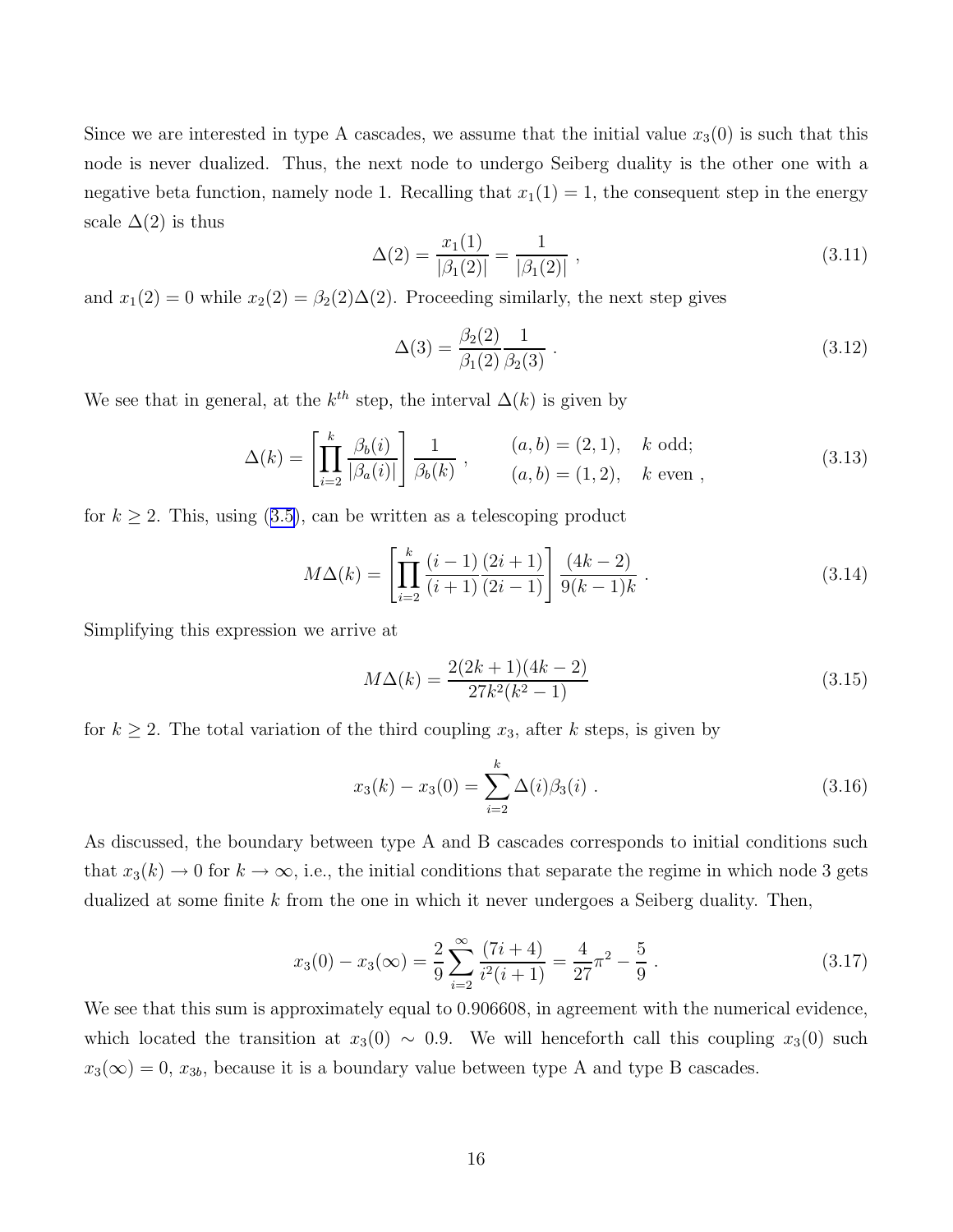#### <span id="page-18-0"></span>3.2.3 Duality Walls in Type A Cascades

The computations in the previous section enable us to address one of the questions left open in[[5\]](#page-40-0), namely whether duality walls exist in this case. Our flow, from  $(3.17)$  $(3.17)$ , corresponds to an infinite cascade that only involves nodes 1 and 2. Let us sum up all the steps  $\Delta(k)$  in the energy scale ad infinitum; this is equal to

$$
\sum_{k=1}^{\infty} \Delta(k) = \Delta(1) + \sum_{k=2}^{\infty} \Delta(k) . \qquad (3.18)
$$

Using  $\Delta(1) = x_2(0)/|\beta_2(1)| = x_2(0)/3M$  and  $(3.15)$  $(3.15)$ , we see that this sum can actually be performed, giving us a finite answer. This means that there is indeed a duality wall for our type A cascades, whose value is equal to

$$
t_{wall} = \frac{1}{3M} \left( x_2(0) + \frac{2\pi^2}{27} + \frac{5}{9} \right) \tag{3.19}
$$

We would like to emphasize that, although derived in the approximation of vanishing  $\mathcal{O}(M/N)$ corrections to the R-charges, (3.19) is the first analytical result for a duality wall. Given the detailed understanding we have of every step of the cascade on the gauge theory side, this example stands as a natural candidate in which to try to look for a realization of this phenomenon in a SuGRA dual.

#### 3.3 Fractal Structure of the Duality Wall Curve

Having analytically ascertained the existence and precise position of the duality wall for type A cascades, and the boundary value  $x_{3b}(0)$  of the inverse squared coupling at which the cascades become type B, we now move on to address another fascinating question, hints of which were raised in [\[5](#page-40-0), [12\]](#page-41-0), viz., the dependence of the position of the wall upon the initial couplings. We will see that, in type B cascades, such dependence takes the form of a self-similar curve.

Let us focus on the one dimensional subset of the possible initial conditions given by couplings of the form  $(1, 1, x_3(0), 0)$  (more general initial conditions can be studied in a similar fashion). Figure [5](#page-19-0) is a plot of the position of the duality wall as a function of  $x_3(0)$ . Initial values  $x_3(0) > x_{3b}$ correspond to type A cascades. Node 3 is not dualized in this case and thus the position of the wall is independent of  $x_3(0)$  in this range, as determined by  $(3.19)$ . From now on, we will focus on the  $x_3(0) < x_{3b}$  type B region. The curve exhibits in this region an apparent piecewise linear structure as was noticed in[[5\]](#page-40-0).

In order to appreciate the piecewise structure more clearly, it is useful to consider the derivative of the curve. We show in Figure [6](#page-19-0) a numerical differentiation of Figure [5](#page-19-0). This apparent linearity is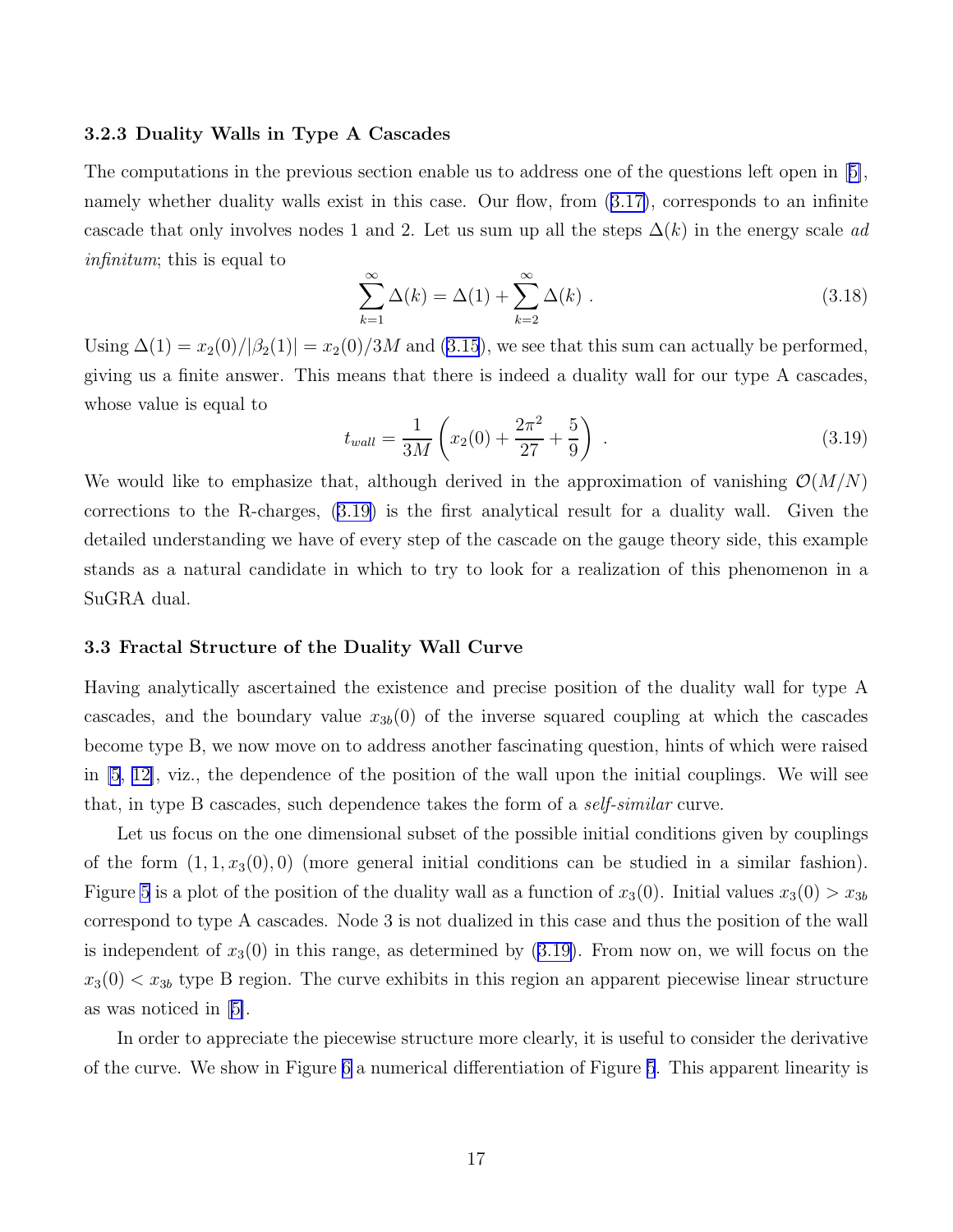<span id="page-19-0"></span>

Figure 5: Position of the duality wall for  $F_0$  as a function of  $x_3(0)$  for initial conditions of the form  $(1, 1, x_3(0), 0)$ . A piecewise linear structure is seen for the type B cascade region, i.e.,  $x_3(0) < x_{3b} \sim 0.9$ .



Figure 6: Derivative of the position of the duality wall for  $F_0$  as a function of  $x_3(0)$  for initial conditions of the form  $(1, 1, x_3(0), 0)$ . The appearance of the constant segments evidences further the piecewise linear behavior of position of the wall with respect to  $x_3(0)$ .

in fact approximate, and an intricate structure is revealed when we look at the curve in more detail. While exploring the origin of the different features of the curve, we will discover that a *self-similar* fractal structure emerges.

The most prominent features in Figure 5 are the concave and convex cusps at the endpoints of apparently linear intervals. In our notation (cf. figure), the bend at  $\simeq 0.2$  is a convex cusp while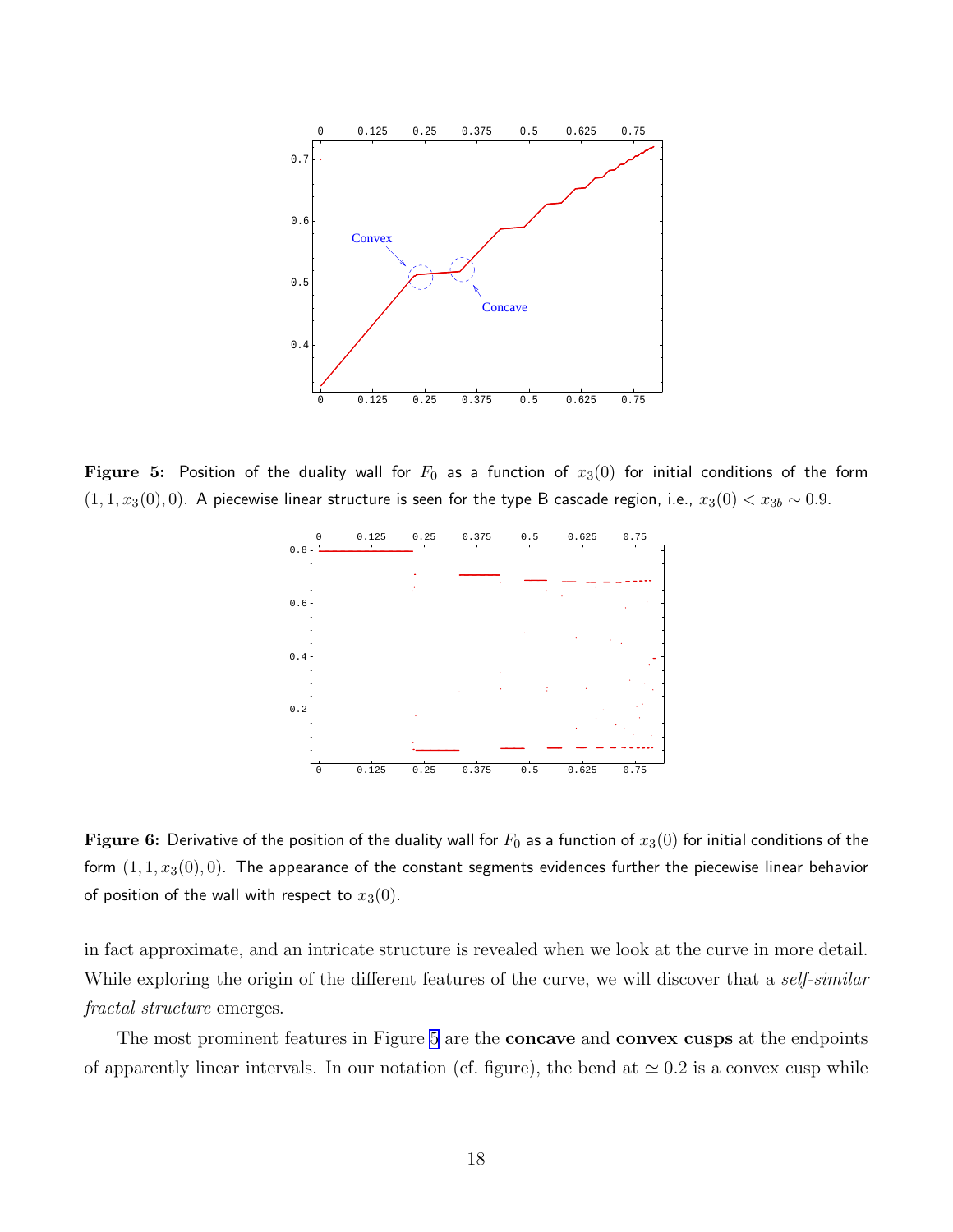<span id="page-20-0"></span>the one at  $\simeq 0.3$  is a concave one. We will explain now their origin and give analytical expressions for their positions.

As we will illustrate with examples, this kind of structure appears at those values of the couplings at which a transition between different cascades occurs. A semi-quantitave measure of how different two cascades are is given by the number of steps  $m$  that they share in common. In this sense, if a given cascade A shares  $m_1$  steps with cascade B and  $m_2$  with cascade C, with  $m_1 > m_2$ , we say that A is closer to B than to C. The general principle is that the closer the cascades between which a transition occurs at a given initial coupling, the smaller the corresponding feature in the position of duality wall versus coupling curve is.

It is important to remember what the physical meaning of our computations is. Numbering cascade steps increasing towards the UV and identifying the values of the initial couplings are just a simple way to handle the process of reconstructing a duality cascade. This cascade represents a traditional RG flow in the IR direction, in which Seiberg duality is used to switch to alternative descriptions of the theory beyond infinite coupling. At some stage of this flow in the IR the model in Figure [3](#page-13-0) appears, with couplings given precisely by what we called initial conditions. Thus, two cascades that share a large number of steps  $m$  in common, correspond to two RG flows initiated at different theories with large gauge groups and number of bifundamental fields in the UV that converge at some point, sharing the last  $m$  steps prior to reaching the model in Figure [3](#page-13-0). Due to the fact that a duality wall exists, the independent flows before convergence of the cascades take place in a very small range of energies.

We now investigate the convex and concave cusps of the curve. Our approach consists of identifying what happens to the cascades at those special points, and then computing the corresponding values of the initial couplings analytically. Let us first consider the concave cusps. The m-th concave cusp corresponds to the transition from node 3 being dualized at step  $m + 1$  to it being dualized at step  $m + 2$ . The cascades at both sides of the m-th concave cusp share the first m steps and are of the form

$$
2121...a3
$$
\n
$$
2121...a b3
$$
\n
$$
(3.20)
$$

where  $(a, b) = (1, 2)$  for m even and  $(2, 1)$  for m odd. In this way, concave cusps fit in our general discussion of transitions between cascades, and we see that cusps become smaller as  $m$  is increased. The values of  $x_3(0)$  that correspond to the concave cusps are obtained by setting  $x_3(k) = 0$  in ([3.16\)](#page-17-0)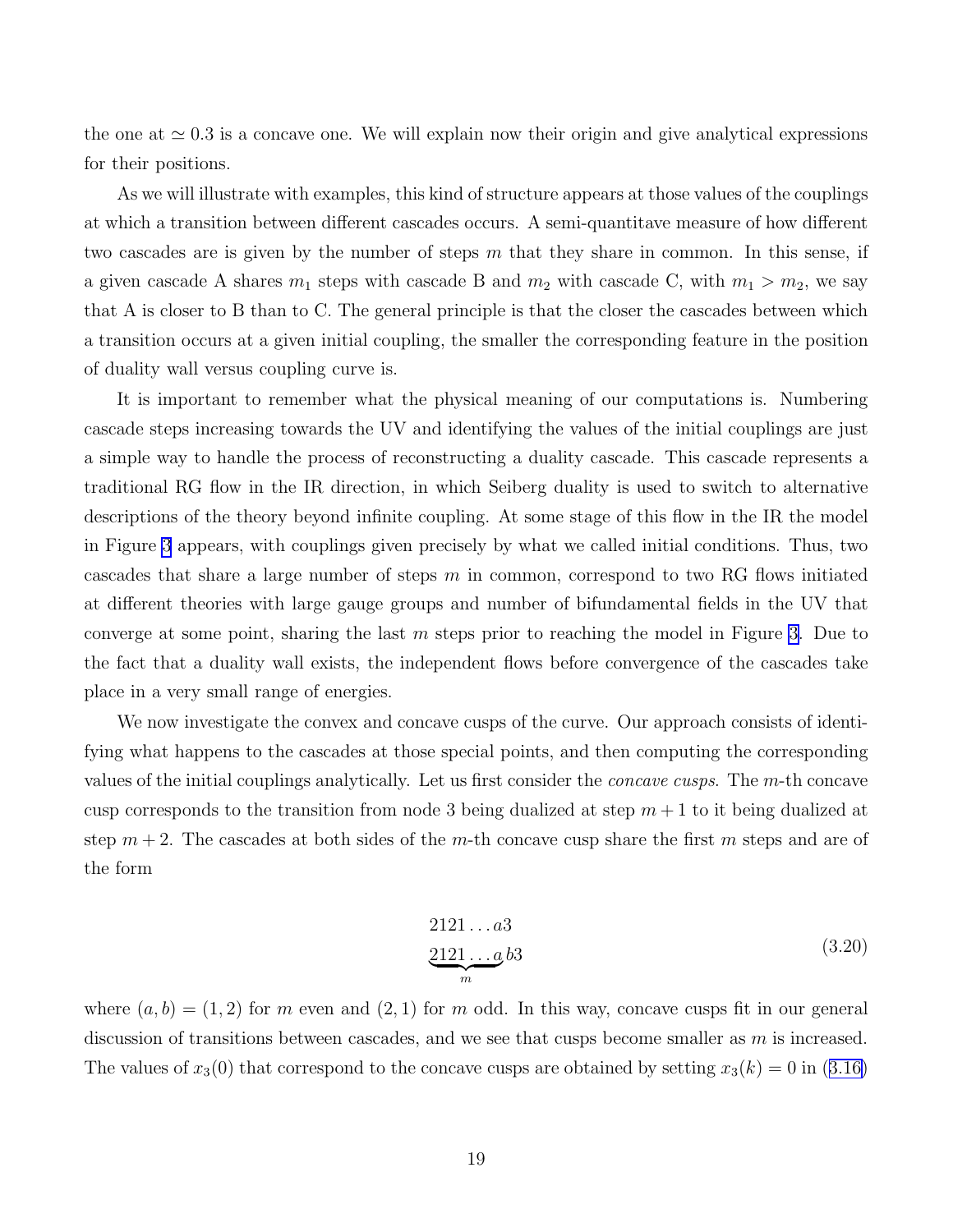<span id="page-21-0"></span>and  $(3.17)$  $(3.17)$  for  $k \geq 2$ , i.e.

$$
x_3^{conc}(k) = \frac{2}{9} \sum_{i=2}^{k} \frac{(7i+4)}{i^2(i+1)} \quad k \ge 2.
$$
 (3.21)

From  $(3.21)$ , the first concave cusps are located at  $x_3(0)$  equal to

$$
\frac{1}{3}, \quad \frac{79}{162}, \quad \frac{467}{810}, \quad \frac{2569}{4050}, \quad \frac{19133}{28350}, \dots
$$
 (3.22)

in complete agreement with the numerical values of Figures [5](#page-19-0) and [6.](#page-19-0)

Let us move on and study the convex cusps in Figure [5](#page-19-0). In analogy with ([3.20\)](#page-20-0), we claim that the mth convex cusp corresponds to cascades switching between

$$
2121...a3a
$$
  
2121...a3b (3.23)

with  $(a, b) = (1, 2)$  for m even and  $(2, 1)$  for m odd. In order to check whether the proposal in  $(3.23)$ is correct, we proceed to compute the positions for the cusps that it predicts. The calculation is similar to the one in  $\S 3.2.2$  $\S 3.2.2$  and we only quote its result here

$$
x_3^{conv}(k) = \frac{(4+7k)(10+49k+50k^2+14k^3)}{9k^2(1+k)^2(3+22k+14k^2)} + \frac{2}{9} \sum_{i=2}^{k-1} \frac{(7i+4)}{i^2(i+1)}, \qquad k \ge 2.
$$
 (3.24)

Equation (3.21) determines the following positions for the first convex cusps

$$
\frac{70}{309}, \quad \frac{21773}{50544}, \quad \frac{76733}{141750}, \quad \frac{457831}{750060}, \quad \frac{83386559}{126809550}, \dots \tag{3.25}
$$

which are in perfect accordance with Figures [5](#page-19-0) and [6](#page-19-0), whereby validating  $(3.23)$ .

The Fractal: Something fascinating happens when the duality wall curve is studied in further detail. Although convex cusps appear as such when looking at the curve at a relatively small resolution as in Figure [5](#page-19-0), an infinite fractal series of concave and convex cusps blossoms when we zoom in further and further. As an example, we show in Figure [7](#page-22-0) successive amplifications of the area around the first convex cusp, indicating the dualization sequences associated to each side of a given cusp. According to our previous discussion, this cusp is located at  $x_3(0) = 70/309$  and corresponds to the transition between two cascades differing at the third step: 232 . . . and 231 . . .. Figure [7.](#page-22-0)b zooms in. We can appreciate that what originally seemed to be a convex cusp becomes a pair of convex cusps with a concave one in the middle. Furthermore, the value of  $x_3(0)$  given by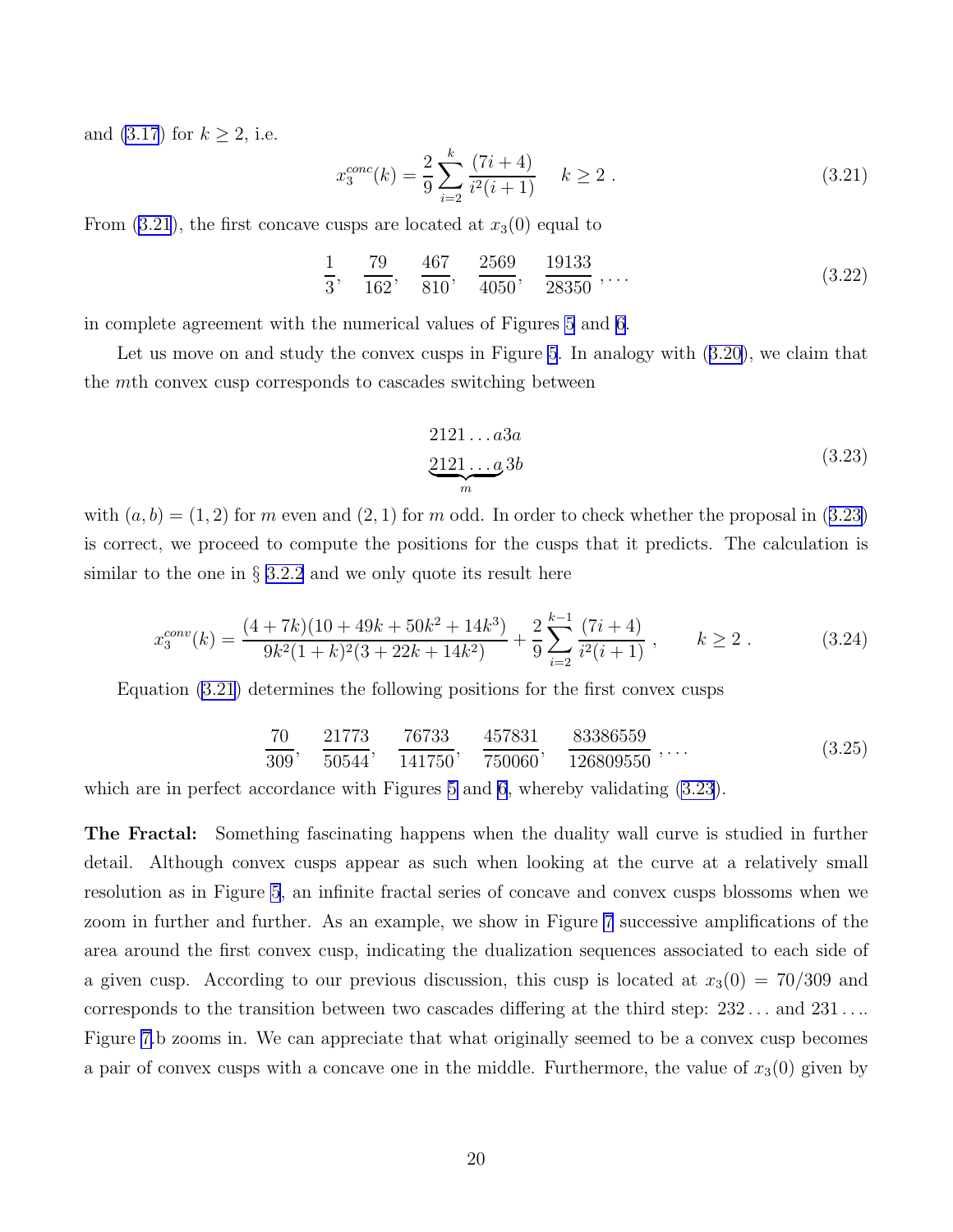<span id="page-22-0"></span>

Figure 7: Succesive amplifications of the regions around convex cusps show the self-similar nature of the curve for the position of the wall versus  $x_3(0)$ . We show the first steps of the cascades at each side of the cusps, indicating between parentheses the first dualizations that are different.

([3.24](#page-21-0)) is in fact the one that corresponds to this originally hidden concave cusp. The new convex cusps are of a higher order, corresponding to transitions between cascades at the 4th step. The first one in Figure 7.b corresponds to  $2323... \rightarrow 2321...$  while the second one is associated to  $2312... \rightarrow 2313...$  We see in Figure 7.c how each of the convex cusps splits again into two 5th order convex cusps with a concave one in between.

This procedure can be repeated indefinitely. We conclude that concave cusps are fundamental, while an infinite self-similar structure that corresponds to increasingly closer cascades can be found by expanding convex cusps.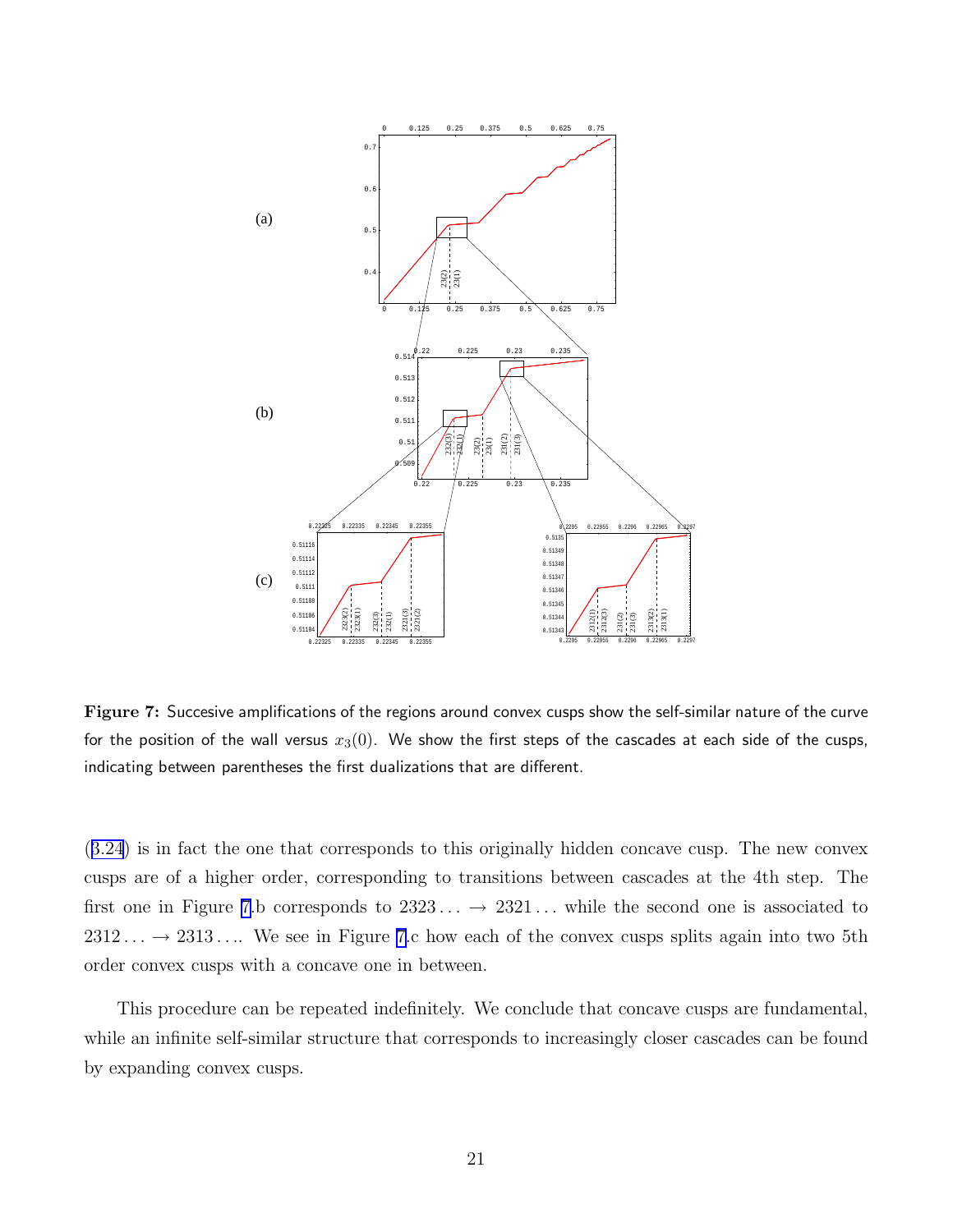# <span id="page-23-0"></span>4. RG Flows and Quasiperiodicity

Having expounded in detail the analytic treatment of RG flows for the zeroth Hirzebruch theory as well as their associated fractal behavior, let us move on to see what novel features arise for more complicated geometries. We recall the next simplest del Pezzo surface is the blow up of  $\mathbb{P}^2$ at 1 point, the so-called  $dP_1$ . The gauge theory for D3-brane probes on the cone over  $dP_1$  was constructed via toric algorithms in [\[18\]](#page-41-0). There are infinitely many quiver gauge theories which are dual to this geometry. Their connections under Seiberg duality can be encoded in a duality tree. When D5-branes are included, the duality tree becomes a representation of the possible paths followedby a cascading RG flow. The tree for  $dP_1$  appears in Figure 18 of [[5\]](#page-40-0). This tree contains isolatedsets of quivers with conformal ranks  $r = (1, 1, 1, 1)$ , denoted toric islands in [[5](#page-40-0)]. We will find quasiperiodicity of the gauge couplings for RG cascades among these islands.

#### 4.1 Initial Theory

We are interested in studying the RG flow of a gauge theory corresponding to  $dP_1$ . For simplicity, let us choose one of the dual quivers with a relatively small number of bifundamentals. Our quiver is described by the following (we have also included the inverse matrix as a preparation to compute the R-charges):



We start with a gauge theory with N D3-branes and M D5-branes,  $M \ll N$ , corresponding to gauge groups

$$
SU(N+M) \times SU(N+3M) \times SU(N) \times SU(N+2M) . \tag{4.2}
$$

Chiral anomaly cancellation is satisfied since the D3-brane vector  $r = (1, 1, 1, 1)$  and the D5-brane vector  $s = (1, 3, 0, 2)$  are in the kernel of  $S - S<sup>T</sup>$ . In fact, the kernel of  $S - S<sup>T</sup>$  is two dimensional, and these are the only kinds of D-branes that are allowed. The R-charges of the bifundamental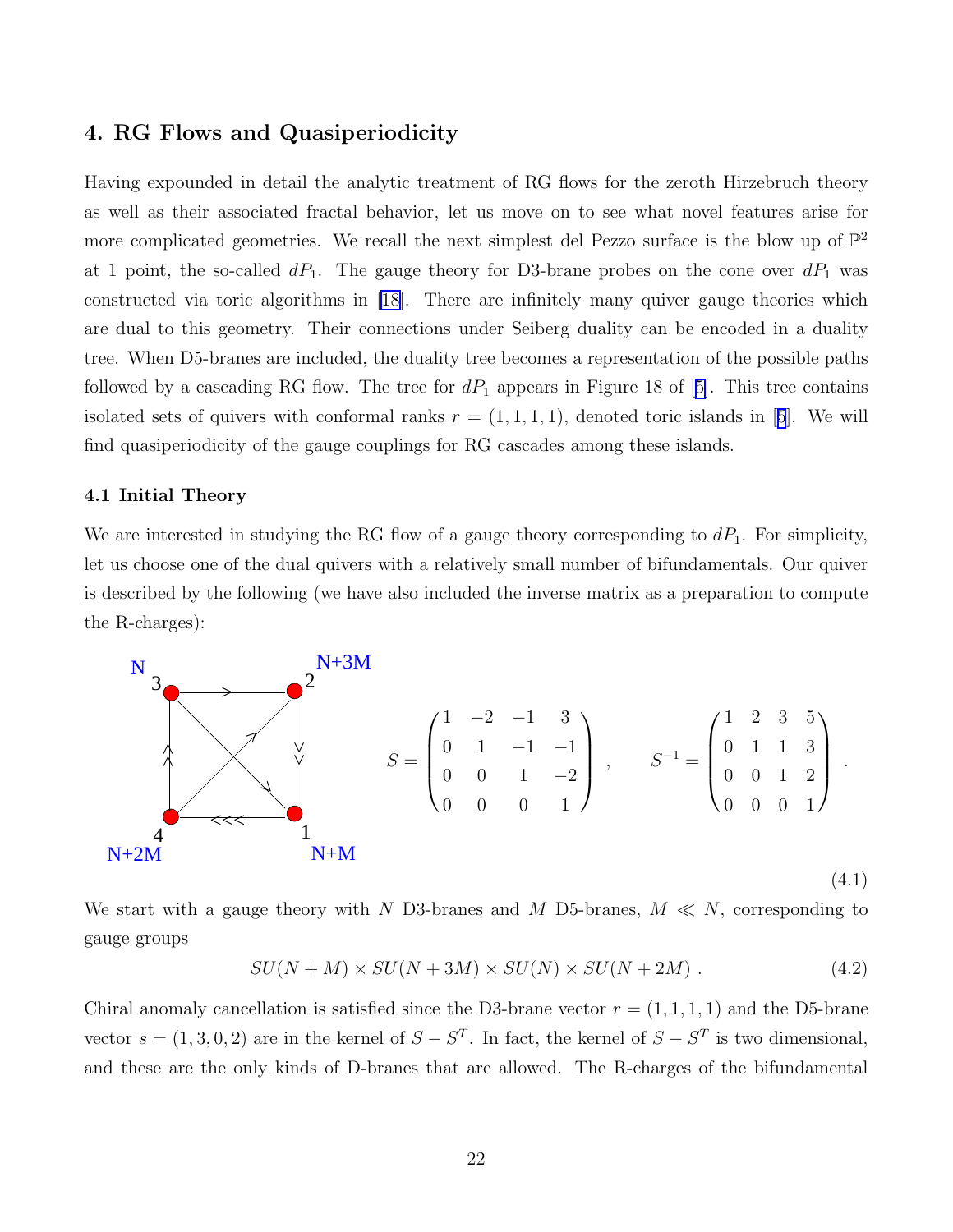<span id="page-24-0"></span>fields at the conformal point are then, using ([2.9\)](#page-10-0),

$$
R(X_{32}) = \frac{1}{4},
$$
  
\n
$$
R(X_{21}) = R(X_{43}) = \frac{1}{2},
$$
  
\n
$$
R(X_{42}) = R(X_{31}) = R(X_{14}) = \frac{3}{4}.
$$
\n(4.3)

As before, we assume the conformal R-charges get corrections only at order  $(M/N)^2$ . Subsequently, using [\(2.10](#page-10-0)) we calculate the one loop beta functions for the four gauge groups to be

$$
\beta/M = (-15/4, 27/4, -27/4, 15/4) \tag{4.4}
$$

#### 4.2 RG Flow

As discussed above, we let the gauge couplings evolve according to the beta functions and we perform a Seiberg duality on the gauge group factor whose coupling diverges first. Interestingly, a Seiberg duality on node 2 or 3 produces the same quiver up to permutation (with the rank of the dualized gauge group appropriately modified). On the other hand, Seiberg duality on nodes 1 or 4 produces a different quiver with larger numbers of bifundamentals.

In the next section, we will perform a numerical study of the possible flows. We will see how certain RG flows involve a single type of quiver and periodically return to the starting point up to a change in the number of D3-branes. These cases are the  $dP_1$  analogues of the KS cascade. We will also discover other more intricate flows with a beautiful structure, depending on the initial conditions. We will describe the KS type flows analytically in § [4.2.2](#page-26-0).

#### 4.2.1 Poincaré Orbits

Let us explore the two-dimensional space of initial couplings  $(c - x_3(0) - x_4(0), 0, x_3(0), x_4(0)),$ where  $c$  is some constant that fixes the overall normalization. Next, choose some initial value for the pair  $(x_3(0), x_4(0))$  and evolve the cascade for a large number of steps. An interesting way of visualizing these flows is the following. We keep all the values of  $(x_3, x_4)$  which are both non-zero, i.e., when either node 1 or 2 but neither node 3 nor 4 is dualized. A subsequent scatter plot can be made for these values, and is presented in Figure [8](#page-25-0) for various choices of initial conditions, which are identified by different colors.

We see different types of behavior according to the initial conditions. First, there are elliptical trajectories. They correspond to cascades that only involve  $r = (1, 1, 1, 1)$  quivers. In the language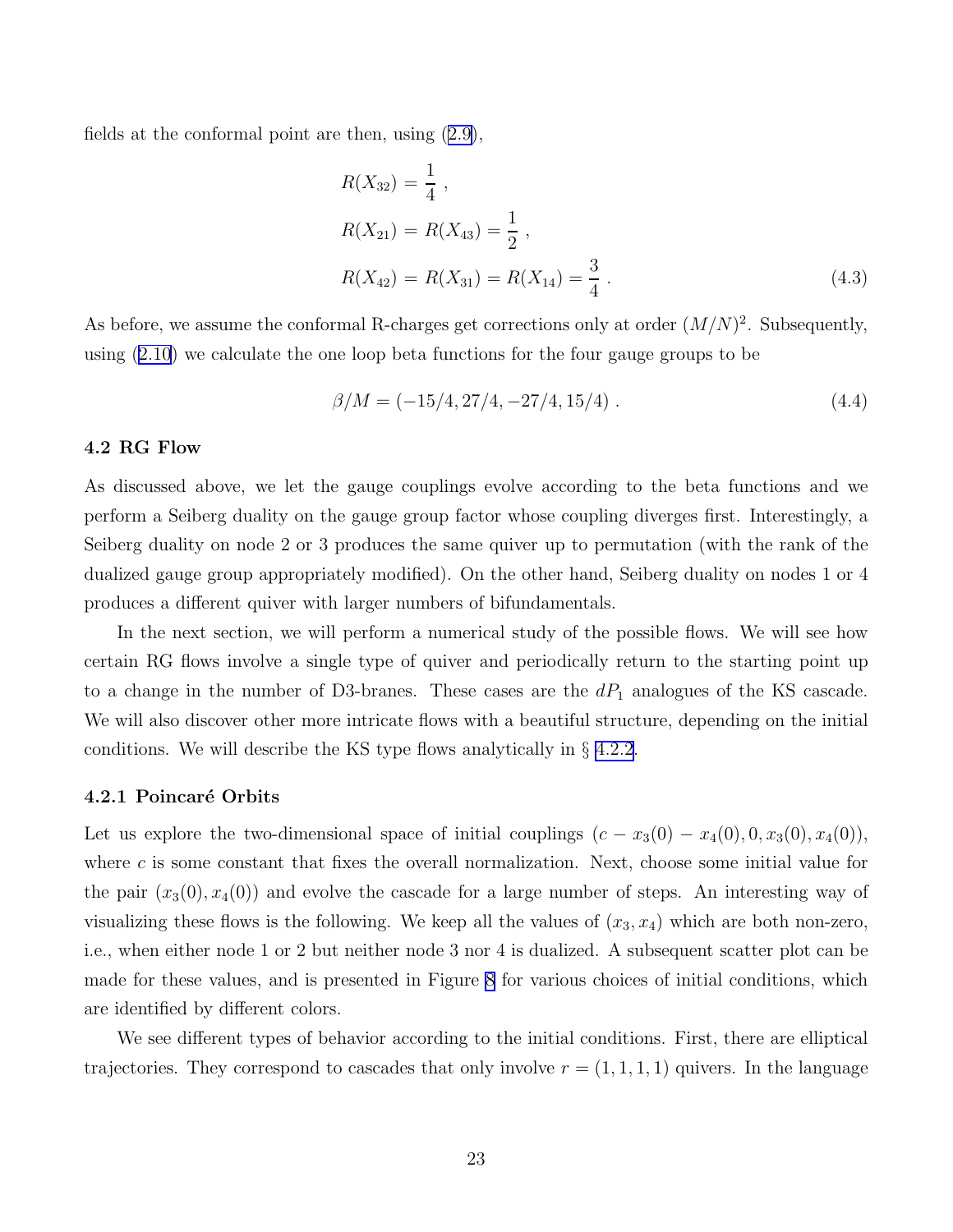<span id="page-25-0"></span>

Figure 8: Scatter plot of  $(x_3, x_4)$  that are non-zero during 800 dualization steps for the initial value (32 –  $x_3(0) - x_4(0), 0, x_3(0), x_4(0)$ . In each plot,  $(x_3(0), x_4(0))$  is allowed to range over a rectangular region with lower left corner L, upper right corner R, and minimum step size in the  $x_3(0)$  and  $x_4(0)$  directions equal to  $\delta_3$ and  $\delta_4$  respectively. (a)  $L=(9,15\frac{7}{8}),\ R=(10,16\frac{2}{8}),\ \vec{\delta}=(\frac{1}{4},\frac{1}{8})$  $\frac{1}{8}$ ); (b)  $L = (9, 15\frac{3}{8})$ ,  $R = (10, 15\frac{6}{8})$ ,  $\vec{\delta} = (\frac{1}{4}, \frac{1}{8})$  $\frac{1}{8}$ ; (c)  $L = (2,6), R = (5,9), \vec{\delta} = (1,1);$  (d)  $L = (7,11), R = (9,17), \vec{\delta} (1, \frac{1}{2})$  $\frac{1}{2}$ ). We use a different color for every set of initial conditions.

of[[5](#page-40-0)], the entire RG flow takes place within a single toric island. The next section will be devoted to a detailed study of this case. Other trajectories jump among three squashed ellipses. These cascades consist of both quivers with  $r = (1, 1, 1, 1)$  and  $r = (2, 1, 1, 1)$  (and its permutations) and correspond to hopping around the six toric islands. Finally, other flows have a diffuse scatter plot, and correspond to cascades that travel to quivers with arbitrarily large gauge groups. Outside the stable elliptical orbits, numerically we find sensitive dependence on the initial conditions.

The scatter plots are reminiscent of the Poincaré surface-of-section (SoS) plots used in the study of chaotic dynamics. We recall that a Poincaré SoS is a surface in phase space which cuts the trajectory of a system. If the trajectory is periodic or quasiperiodic, the accumulation of intersection points where the trajectory cuts the surface often produces cycles. In our case, instead of phase space, the RG cascade is a trajectory inside the space of couplings, which we recall from § [2.2.2](#page-11-0) to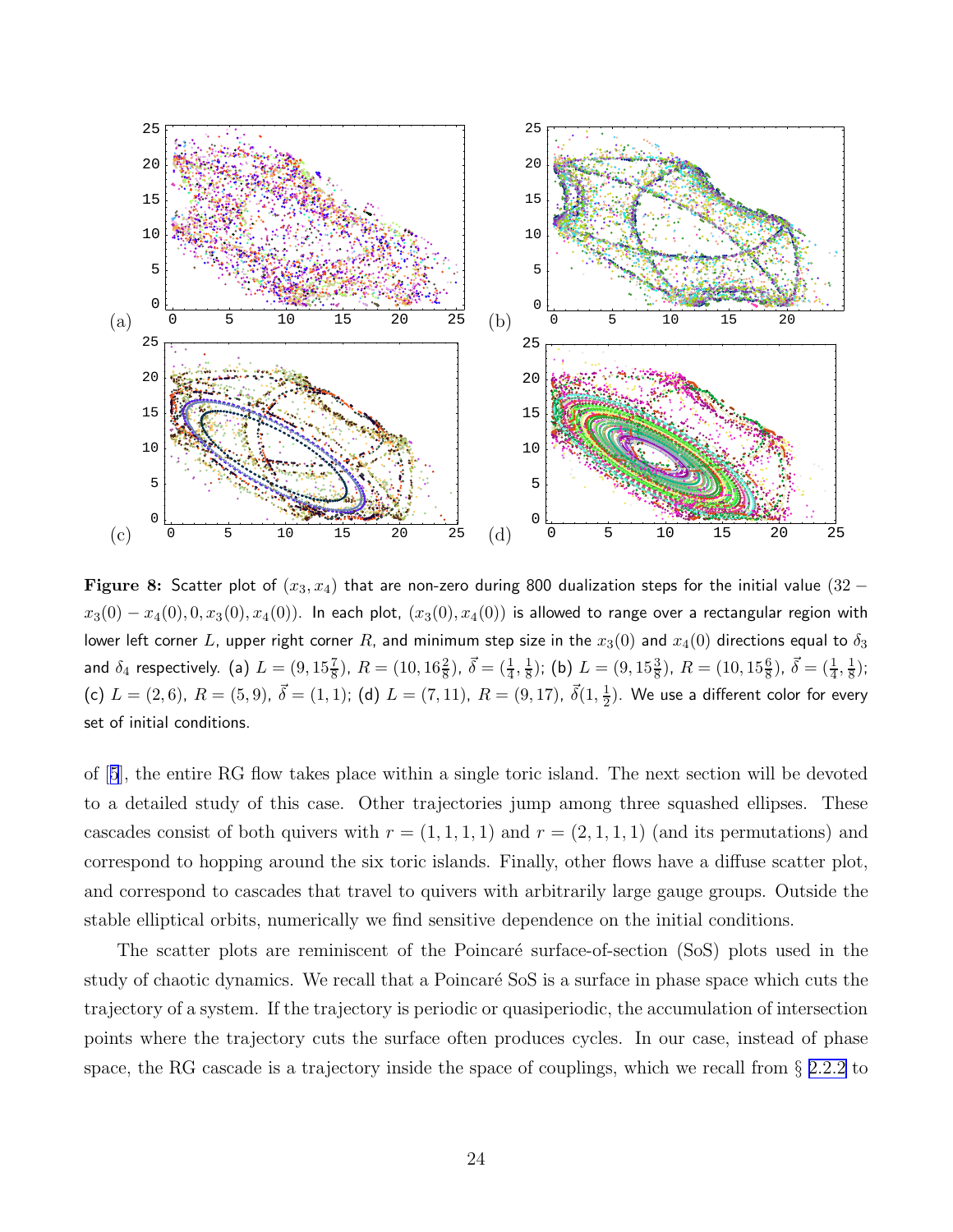<span id="page-26-0"></span>be a glued set of tetrahedra. The ellipses we observe are sections thereof. In the above plots, we have actually superimposed different surfaces,  $x_2 = 0$  and  $x_1 = 0$ , but a symmetry has kept the picture from getting muddled.

#### 4.2.2 Analytical Evolution

Let us follow the RG flow analytically through several Seiberg dualities. We will focus on a particular sequence of dualities which repeats the sequence of dualizations on nodes 3, 1, 4 and 2. We will check later that this is indeed a consistent cascade that takes place once the initial conditions are chosen appropriately. This set of dualizations never changes the quiver, but merely amounts to a permutation of the nodes after each step. Furthermore, after four steps the cascade returns to the original quiver, with the same ordering of the nodes, but with the ranks changed as:  $N_i \rightarrow N_i + 4M$ .

Now we are ready to try to understand the regime of initial conditions which will allow for such a flow. Let the initial inverse gauge couplings be  $x = (x_1, x_2, x_3, x_4)$  and set  $M = 1$ . The change in couplings from four steps of Seiberg dualities (3142) can be cast as a linear operation sending  $x \rightarrow \mathcal{M}x$  where  $\mathcal M$  is a  $4 \times 4$  matrix:

$$
\mathcal{M} = \begin{pmatrix}\n-55/729 & 5/9 & 6440/6561 & 56/81 \\
0 & 0 & 0 & 0 \\
154/729 & -5/9 & -1265/6561 & 70/81 \\
70/81 & 1 & 154/729 & -5/9\n\end{pmatrix} .
$$
\n(4.5)

In particular,  $M$  has eigenvectors

$$
\lambda = 0, 1, \frac{-5983 \pm 1904 \mathrm{i} \sqrt{2}}{6561} \,. \tag{4.6}
$$

The zero eigenvalue has eigenvector  $v_0 = (-5, 9, -9, 5)$ , which can be used to set  $x_2 = 0$ . The eigenvalue  $\lambda = 1$  has eigenvector  $v_1 = (14, 0, 9, 9)$ , and corresponds to a fixed point of the flow. If  $x = v_1$ , then the couplings will remain unchanged after a sequence of four Seiberg dualities. The normalization of this vector is the same one that was used in Figure [8](#page-25-0), where we can verify that the center of the ellipses is accordingly located at  $(x_3, x_4) = (9, 9)$ . Finally, the two complex eigenvalues, which we note to have unit modulus, and henceforth define to be

$$
\lambda_{\pm} := e^{\pm i\theta} \tag{4.7}
$$

correspond to eigenvectors

$$
v_{\pm} := \left(\frac{2}{3}e^{\pm i\alpha}, 0, e^{\pm i\beta}, 1\right) \tag{4.8}
$$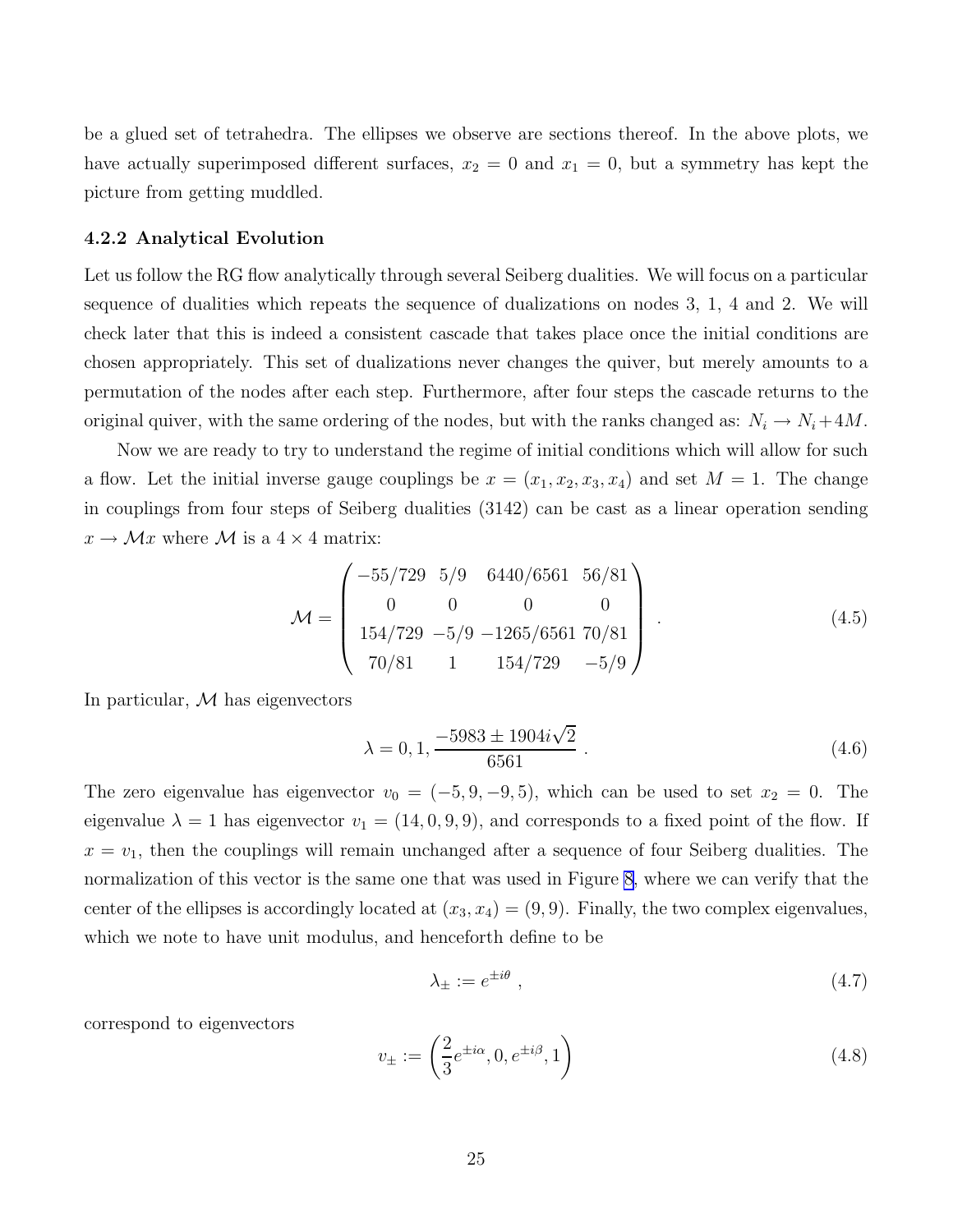<span id="page-27-0"></span>where

$$
e^{i\alpha} = -\frac{1}{3} + \frac{2i\sqrt{2}}{3}; \quad e^{i\beta} = -\frac{7}{9} - \frac{4i\sqrt{2}}{9} \ . \tag{4.9}
$$

Let us take our initial couplings to be  $x = av_1 + cv_+ + c^*v_-$  for coefficients a and c. After a large number of Seiberg dualities, the couplings become, by ([4.5\)](#page-26-0),

$$
x(n) = \mathcal{M}^n x = av_1 + c\lambda_+^n v_+ + c^* \lambda_-^n v_- \,. \tag{4.10}
$$

The components of  $x(n)$  are straightforwardly obtained, using the above expressions for the various eigenvalues, as

$$
x_1 = 14a + \frac{4}{3}|c|\cos(n\theta + \alpha + \delta)
$$
  
\n
$$
x_2 = 0
$$
  
\n
$$
x_3 = 9a + 2|c|\cos(n\theta + \beta + \delta)
$$
  
\n
$$
x_4 = 9a + 2|c|\cos(n\theta + \delta)
$$
\n(4.11)

where we have set  $c = |c| \exp(i\delta)$ . We see that indeed,  $(x_3, x_4)$  give rise to the parametric equation for an ellipse with respect to the parameter n, in accord with the scatter plots (c) and (d) in Figure [8](#page-25-0). However, we must ask when is the above analysis applicable, i.e., when is our dualization sequence actually the sequence followed by the RG flow. Certainly a necessary condition is that the couplings  $x_1, x_3$ , and  $x_4$  remain greater than zero during the flow. Thus, we see that  $|c| < 9a/2$ with  $a > 0$ . Indeed, under the condition  $|c| < 9a/2$ , an elliptical disk in the coupling plane  $x_2 = 0$ is traced. The boundary of the disk is an ellipse tangent to the  $x_3 = 0$  and  $x_4 = 0$  axes at the points  $x/a = (16, 0, 0, 16)$  and  $x/a = (16, 0, 16, 0)$ . This condition also appears to be sufficient, as the numerics bear out. Initial conditions violating this condition will not generate ellipses, as demonstrated by plots (a) and (b).

Though one might worry, there is in fact no contradiction between this periodic behavior and the expectation that under RG flow, there will be fewer degrees of freedom in the IR than in the UV. This expectation has been encoded more precisely in the so-called a-conjecture (see for example [\[6](#page-40-0)] for a recent discussion). One can associate to any four-dimensional conformal theory a central charge denoted a which can be interpreted as a measure of the number of degrees of freedom in the theory. According to the a-conjecture, given UV and IR conformal fixed points,  $a_{UV} > a_{IR}$ . Now for our field theory analysis to be valid, our gauge theories should never be very far away from conformality, where this distance is measured by the  $\mathcal{O}(M/N)$  corrections. One expects therefore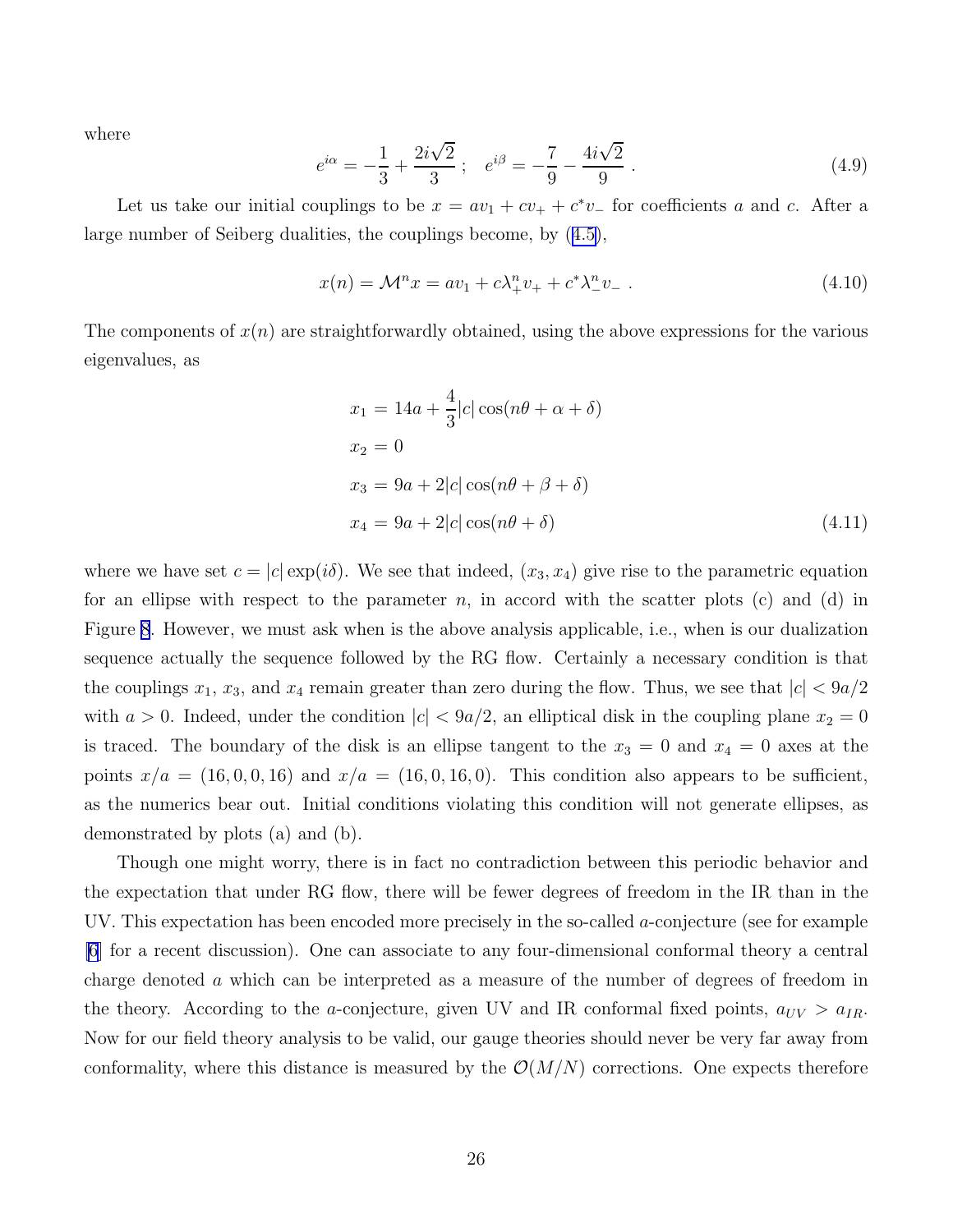that a can be loosely defined at any point in the RG cascade and moreover that a should be nonincreasing as we move into the IR. Recall that  $a \sim \sum_{\psi} R(\psi)^3$  where the sum runs over the R-charges of all the fermions in the theory[[22\]](#page-42-0). From the structure of these quiver theories, one sees that  $a \sim N^2$  and moreover after a sequence of four dualities for the  $dP_1$  flow above,  $N \to N-4M$ . Thus a is indeed decreasing as we move into the IR despite the periodic behavior of the gauge couplings.

Increments in Energy Scale One final question we can answer here is how does the RG scale grow along the flow. After a sequence of four Seiberg dualities, the RG scale changes by

$$
\Delta t(n) = \frac{4}{27} \left( \frac{106}{81} x_1(n) + x_2(n) + \frac{1108}{729} x_3(n) + \frac{4}{9} x_4(n) \right) . \tag{4.12}
$$

In deriving this formula, we have had to look at the effect on the couplings of each of the four Seiberg dualities individually. The process is very similar to the calculations discussed in § [3.2.2](#page-16-0) and we will not repeat the details here. Using the results [\(4.11\)](#page-27-0), one finds that

$$
\Delta t(n) = \frac{16}{3}a + \frac{2^5 \cdot 7}{3^6} |c| \cos(n\theta + \delta + \gamma)
$$
\n(4.13)

where

$$
e^{i\gamma} = -\frac{241}{243} - \frac{22i\sqrt{2}}{243} \,. \tag{4.14}
$$

Note that  $\Delta t > 0$ , but that t will have oscillations on top from the cosine:

$$
t(n) = \frac{16}{3}an + \frac{2^5 \cdot 7}{3^6} |c| \frac{\cos(\delta + \gamma + n\theta/2)\sin((n+1)\theta/2)}{\sin(\theta/2)}.
$$
 (4.15)

The previous approach can be applied to periodic KS type cascades associated to other geometries. In the general case, as in the  $F_0$  example of Figure [2,](#page-13-0) more than one quiver can be involved in a period.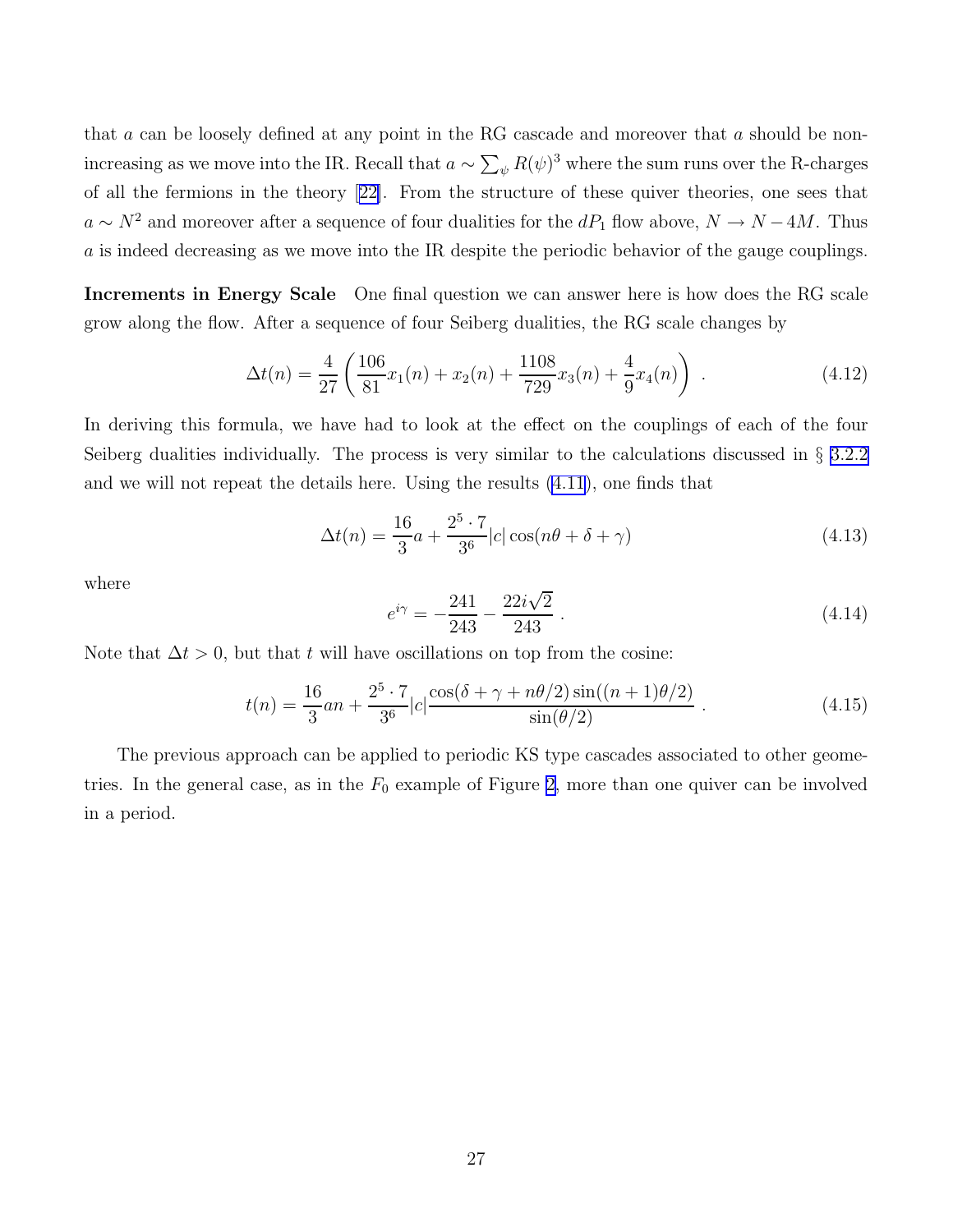### <span id="page-29-0"></span>5. Supergravity Solutions for del Pezzo Flows

In the above, we have discussed in detail the RG flows for some del Pezzo gauge theories from a purely field-theoretic point of view. This is only half of the story according to the AdS/CFT Correspondence. It is important to find type IIB supergravity solutions that are dual to these field theory flows. As already emphasized [\[3\]](#page-40-0), the main reason to trust that Seiberg duality cascades occur for the KS solution is not the field theory analysis but that it is reproduced by a well behaved supergravity solution. The purpose of this section is to investigate these dual solutions.

Surprisingly, even without a metric for the del Pezzos, we can demonstrate the existence of and almost completely characterize some of their supergravity solutions. The solutions we find are analogous to the Klebanov-Tseytlin (KT) solution[[15](#page-41-0)] for the conifold. Recall that the KS solution is well behaved everywhere and asymptotes to the KT solution in the ultraviolet (large radius). The KT solution, on the other hand, is built not from the warped deformed conifold but from the conifold itself and thus has a singularity in the infrared (small radius).

#### 5.1 Self-Dual (2,1) Solutions

To put these type IIB SuGRA solutions in historical context, note that they are closely related to a solution found by Becker and Becker[[23\]](#page-42-0) for M-theory compactified on a Calabi-Yau four-fold with four-form flux. One takes the four-fold to be a three-fold  $X$  times  $T^2$  and then T-dualizes on the torus, as was done in [\[24](#page-42-0), [25](#page-42-0)]. The crucial point here is that the resulting complexified three-form flux has to be imaginary self-dual and a harmonic representative of  $H^{2,1}(\mathbf{X})$  to preserve supersymmetry.Graña and Polchinski  $[14]$  $[14]$  $[14]$  and also Gubser  $[26]$  later noticed that the KT and KS supergravity solutions were examples of these self-dual (2,1) type IIB solutions. (Indeed, the authors of[[3\]](#page-40-0) also mention that their complexified three-form is of type (2,1).)

Let us briefly review the work of Graña and Polchinski. The construction begins with a warped product of  $\mathbb{R}^{3,1}$  and a Calabi-Yau three-fold **X**:

$$
ds^{2} = Z^{-1/2} \eta_{\mu\nu} dx^{\mu} dx^{\nu} + Z^{1/2} ds_{\mathbf{X}}^{2} , \qquad (5.1)
$$

where the warp factor  $Z = Z(p)$ ,  $p \in \mathbf{X}$ , depends on only the Calabi-Yau coordinates. We are interested in the case where **X** is the total space of the complex line bundle  $\mathcal{O}(-K)$  over the del Pezzo  $dP_n$ . Here K is the canonical class. The manifold **X** is noncompact.

There exists a class of supersymmetric solutions with nontrivial flux

$$
G_3 = F_3 - \frac{i}{g_s} H_3 \tag{5.2}
$$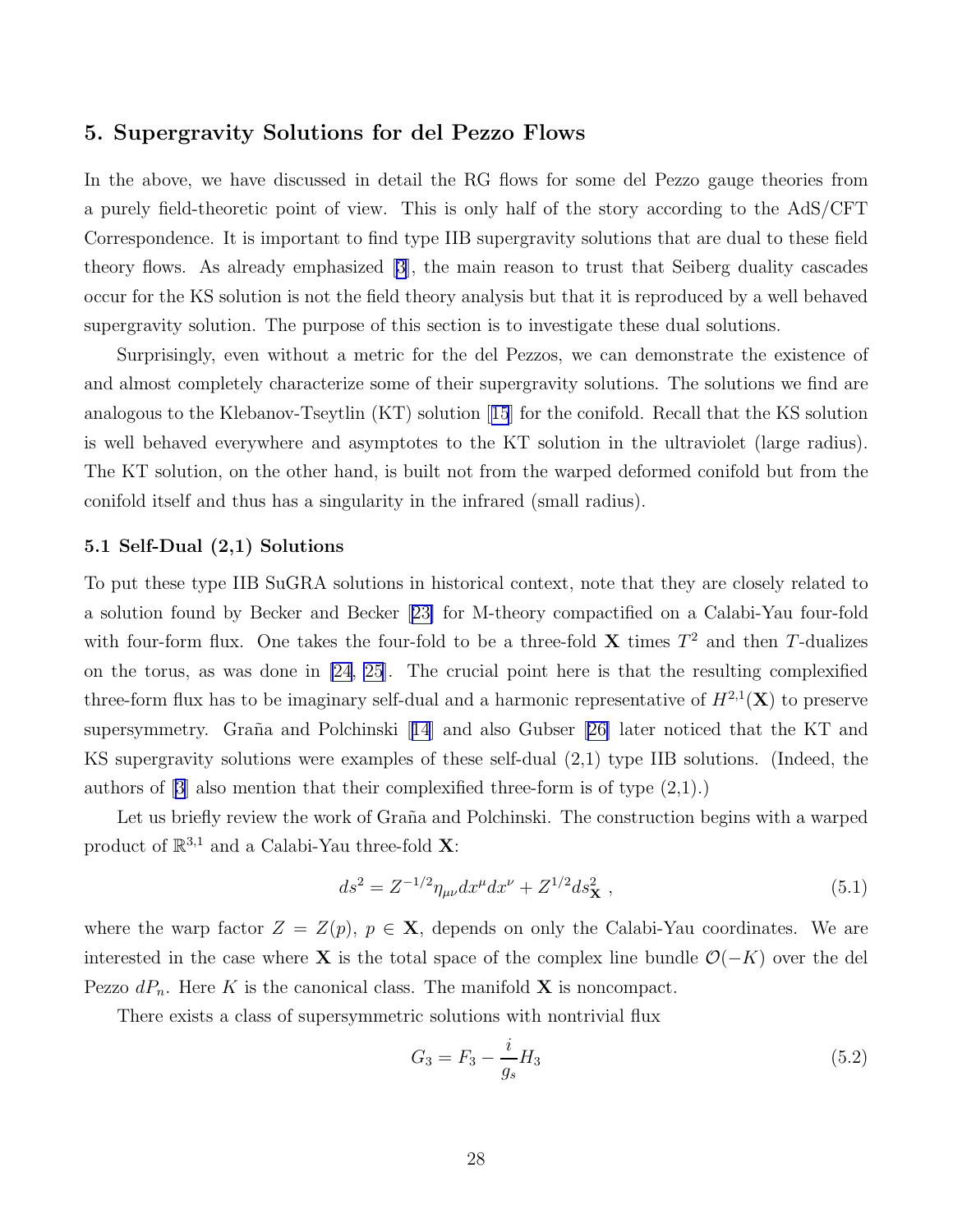<span id="page-30-0"></span>where  $F_3 = dC_2$  is the RR three-form field strength and  $H_3 = dB_2$  the NSNS three-form. To find a supergravity solution, the complex field strength  $G_3$  must satisfy several conditions:  $G_3$  must

- 1. be supported only in  $X$ ;
- 2. be imaginary self-dual with respect to the Hodge star on **X**, i.e.,  $\star_{\mathbf{X}} G_3 = iG_3$ ;
- 3. have signature  $(2, 1)$  with respect to the complex structure on  $X$ ; and finally,
- 4. be harmonic.

If these conditions are met, a supergravity solution exists such that the RR field strength  $F_5$  obeys

$$
dF_5 = -F_3 \wedge H_3 \,, \tag{5.3}
$$

and the warp factor satisfies

$$
(\nabla_{\mathbf{X}}^2 Z) \text{vol}(\mathbf{X}) = g_s F_3 \wedge H_3 , \qquad (5.4)
$$

where vol(X) is the volume form on X. In particular,  $vol(X) = r^5 dr \wedge vol(Y)$  where Y is the (5 real-dimensional) level surface of the cone X. The axion vanishes and the dilaton is constant:  $e^{\phi} = g_s.$ 

#### 5.2 (2,1) Solutions for the del Pezzo

Let us construct such a  $G_3$  for the del Pezzos. As a first step, we construct the metric on **X**. Let  $h_{a\bar{b}}$ be a Kähler-Einstein metric on  $dP_n$  such that  $R_{a\bar{b}} = 6h_{a\bar{b}}$ . Indeed, we only know of the existence of and not the explicit form<sup>1</sup> of  $h_{a\bar{b}}$ . We want to consider the case where **X** is a cone over  $dP_n$ . In this case, the metric on  $X$  can be written [\[28](#page-42-0), [29\]](#page-42-0) as

$$
ds_{\mathbf{X}}^2 = dr^2 + r^2 \eta^2 + r^2 h_{a\bar{b}} dz^a d\bar{z}^{\bar{b}} , \qquad (5.5)
$$

where  $\eta = \left(\frac{1}{3}\right)$  $\frac{1}{3}d\psi + \sigma$ ). The one-form  $\sigma$  must satisfy  $d\sigma = 2\omega$  where  $\omega$  is the Kähler form on  $dP_n$ and  $0 \leq \psi < 2\pi$  is the coordinate on the circle bundle over  $dP_n$ .

Next, we describe a basis of self-dual and anti-self-dual harmonic forms on  $dP_n$ <sup>2</sup>. We begin with the Kähler form  $\omega$ . Locally,  $dP_n$  looks like  $\mathbb{C}^2$  and  $2\omega \sim dz^1 \wedge d\bar{z}^1 + dz^2 \wedge d\bar{z}^2$ . Thus locally, it is

<sup>&</sup>lt;sup>1</sup>Such a metric is known not to exist for  $dP_1$  and  $dP_2$ . See for example [\[27](#page-42-0)].

<sup>&</sup>lt;sup>2</sup>We would like to thank Mark Stern and James M<sup>c</sup>Kernan for the following argument.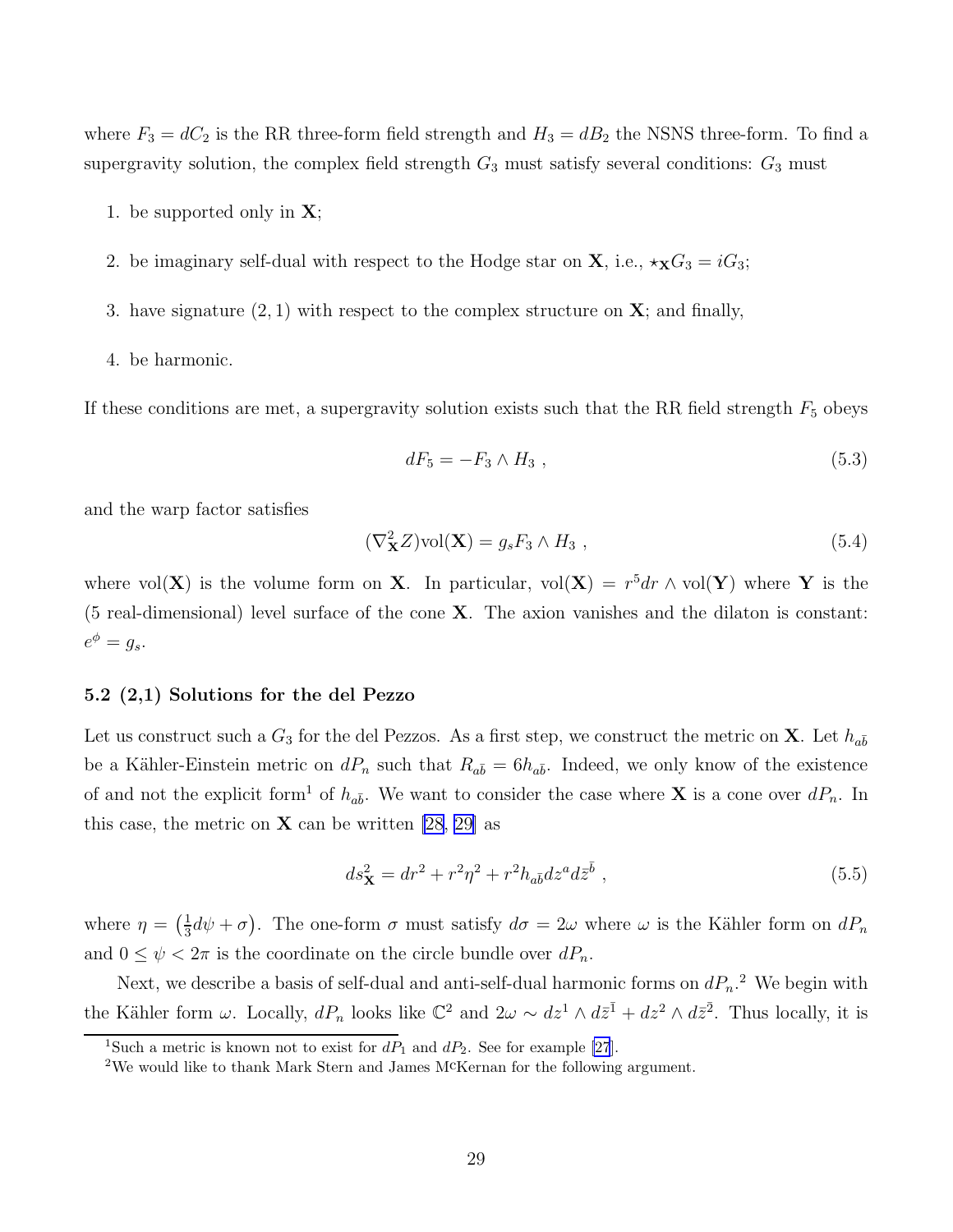<span id="page-31-0"></span>easy to see that  $\omega$  is self-dual under the operation of the Hodge star. Because the Hodge star is a local operator,  $\omega$  must be self-dual everywhere. Now, recall our  $dP_n$  are Einstein. Thus

$$
\omega = 6iR_{a\bar{b}}dz^{a} \wedge d\bar{z}^{\bar{b}} = 6i\partial\bar{\partial}\ln\sqrt{\det h} . \qquad (5.6)
$$

Clearly  $d\omega = (\partial + \overline{\partial})\omega = 0$  whence  $\omega$  must be closed. It follows that  $\omega$  is a self-dual harmonic form on  $dP_n$ .

There exists a cup product (bilinear form) Q on  $H^{1,1}(dP_n)$  defined as

$$
Q(\phi,\xi) = \int_{dP_n} \phi \wedge \xi , \qquad \phi,\xi \in H^{1,1}(dP_n) . \qquad (5.7)
$$

The Hodge Index Theorem states that Q has signature  $(+,-,\ldots,-)$ . For  $dP_n$ ,  $h^{2,0} = 0$  while  $h^{1,1} = n + 1$ , there being *n* other harmonic  $(1, 1)$  forms on  $dP_n$  in addition to  $\omega$ . We denote these harmonic forms as  $\phi_I$ ,  $I = 1, \ldots, n$ . Let us pick a basis for Q such that

$$
\phi_I \wedge \omega = 0 \tag{5.8}
$$

From the above discussion of  $\omega$  one sees that

$$
0 < \int \omega \wedge \star \omega = \int \omega \wedge \omega \tag{5.9}
$$

where the inequality follows from the definition of the Hodge star and the equality from the fact that  $\omega$  is self-dual. Hence the  $\phi_I$  span a vector space V where Q has purely negative signature.

Recall that the Hodge star in two complex dimensions squares to one:  $\star \star \phi = \phi$ . Thus we can diagonalize  $\star$  on V such that  $\star \phi_I = \pm \phi_I$ . However, if  $\star \phi_I = \phi_I$ , then one would find  $\int \phi_I \wedge \phi_I > 0$ , in contradiction to the fact that Q has purely negative signature on V. We conclude that the  $\phi_I$ must all be purely anti-self-dual,  $\star \phi_I = -\phi_I$ .

With these preliminaries, it is now straightforward to construct  $G_3$ . We let

$$
F_3 = \sum_{I=1}^k a^I \eta \wedge \phi_I , \qquad H_3 = \sum_{I=1}^k a^I g_s \frac{dr}{r} \wedge \phi_I , \qquad (5.10)
$$

for expansion coefficients  $a<sup>I</sup>$ . Hence,

$$
G_3 = \sum_{I=1}^{k} a^I (\eta - i \frac{dr}{r}) \wedge \phi_I . \qquad (5.11)
$$

This is a solution because by construction,  $G_3$  is harmonic and is supported on **X** so conditions (1) and (4) are met. Moreover,  $(dr/r + i\eta)$  is a holomorphic one-form on **X**. Therefore,  $G_3$  must have signature (2, 1) because  $\phi$  is a (1, 1) form. Furthermore, it is easy to check that  $\star_{\mathbf{X}} G_3 = iG_3$ . Thus, conditions (2) and (3) are also met.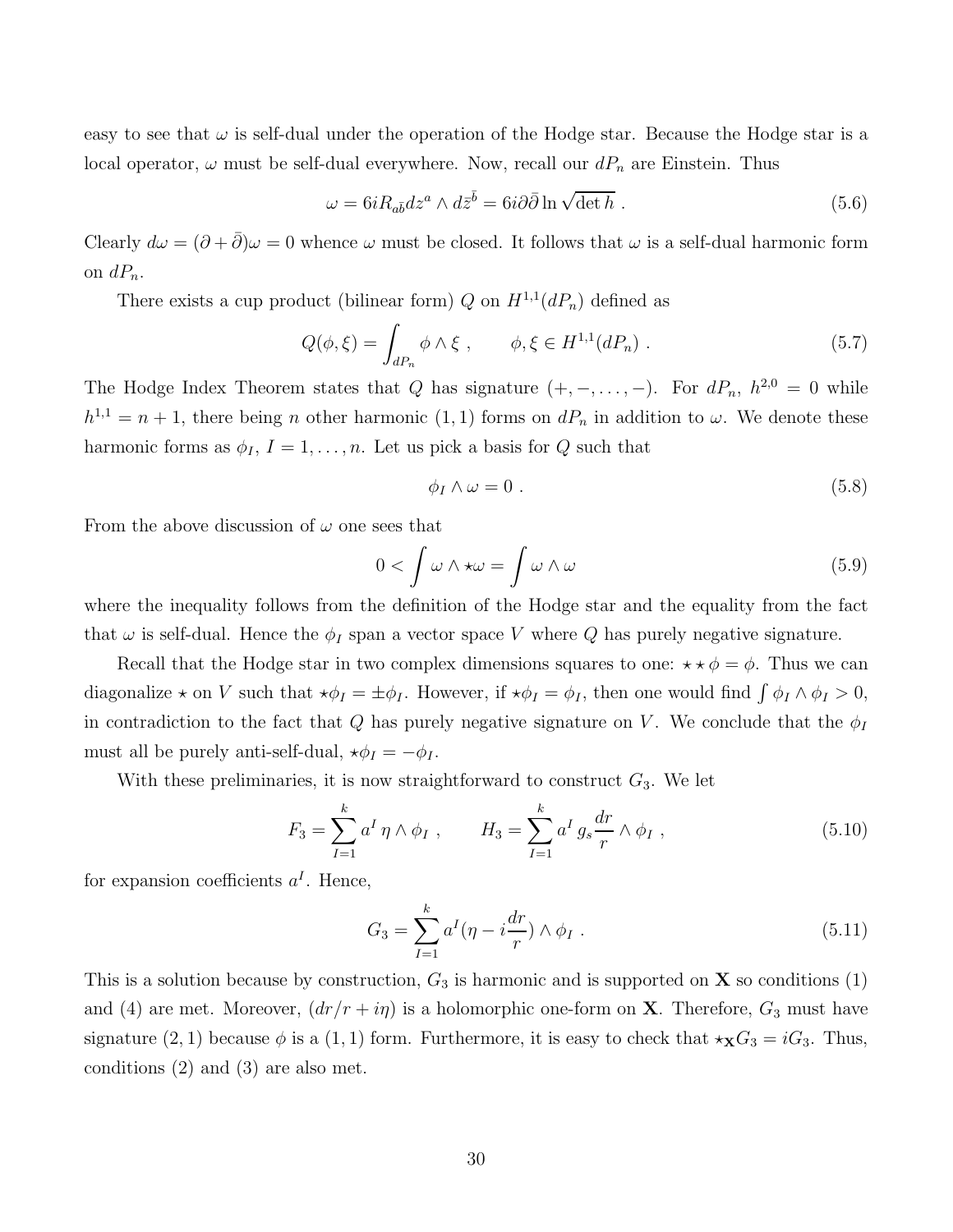<span id="page-32-0"></span>D5-Branes The number of D5-branes in this SUGRA solution is given by the Dirac quantization condition on the RR flux. More precisely, we have an integrality condition on the integral of  $F_3$ over compact three-cycles in the level surface Y of the cone X. Given a basis  $\mathcal{H}^J$   $(J = 1, \ldots n)$  of such cycles, we impose that writing

$$
\int_{\mathcal{H}^J} F_3 = 4\pi^2 \alpha' M^J , \qquad (5.12)
$$

must give integer  $M<sup>J</sup>$ . From the construction of **Y**, it follows that  $\mathcal{H}<sup>J</sup>$  will be some circle bundle over a curve  $D^{J} \subset dP_n$  while the circumference of the circle is  $2\pi/3$ . Subsequently, equation (5.12) reduces to

$$
\sum_{I} a^{I} \int_{D^{J}} \phi_{I} = 6\pi \alpha' M^{J} . \qquad (5.13)
$$

To understand the curve  $D^{J}$ , we take a closer look at the divisors that correspond to elements of  $H^{1,1}(dP_n)$ . Because  $dP_n$  is  $\mathbb{P}^2$  blown up at n points, there will be a divisor H corresponding to the hyperplane in  $\mathbb{P}^2$  and exceptional divisors  $E_i$   $(i = 1, ..., n)$  for each of the blow ups. Essentially because two lines intersect at a point,  $Q(H, H) = H \cdot H = 1$ . From the blow-up construction, we also know that  $Q(E_i, E_j) = E_i \cdot E_j = -\delta_{ij}$ . Finally,  $E_i \cdot H = 0$  because the blow-ups are at general position. We see explicitly that Q has signature  $(+, -, -, \ldots, -)$ . From Poincaré duality, there is a one-to-one map from the differential forms  $\omega$  and  $\phi_I$  to the divisors H and  $E_i$ , which we now explore.

The first chern class of  $\mathbb{P}^2$  is  $c_1(\mathbb{P}^2) = 3H$ . By the adjunction formula, it follows that  $c_1(dP_n) =$  $3H - \sum_{n=1}^{n}$  $j=1$  $E_j$ . Locally, the first chern class can be expressed in terms of the Ricci tensor,

$$
c_1(dP_n) = i\frac{R_{a\bar{b}}}{2\pi} dz^a \wedge d\bar{z}^{\bar{b}} , \qquad (5.14)
$$

and then from the Einstein condition ([5.6\)](#page-31-0), we find that

$$
\omega = \frac{\pi}{3} c_1 (dP_n) \tag{5.15}
$$

Thus, by [\(5.8](#page-31-0)), the  $\phi_I$  must be orthogonal to  $c_1(dP_n)$ . This orthogonality condition has an astonishingly beautiful (and well known) consequence. The orthogonal complement of  $3H - \sum_j E_j$  is the weight lattice of the corresponding exceptional Lie group  $\mathcal{E}_n$ . In this language the  $\phi_I$  must lie in this weight lattice.

We now return to the question, what are the curves  $D<sup>J</sup>$  in the integral (5.13)? The problems we need to worry about in defining the  $D<sup>J</sup>$  are essentially the same problems we need to worry about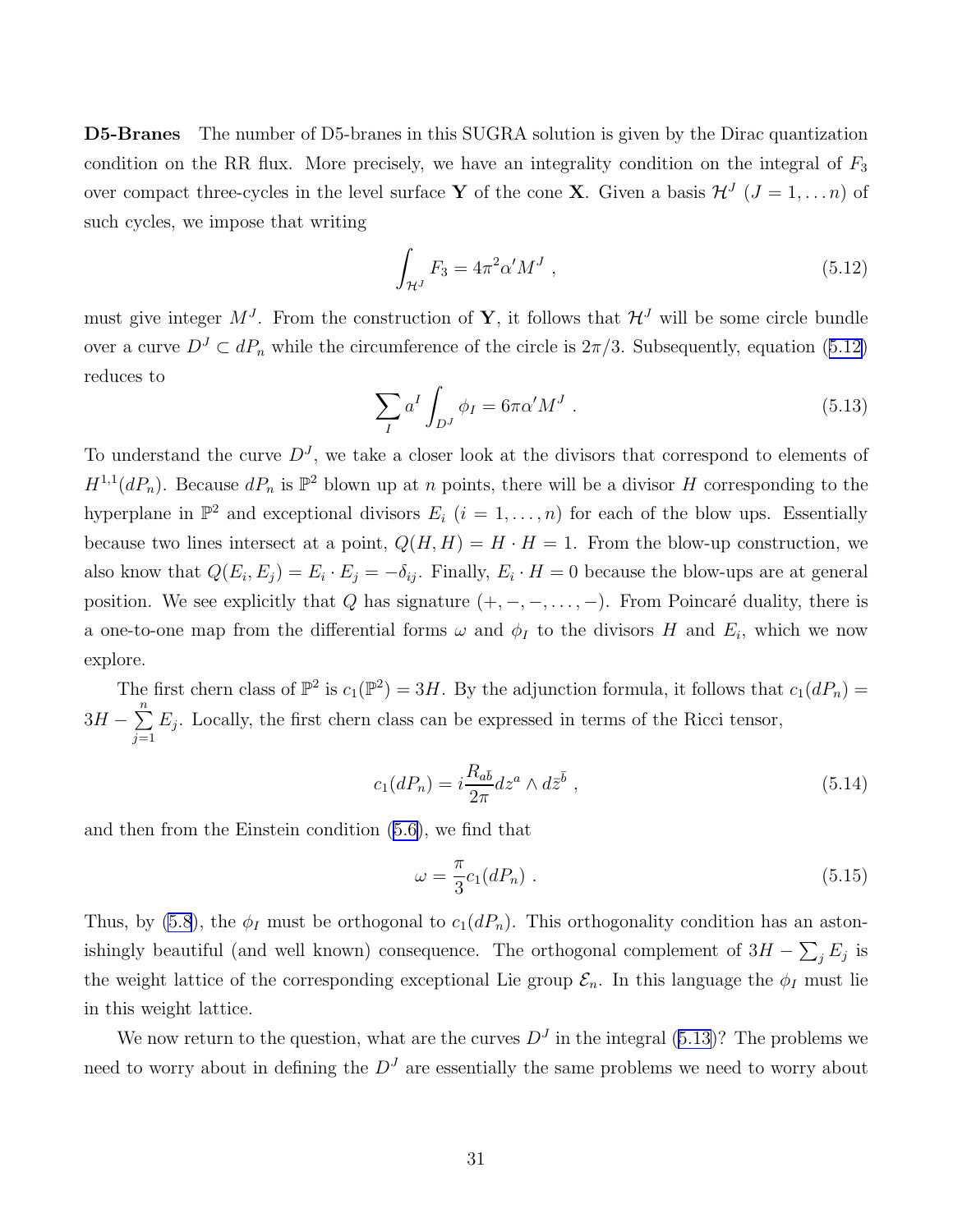<span id="page-33-0"></span>in trying to quantize the flux in a far simpler system, that of a collection of point electric charges in three dimensions. In drawing a sphere (or perhaps some shape with more complicated topology) around each charge, we want to make sure that the sphere wraps around the selected charge exactly once and no other charges.

For the  $dP_n$ , this condition translates into the requirement that

$$
\int_{D^J} \phi_I = \int_{dP_n} \phi_I \wedge c_1(D^J) = \delta_I^J . \qquad (5.16)
$$

Because  $\phi_I \wedge \omega = 0$ , only the component of  $c_1(D^J)$  orthogonal to  $c_1(dP_n)$  need be defined. Let us choose  $c_1(D^J) \wedge \omega = 0$ . To avoid surrounding charges more than once, we need to make the  $D^J$ "as small as possible". Thus we choose the  $c_1(D^J)$  to be the generators of the weight lattice. The condition (5.16) then implies that the  $\phi_I$  generate the root lattice. For example, for  $dP_3$ , we could choose  $\phi_1 = E_1 - E_2$ ,  $\phi_2 = E_2 - E_3$ , and  $\phi_3 = H - E_1 - E_2 - E_3$ . Indeed, the bilinear form [\(5.7](#page-31-0)) can be written in the basis

$$
\int_{dP_n} \phi_I \wedge \phi_J = -A_{IJ} \tag{5.17}
$$

where  $A_{IJ}$  is the Cartan matrix for the  $\mathcal{E}_n$  root lattice.

Finally, using  $(5.10)$  $(5.10)$ ,  $(5.13)$  $(5.13)$  and  $(5.16)$ , we can normalize  $F_3$  and  $H_3$ , giving us

$$
a^J = 6\pi\alpha'M^J \tag{5.18}
$$

hence the number  $M<sup>J</sup>$  of D5-branes is fixed in our SUGRA solutions. From a perturbative point of view, we can think of this SUGRA solution as arising from the back reaction of D5-branes wrapped around vanishing curves  $C_I$  of **X**, which are the Poincaré duals of the  $\phi_I$ . This follows from the definition  $dF_3 = \sum a^I d(\eta \wedge \phi_I) = \sum a^I \delta_{C_I}$ .

**D3-branes** Having discussed some detailed algebraic geometry for the  $dP_n$ , we are now ready to quantize the number  $N$  of D3-branes as well. The condition reads, using  $(5.3)$  $(5.3)$ ,

$$
\int_{\mathbf{Y}} F_5 = (4\pi^2 \alpha')^2 N , \qquad (5.19)
$$

where  $F_5 = \mathcal{F} + \star_{10} \mathcal{F}$ , and

$$
\mathcal{F} = \sum_{I,J} a^I a^J g_s \ln(r/r_0) \eta \wedge \phi_I \wedge \phi_J . \qquad (5.20)
$$

Therefore one finds, using (5.17) and (5.18),

$$
N = \frac{3}{2\pi} g_s \ln(r/r_0) \sum_{I,J} M^I A_{IJ} M^J
$$
\n(5.21)

for large r. In other words, the number of D3-branes grows logarithmically with the radius.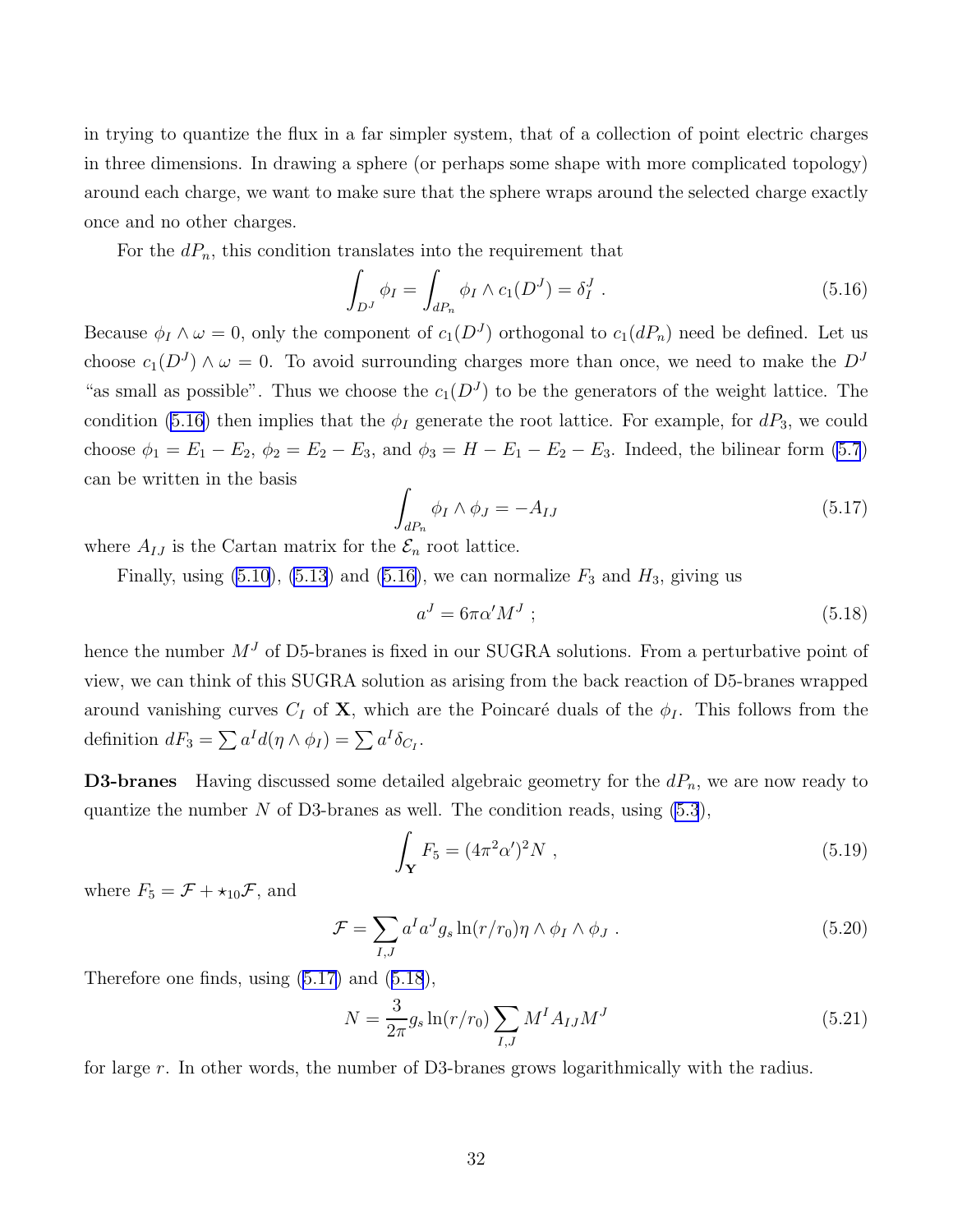<span id="page-34-0"></span>**Warp Factor** Now, recalling from [\[28](#page-42-0)] that for  $Y = dP_n$ ,

$$
\int_{\mathbf{Y}} \text{vol}(\mathbf{Y}) = \frac{\pi^3}{27} (9 - n) ,\qquad (5.22)
$$

we can use  $(5.10)$  $(5.10)$  and  $(5.4)$  $(5.4)$  to solve for the warp factor. The equation reads

$$
\left[\frac{\partial^2}{\partial r^2} + \frac{5}{r} \frac{\partial}{\partial r}\right] Z(r) = \frac{(6\pi \alpha' g_s)^2}{\text{Vol}(\mathbf{Y})} \frac{2\pi}{3r} \sum_{I,J} M^I A_{IJ} M^J.
$$
 (5.23)

This yields

$$
Z(r) = \frac{2 \cdot 3^4}{9 - n} \alpha'^2 g_s^2 \left( \frac{\ln(r/r_0)}{r^4} + \frac{1}{4r^4} \right) \sum_{I,J} M^I A_{IJ} M^J . \tag{5.24}
$$

In short, we have found the analog of the Klebanov-Tseytlin solution, a solution that is perfectly well behaved at large radius but has a curvature singularity at small radius  $Z(r_*) = 0$ . We envision that there is some similar warped deformed del Pezzo solution which resolves the singularity, just as the warped deformed conifold of the KS solution resolved the singularity of the KT solution.

#### 5.3 Gauge Couplings

In order to move towards a comparison between SUGRA and gauge theory, let us determine the gauge couplings on probe branes inserted into the geometry we have discussed above. To begin with, let us study D3-branes. Their gauge coupling is simply proportional to the string coupling,  $g_s$ , which as we have seen is constant in the self-dual  $(2,1)$  solutions. In gauge theory, this is expressed by the fact that the sum of gauge couplings ([2.14\)](#page-11-0) is independent of the scale.

We can also probe with D5-branes. Consider a D5-brane wrapped on a curve  $C_I \subset dP_n \subset Y$ at a fixed radial position r in **X**. We take  $C_I$  to be the Poincaré dual of the harmonic two-form  $\phi_I$ . As is well-known (see, e.g.,[[30](#page-42-0)]), the gauge coupling on such a brane is related to the integral of the NS 2-form around  $C_I$  by

$$
x_I = \frac{8\pi^2}{g_I^2} = -\frac{1}{2\pi\alpha' g_s} \int_{C_I} B_2.
$$
\n(5.25)

Thus, using the expression for  $B_2$  by integrating  $H_3$  from [\(5.10](#page-31-0)), as well as the value of  $a<sup>J</sup>$  from ([5.18](#page-33-0)), we find

$$
x_I = -3 \ln r \sum_{J} \int_{C_I} \phi_J M^J . \qquad (5.26)
$$

This yields for the beta function

$$
\beta_I = \frac{dx_I}{d \ln r} = -3(C_I \cdot C_J)M^J,
$$
\n(5.27)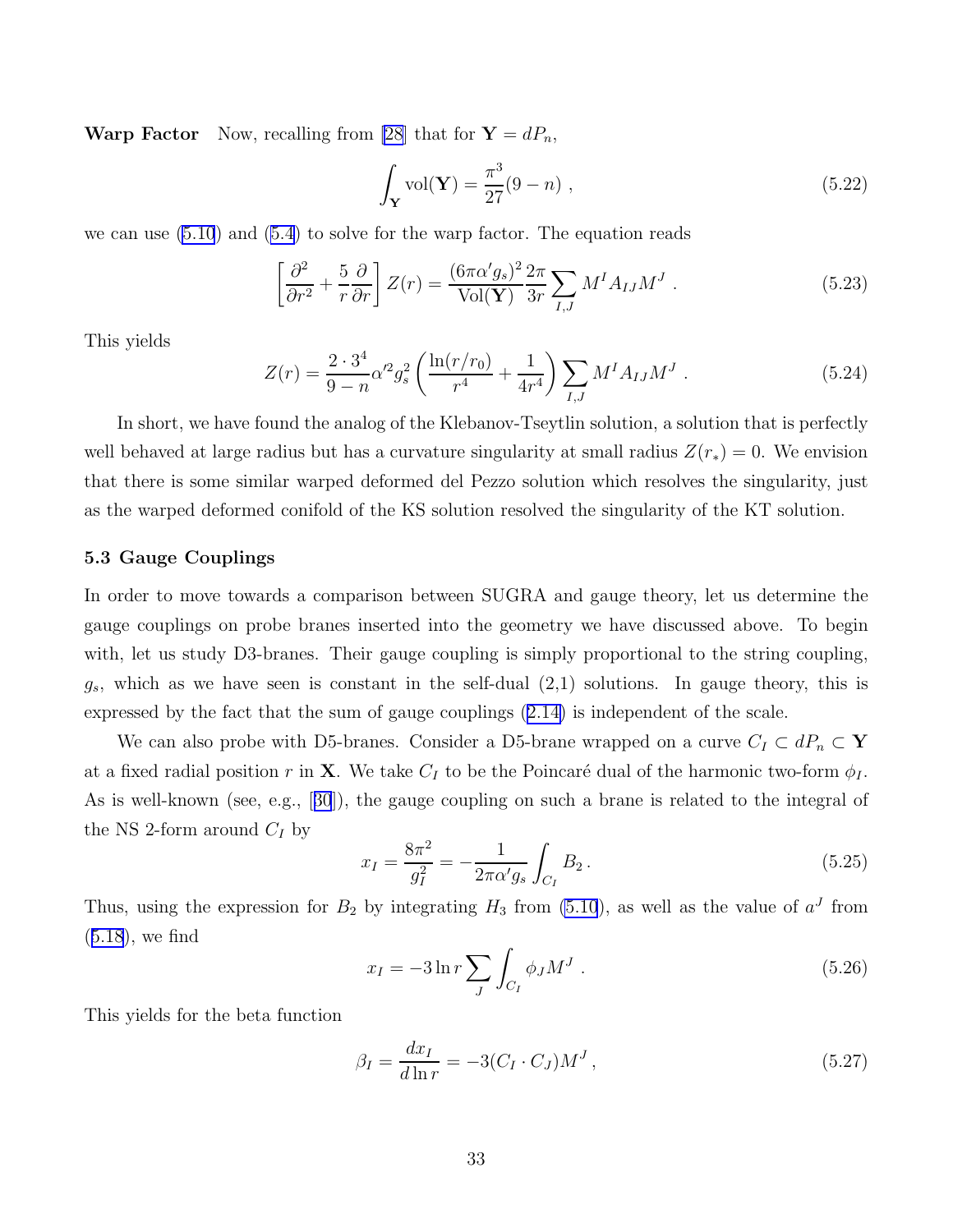<span id="page-35-0"></span>where  $C_I \cdot C_J = \int \phi_I \wedge \phi_J$  is the *intersection pairing* of two-cycles in  $dP_n$  and the sum on J is implied.

To compare this result with gauge theory, we first need to recall the fact from section [2.2](#page-7-0) that a D5 brane wrapped around  $C_I$  is associated with a certain combination of fractional branes that we have encoded in the vector  $s_I = (s_I^i)$ . Thus, the beta function  $\beta_I$  is related to the beta functions of the fractional branes via

$$
\beta_I = \sum_i s_I^i \beta_i \,,\tag{5.28}
$$

Inserting the expression for  $\beta_i$  from ([2.10\)](#page-10-0), we obtain the gauge theory expression

$$
\beta_I = 3 \sum_i s_I^i s_J^i M^J + \frac{3}{2} \sum_{ij} s_I^i \widetilde{R}_{ij} s_J^j M^J \tag{5.29}
$$

where  $\widetilde{R}$  is given in [\(2.11](#page-10-0)). Let us now use the vanishing of the beta function for the conformal theory (corresponding to putting  $d^i = r^i$  in ([2.8\)](#page-10-0) and using [\(2.10](#page-10-0))) to rewrite the first term as

$$
\sum_{i} s_{I}^{i} s_{J}^{i} = -\frac{1}{2} \sum_{ij} s_{I}^{i} s_{J}^{i} \widetilde{R}_{ij} \frac{r^{j}}{r^{i}} . \tag{5.30}
$$

Using the definition of  $\widetilde{R}_{ij}$  in ([2.11\)](#page-10-0), we find the gauge theory result

$$
\beta_I = \frac{3}{2} \sum_{ij} \widetilde{R}_{ij} (s^i_I s^j_J - s^i_I s^i_J \frac{r^j}{r^i}) M^J
$$
  
= 
$$
\frac{3}{2} \sum_{ij} f_{ij} (R_{ij} - 1) (s^i_I s^j_J + s^j_I s^i_J - s^i_I s^i_J \frac{r^j}{r^i} - s^j_I s^j_J \frac{r^i}{r^j}) M^J.
$$
 (5.31)

To finish up and relate this long-winded expression to the intersection pairing in ([5.27\)](#page-34-0), we need to rely on certain results concerning baryonic  $U(1)$  charges in quiver gauge theories related to delPezzos  $[2, 7, 12, 31]$  $[2, 7, 12, 31]$  $[2, 7, 12, 31]$  $[2, 7, 12, 31]$  $[2, 7, 12, 31]$  $[2, 7, 12, 31]$  $[2, 7, 12, 31]$  $[2, 7, 12, 31]$ . First of all, these baryonic  $U(1)$  charges are in one-to-one correspondence with possible non-conformal deformations. In formulas, one can write all baryonic  $U(1)$  charges  $Q_I$ as a sum

$$
Q_I = \sum_i q_I^i Q_i \tag{5.32}
$$

where  $Q_i$  is a charge associated with the nodes of the quiver and is equal to  $+1$  for incoming arrows and −1 for outgoing arrows. In other words,

$$
Q_I(X_{ij}) = q_I^j - q_I^i \t\t(5.33)
$$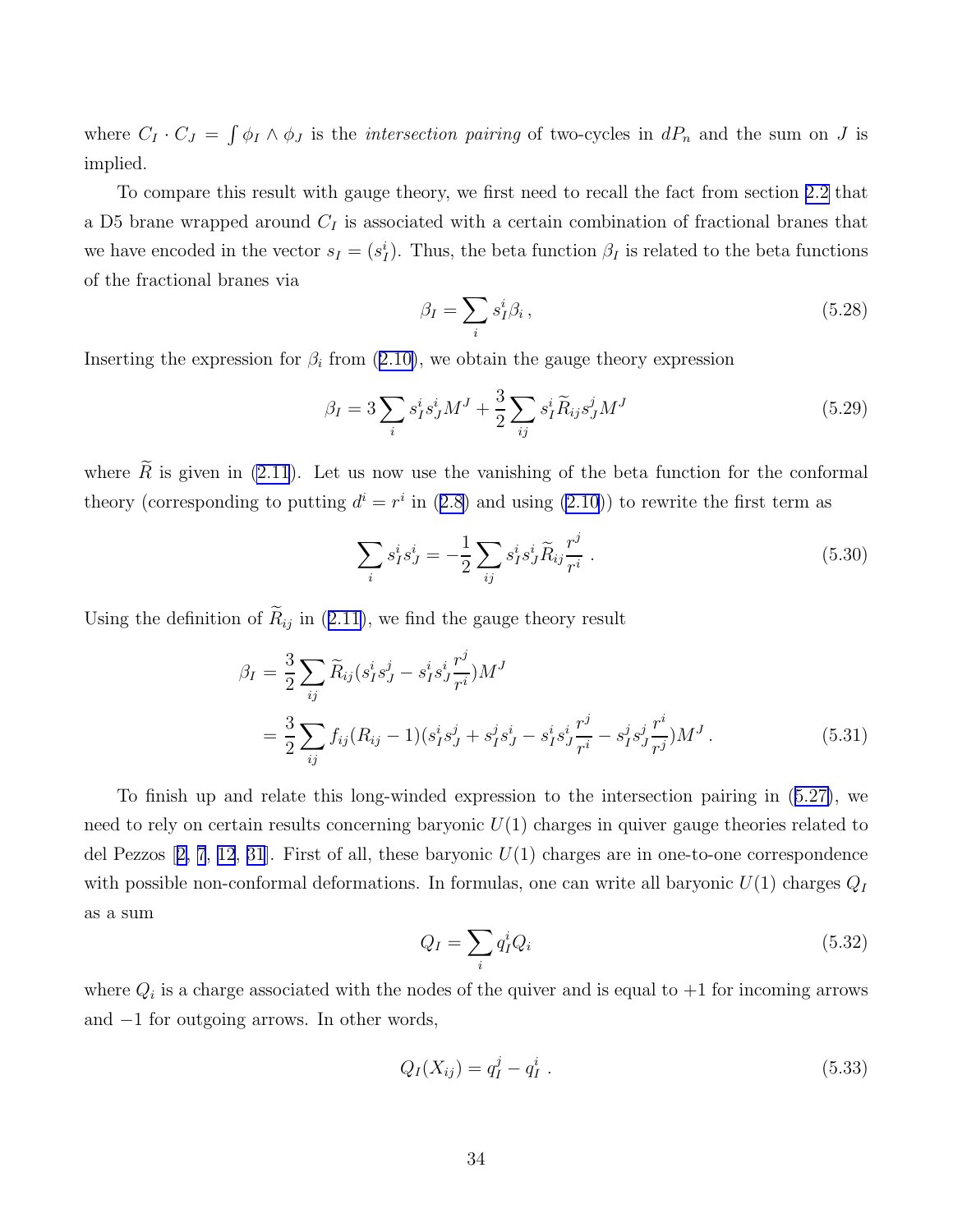<span id="page-36-0"></span>For purposes of anomaly cancellation, these charges are related to the null vectors  $s_I^i$  of  $\mathcal{I} = S - S^t$ via [\[7](#page-41-0), [12](#page-41-0)]

$$
q_I^i r^i = s_I^i. \tag{5.34}
$$

It was then shown in [\[12\]](#page-41-0) that the baryonic  $U(1)$  charges  $Q_I$  are also in one-to-one correspondence with curves  $C_I$  in the del Pezzo orthogonal to the Kähler class. Moreover, it was shown in [\[12\]](#page-41-0) that one could identify the intersection product of the curves  $C_I$  as the cubic anomaly associated with the baryonic charges  $Q_I$ ,

$$
C_I \cdot C_J = \frac{1}{2} \text{tr} R Q_I Q_J . \qquad (5.35)
$$

Now let us relate this cubic anomaly to the beta functions.

$$
(\text{tr} RQ_I Q_J) M^J = M^J \sum_{i,j} f_{ij} (R_{ij} - 1) Q_I (X_{ij}) Q_J (X_{ij}) r^i r^j
$$
  
= 
$$
M^J \sum_{i,j} f_{ij} (R_{ij} - 1) (q_I^j - q_I^i) (q_J^j - q_J^i) r^i r^j
$$
  
= 
$$
-M^J \sum_{i,j} f_{ij} (R_{ij} - 1) (s_I^i s_J^j + s_I^j s_J^i - s_I^i s_J^i \frac{r^j}{r^i} - s_I^j s_J^j \frac{r^i}{r^j}) = -\frac{2}{3} \beta_I.
$$

This expression, upon substituting into the SuGRA result ([5.27\)](#page-34-0) gives the gauge theory result for the beta function in ([5.31](#page-35-0)), whereby giving us the link we needed.

#### 5.4 Discussion

On the one hand it is impressive that we can write down such a complicated supergravity solution that encodes interesting field theoretic behavior without knowing the precise metric on the del Pezzos. On the other, it is a little disappointing that we have found no smoking gun for the existence of duality walls from the supergravity perspective.

Let us consider the implications of this KT-like solution for del Pezzos. Such a solution indicates that the dual del Pezzo field theory should behave like the KS field theory. In other words, one expects a sequence of Seiberg dualities where as we move into the UV, the number of D3-branes gradually increases, the number of D5-branes remains fixed, and no duality wall is reached. We have seen such behavior for some of the phases of the del Pezzos. For example, the Model A/Model Bflow of  $[5]$  $[5]$  and the  $dP_1$  flow considered here exhibit such behavior. We expect that such flows can probably be constructed for all del Pezzos.

Our supergravity solutions severely constrain possible  $\mathcal{O}(M/N)$  corrections to the R-charges for KS type flows. In particular, both on the field theory side and on the supergravity side, we saw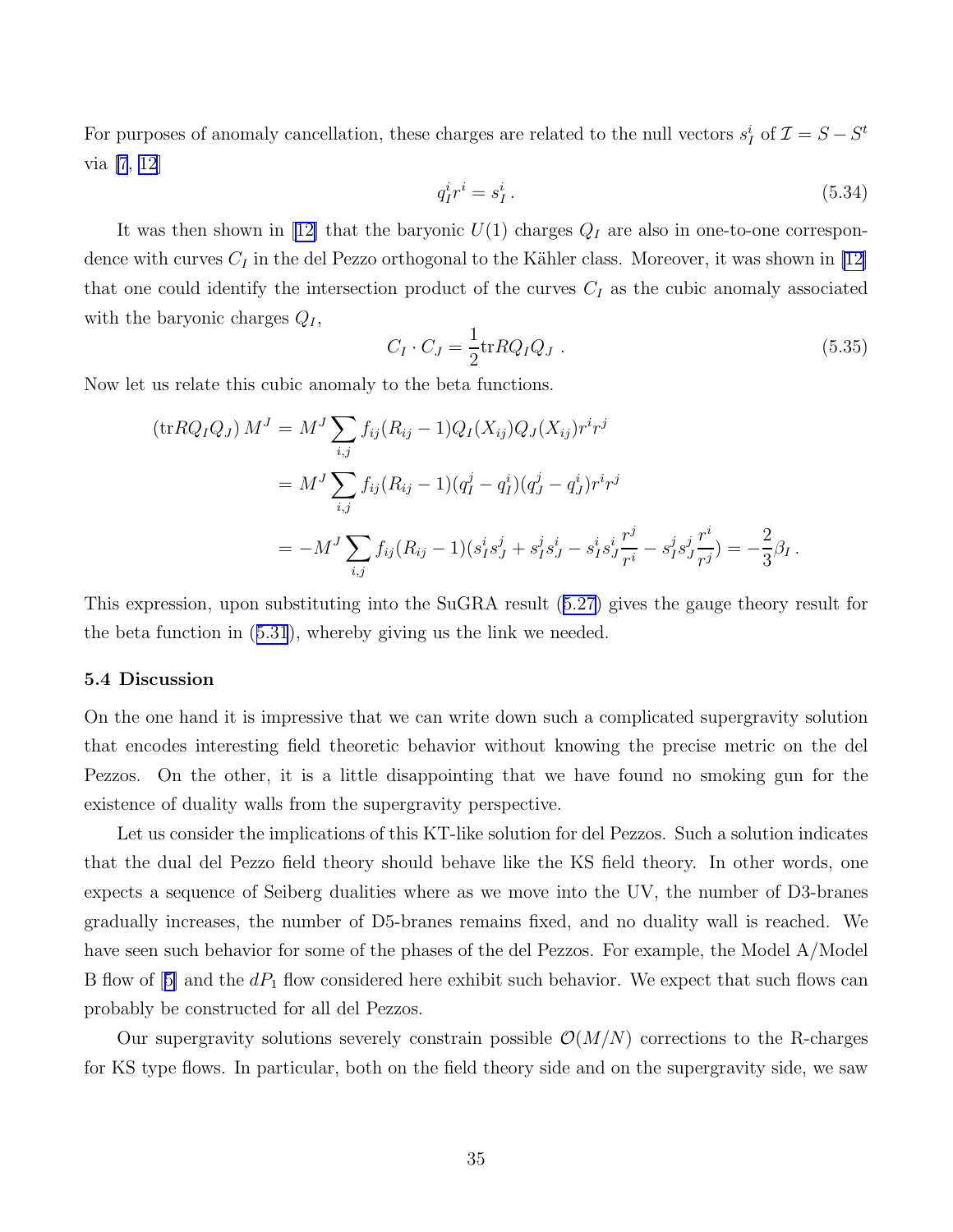that the sum of the beta functions ([2.14](#page-11-0)) must vanish. Additionally, we calculated the  $n \beta_I$  for  $dP_n$ both in field theory and in supergravity and saw that the two expressions agreed. In total, we have  $n+1$  constraints on  $n+3$  beta functions. Thus, any corrections to the beta functions for KS flows must lie in the remaining two dimensional vector space. (Note that for the original KT solution for the conifold, the two constraints are enough eliminate any possible corrections to the two beta functions.)

We have also seen behavior vastly different from KS type cascades. For example, for the  $F_0$ surface, we saw duality walls. Note also in this flow that the number of D3-branes does not increase but is pinned by nodes three and four. Presumably there is some other supergravity solution which describes this flow. One way of constructing a more general type of supergravity solution would be to try to construct  $F_3$  with a dependence on dr or to start with a non-conical metric on **X**.

# Acknowledgements

We would like to thank Jerome Gauntlett, Ami Hanany, Aki Hashimoto, James McKernan, Rob Myers, Joe Polchinski, Mark Stern and Cumrum Vafa for useful discussions. This research is funded in part by the CTP and the LNS of MIT and by the department of Physics at UPenn. The research of S. F. was supported in part by U.S. DOE Grant #DE-FC02-94ER40818. The research of Y.- H. H. was supported in part by U.S. DOE Grant #DE-FG02-95ER40893 as well as an NSF Focused Research Grant DMS0139799 for "The Geometry of Superstrings". The research of C. H. and J. W. was supported in part by the NSF under Grant No. PHY99-07949.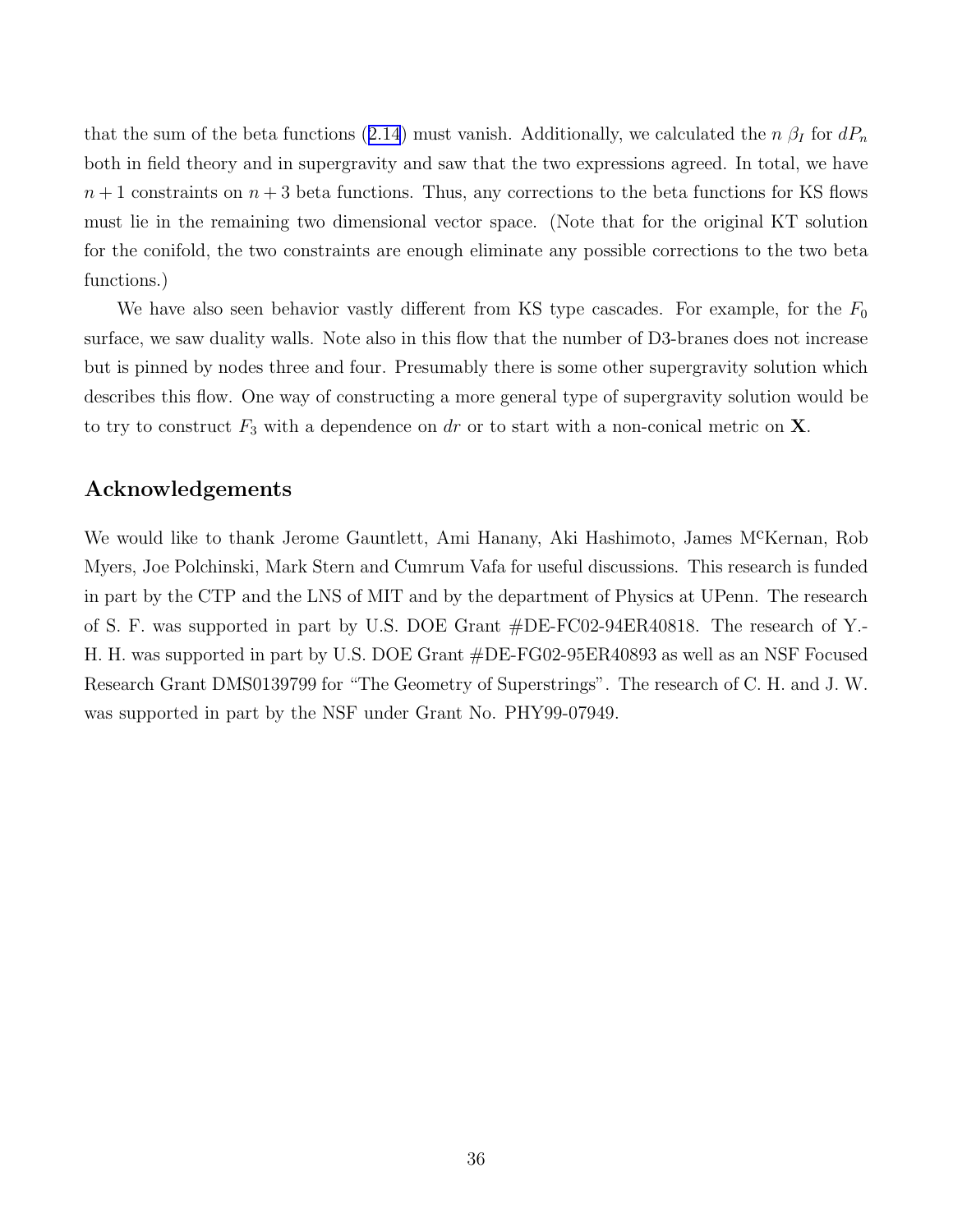#### <span id="page-38-0"></span>A. Seiberg Duality and the Beta Function

We show how to demonstrate that after Seiberg duality on node  $i$  of a four-node, well split quiver, thevalue of  $\beta_i$  changes sign. The proof makes extensive use of results from [[11](#page-41-0)].

Any well split, four-node quiver can be represented by the matrix,

$$
S = \begin{pmatrix} 1 & a & b & c \\ 0 & 1 & d & e \\ 0 & 0 & 1 & f \\ 0 & 0 & 0 & 1 \end{pmatrix}
$$
 (A.1)

where all the entries are integers,  $b \geq 0$ ,  $c \geq 0$ , and a, d, e, and f are non-positive [\[11\]](#page-41-0). Note that one may have to cyclically permute the ordering of the nodes to satisfy these sign requirements. In [\[11](#page-41-0)] such a quiver was called  $Ai$ . The cyclic permutations were labelled  $Aii$ ,  $Aiii$ , and  $Aiv$ . The conditions that S be rank two and that Tr  $SS^{-T} = 4$  put the following two constraints on the matrix entries:

$$
cd - be + af = 0 \tag{A.2}
$$

and

$$
a^2 + b^2 + c^2 + d^2 + e^2 + f^2 - abd - ace - bcf - def + acdf = 0.
$$
 (A.3)

In order to compute the beta functions, we also need expressions for the ranks of the gauge groups at the conformal point. Again from[[11](#page-41-0)], we find that

$$
8r_1^2 = d^2 + e^2 + f^2 - def , \quad 8r_2^2 = b^2 + c^2 + f^2 - bcf ,
$$
  
\n
$$
8r_3^2 = a^2 + c^2 + e^2 - ace , \quad 8r_4^2 = a^2 + b^2 + d^2 - abd ,
$$
  
\n
$$
8r_1r_2 = cdf - bd - ce , \quad 8r_1r_3 = ad - cf , \quad 8r_1r_4 = ae + bf - adf ,
$$
  
\n
$$
8r_2r_3 = acf - ab - ef , \quad 8r_2r_4 = -ac + fd , \quad 8r_3r_4 = acd - de - bc .
$$
 (A.4)

Note that these values of the  $r_i$  are independent of the signs of the entries of S.

Finally, we need to know how many D5-branes are present.  $S - S<sup>T</sup>$  has only a two dimensional kernel. We know that  $r$  is one element of the kernel. From  $(A.2)$ , we can read off another, linearly independent element  $s = (0, f, -e, d)$ . The vectors s and r span the kernel, and we will assume we have one D5-brane,  $M = 1$ , of the type s.

We now have enough to compute the beta functions using ([2.9](#page-10-0)) and [\(2.10](#page-10-0)). The expressions are messy, and we will not reproduce them here.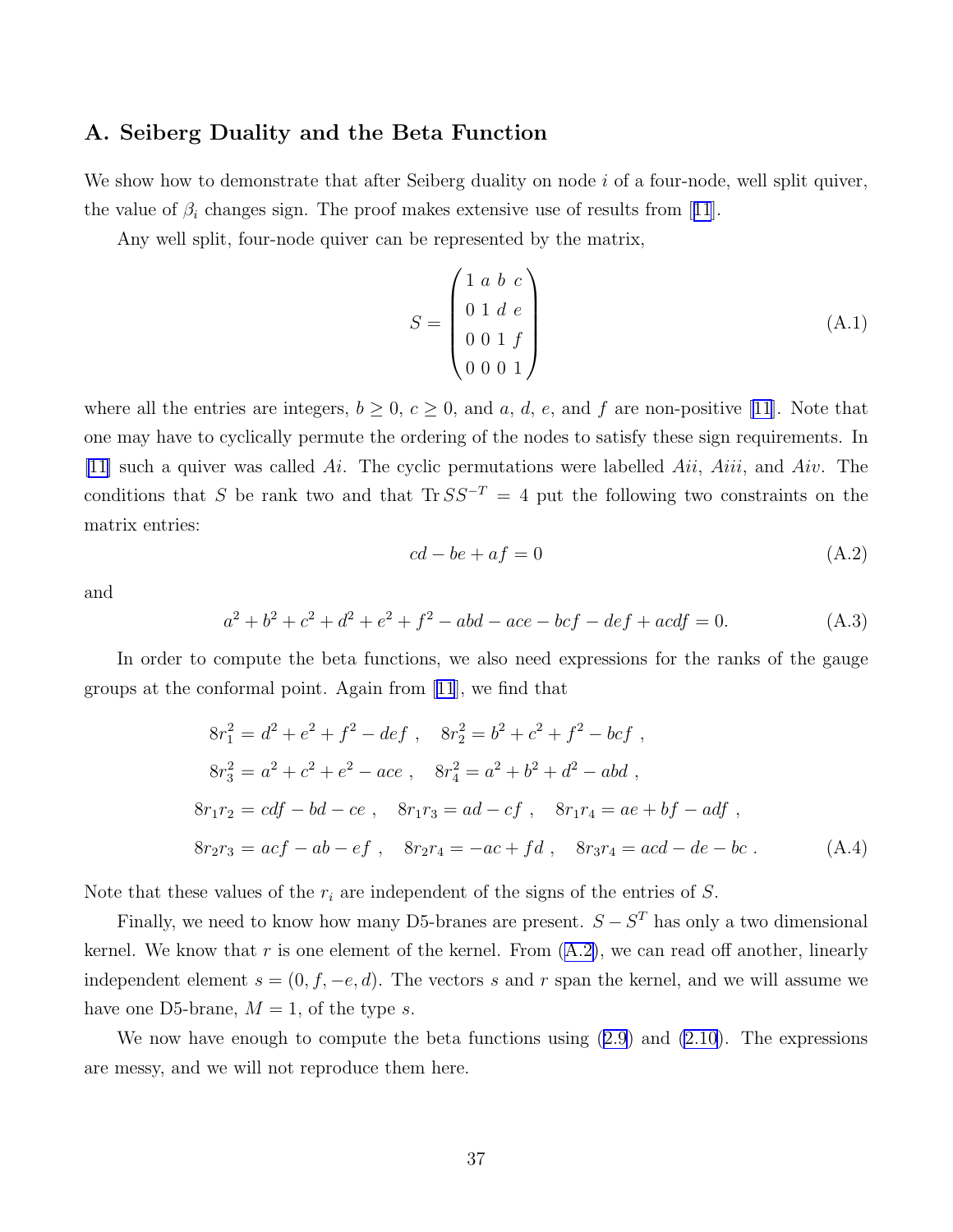To verify that the  $\beta_i$  flips sign after Seiberg duality on node i, we have to see what happens to our quiver after duality on nodes 1, 2, 3, and 4.

Node 1 After Seiberg duality on node 1, the resulting quiver can be described by the matrix

$$
S_1 = \begin{pmatrix} 1 & a & d - ab & e - ac \\ 0 & 1 & -b & -c \\ 0 & 0 & 1 & f \\ 0 & 0 & 0 & 1 \end{pmatrix}
$$
 (A.5)

and the vector s is transformed into  $s' = (f, -af, -e, d)$ . The  $r_i$  are still given by ([A.4\)](#page-38-0) but with the appropriate substitutions indicated by  $S_1$ .

Note that Seiberg duality changes the ordering of the nodes. After duality, node 1 becomes node 2. Thus, we checked using a computer algebra package and the relations ([A.2](#page-38-0)) and ([A.3](#page-38-0)) that  $\beta_1 + \beta_2' = 0.$ 

Node 2 After Seiberg duality on node 2, the resulting quiver can be described by the matrix

$$
S_2 = \begin{pmatrix} 1 & a & -d & -e \\ 0 & 1 & b - ad & c - ea \\ 0 & 0 & 1 & f \\ 0 & 0 & 0 & 1 \end{pmatrix}
$$
 (A.6)

and the vector s is transformed into  $s' = (-f, 0, -e, d)$ .

After duality, node 2 becomes node 1. Thus, we checked that  $\beta_2 + \beta_1' = 0$ .

Node 3 After Seiberg duality on node 3, the resulting quiver can be described by the matrix

$$
S_3 = \begin{pmatrix} 1 - b & a - bd & c \\ 0 & 1 & d & -f \\ 0 & 0 & 1 & e - fd \\ 0 & 0 & 0 & 1 \end{pmatrix}
$$
 (A.7)

and the vector s is transformed into  $s' = (0, e - df, f, d)$ .

After duality, node 3 becomes node 2. Thus, we checked that  $\beta_3 + \beta_2' = 0$ .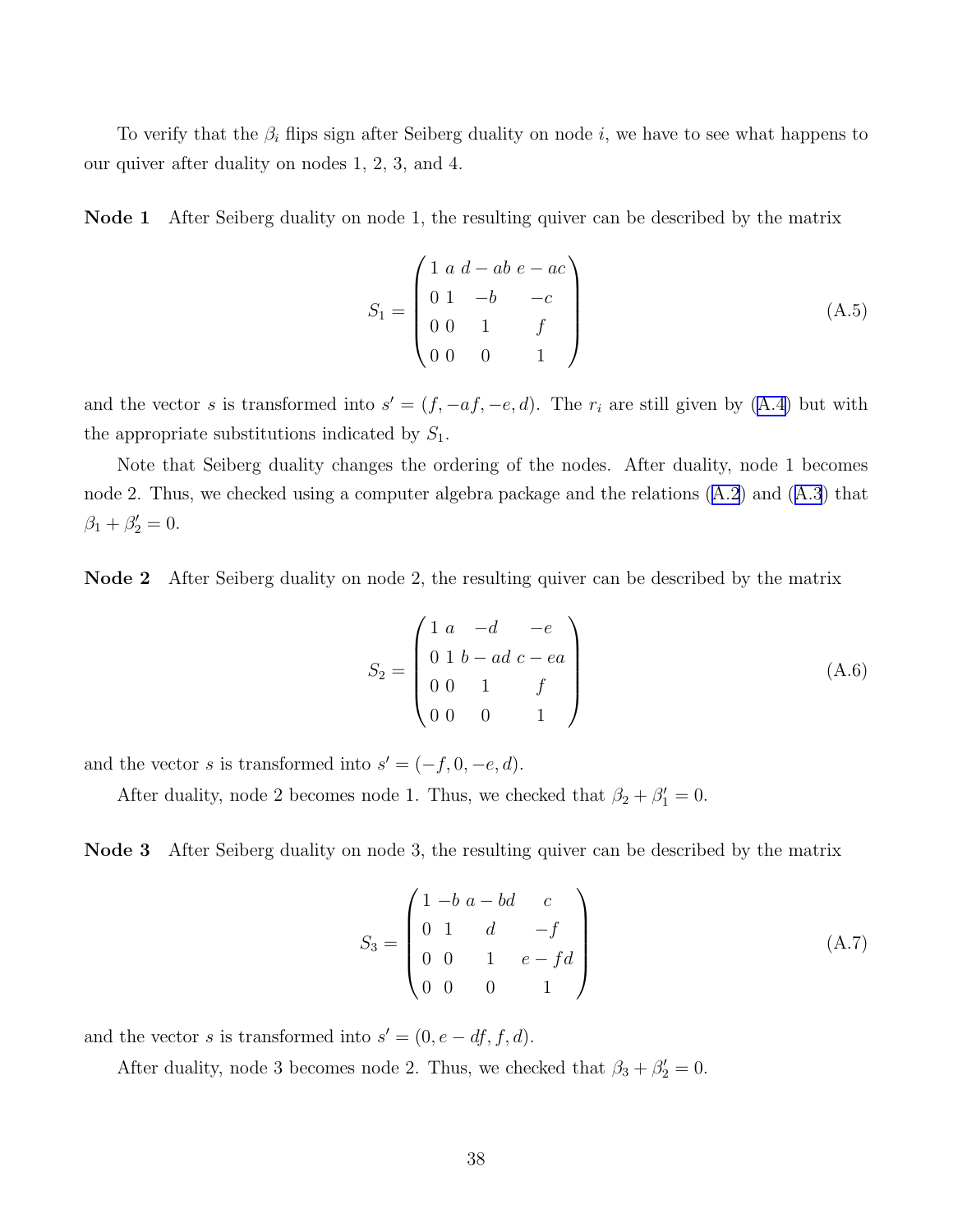<span id="page-40-0"></span>Node 4 After Seiberg duality on node 4, the resulting quiver can be described by the matrix

$$
S_4 = \begin{pmatrix} 1 & e & f & c \\ 0 & 1 & d & -a + ce \\ 0 & 0 & 1 & -b + cf \\ 0 & 0 & 0 & 1 \end{pmatrix}
$$
 (A.8)

and the vector s is transformed into  $s' = (-d, f, -e, 0)$ .

After duality, node 4 becomes node 1. Thus, we checked that  $\beta_4 + \beta_1' = 0$ .

## References

[1] A. E. Lawrence, N. Nekrasov and C. Vafa, "On conformal field theories in four dimensions," Nucl. Phys. B 533, 199 (1998) [arXiv:hep-th/9803015].

S. Kachru and E. Silverstein, "4d conformal theories and strings on orbifolds," Phys. Rev. Lett. 80, 4855 (1998) [arXiv:hep-th/9802183].

A. Kehagias, "New type IIB vacua and their F-theory interpretation," Phys. Lett. B 435, 337 (1998) [arXiv:hep-th/9805131].

B. S. Acharya, J. M. Figueroa-O'Farrill, C. M. Hull and B. Spence, "Branes at conical singularities and holography," Adv. Theor. Math. Phys. 2, 1249 (1999) [arXiv:hep-th/9808014].

I. R. Klebanov and E. Witten, "Superconformal field theory on threebranes at a Calabi-Yau singularity," Nucl. Phys. B 536, 199 (1998) [arXiv:hep-th/9807080].

- [2] D. R. Morrison and M. R. Plesser, "Non-spherical horizons. I," Adv. Theor. Math. Phys. 3, 1 (1999) [arXiv:hep-th/9810201].
- [3] I. R. Klebanov and M. Strassler "Supergravity and a confining gauge theory: Duality cascades and chiSB-resolution of naked singularities," JHEP 0008, 052 (2000) [arXiv:hep-th/0007191].
- [4] A. Hanany and J. Walcher, "On duality walls in string theory," JHEP 0306, 055 (2003) [arXiv:hepth/0301231].
- [5] S. Franco, A. Hanany, Y. H. He and P. Kazakopoulos, "Duality walls, duality trees and fractional branes," arXiv:hep-th/0306092. S. Franco, A. Hanany and Y. H. He, "A trio of dualities: Walls, trees and cascades," arXiv:hepth/0312222.
- [6] K. Intriligator and B. Wecht, "The exact superconformal R-symmetry maximizes a," Nucl. Phys. B 667, 183 (2003) [arXiv:hep-th/0304128].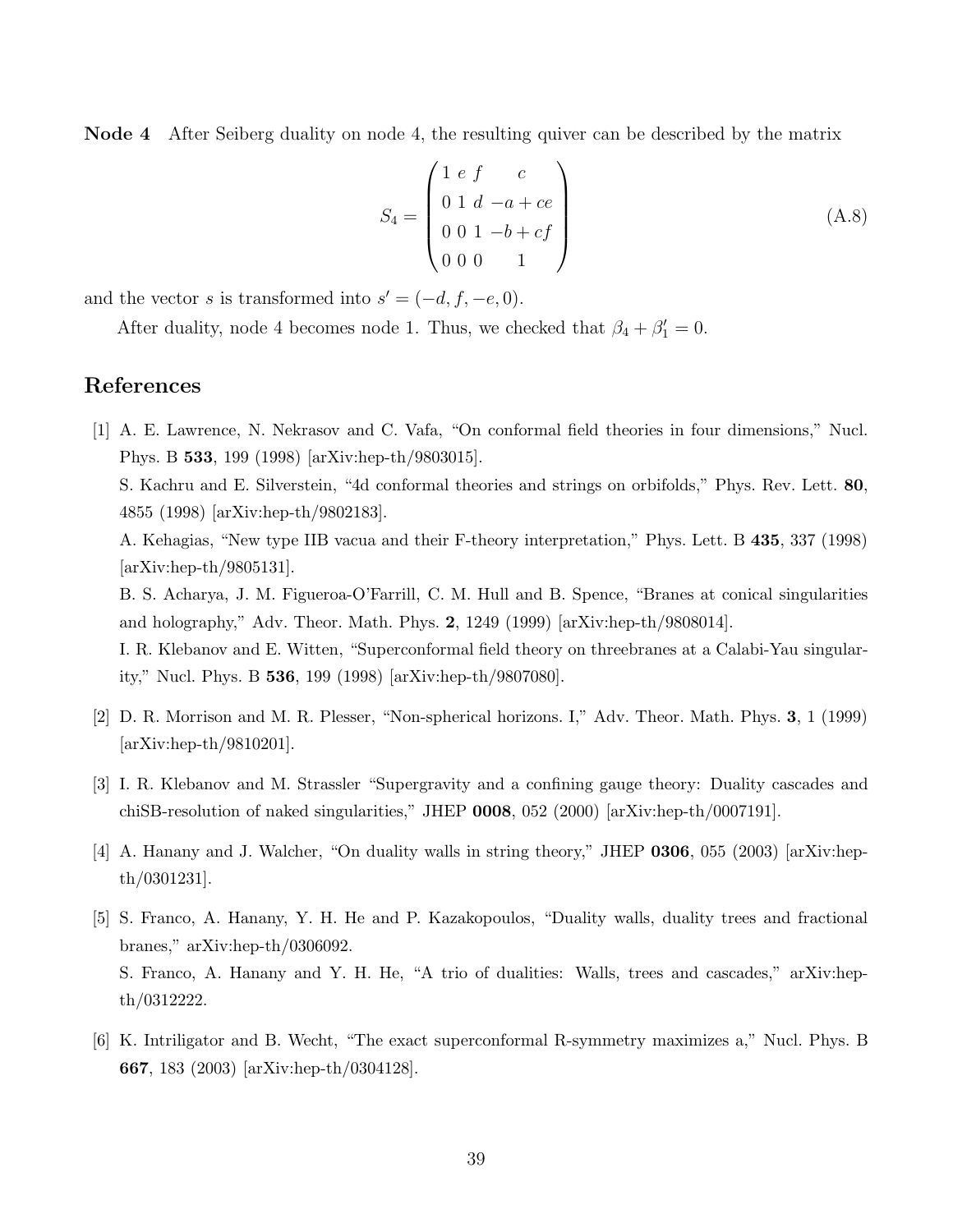- <span id="page-41-0"></span>[7] K. Intriligator and B. Wecht, "Baryon charges in 4D superconformal field theories and their AdS duals," arXiv:hep-th/0305046.
- [8] B. Fiol, "Duality cascades and duality walls," JHEP 0207, 058 (2002) [arXiv:hep-th/0205155].
- [9] M. J. Strassler, "Duality in Supersymmetric Field Theory and an Application to Real Particle Physics," Talk given at International Workshop on Perspectives of Strong Coupling Gauge Theories (SCGT 96), Nagoya, Japan. Available at<http://www.eken.phys.nagoya-u.ac.jp/Scgt/proc/>.
- [10] F. Cachazo, B. Fiol, K. A. Intriligator, S. Katz and C. Vafa, "A geometric unification of dualities," Nucl. Phys. B 628, 3 (2002) [arXiv:hep-th/0110028].
- [11] C. P. Herzog "Exceptional Collections and del Pezzo Gauge Theories," arXiv:hep-th/0310262.
- [12] C. P. Herzog and J. Walcher, "Dibaryons from exceptional collections," JHEP 0309, 060 (2003) [arXiv:hep-th/0306298].
- [13] A. Morozov and A. J. Niemi, "Can renormalization group flow end in a big mess?," Nucl. Phys. B 666, 311 (2003) [arXiv:hep-th/0304178]. A. Leclair, J. M. Roman and G. Sierra, "Russian doll renormalization group, Kosterlitz-Thouless flows, and the cyclic sine-Gordon model," Nucl. Phys. B 675, 584 (2003) [arXiv:hep-th/0301042].
- [14] M. Graña and J. Polchinski, "Supersymmetric Three-Form Flux Perturbations on  $AdS_5$ ," Phys. Rev. D 63, 026001 (2001)[arXiv:hep-th/0009211].
- [15] I. R. Klebanov and A. A. Tseytlin, "Gravity duals of supersymmetric  $SU(N) \times SU(N+M)$  gauge theories,"Nucl. Phys. B 578, 123 (2000)[arXiv:hep-th/0002159].
- [16] V. A. Novikov, M. A. Shifman, A. I. Vainshtein and V. I. Zakharov, "Exact Gell-Mann-Low Function Of Supersymmetric Yang-Mills Theories From Instanton Calculus," Nucl. Phys. B 229, 381 (1983).
- [17] C. Beasley, B. R. Greene, C. I. Lazaroiu and M. R. Plesser, "D3-branes on partial resolutions of abelian quotient singularities of Calabi-Yau threefolds," Nucl. Phys. B 566, 599 (2000) [arXiv:hepth/9907186].
- [18] B. Feng, A. Hanany and Y. H. He, "D-brane gauge theories from toric singularities and toric duality," Nucl. Phys. B 595, 165 (2001) [arXiv:hep-th/0003085]. B. Feng, A. Hanany and Y. H. He, "Phase structure of D-brane gauge theories and toric duality," JHEP 0108, 040 (2001) [arXiv:hep-th/0104259]. B. Feng, S. Franco, A. Hanany and Y. H. He, "Unhiggsing the del Pezzo," JHEP 0308, 058 (2003) [arXiv:hep-th/0209228].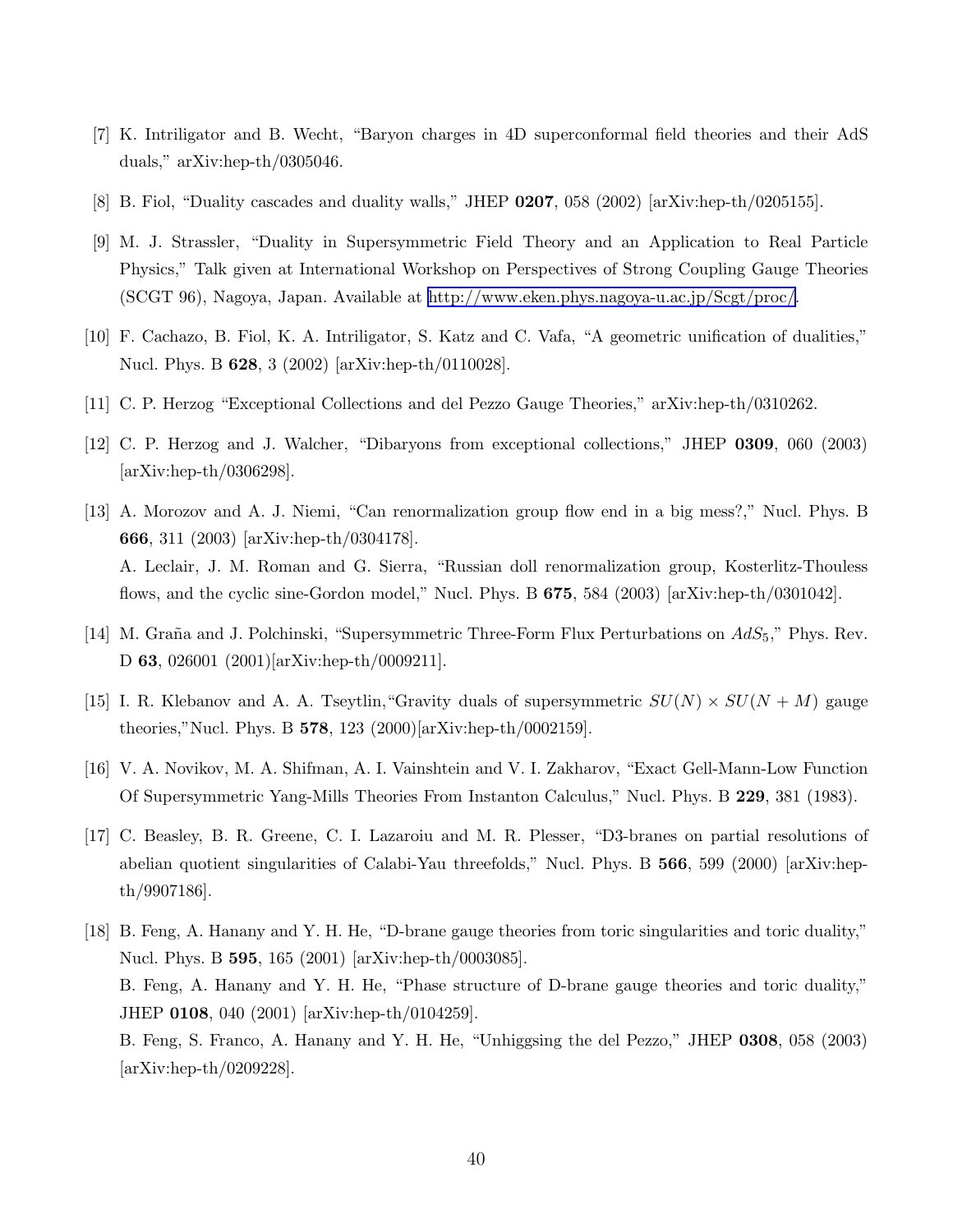- <span id="page-42-0"></span>[19] B. Feng, A. Hanany, Y. H. He and A. M. Uranga, "Toric duality as Seiberg duality and brane diamonds," JHEP 0112, 035 (2001) [arXiv:hep-th/0109063]. B. Feng, S. Franco, A. Hanany and Y. H. He, "Symmetries of toric duality," JHEP 0212, 076 (2002)  $[\arXiv:hep-th/0205144].$
- [20] S. Franco and A. Hanany, "Geometric dualities in 4d field theories and their 5d interpretation," JHEP 0304, 043 (2003) [arXiv:hep-th/0207006]. S. Franco and A. Hanany, "Toric duality, Seiberg duality and Picard-Lefschetz transformations," Fortsch. Phys. 51, 738 (2003) [arXiv:hep-th/0212299].
- [21] B. Feng, A. Hanany, Y. H. He and A. Iqbal, "Quiver theories, soliton spectra and Picard-Lefschetz transformations," JHEP 0302, 056 (2003) [arXiv:hep-th/0206152].
- [22] D. Anselmi, J. Erlich, D. Z. Freedman and A. A. Johansen, "Positivity constraints on anomalies in supersymmetric gauge theories," Phys. Rev. D 57, 7570 (1998) [arXiv:hep-th/9711035]. D. Anselmi, D. Z. Freedman, M. T. Grisaru and A. A. Johansen, "Nonperturbative formulas for central functions of supersymmetric gauge theories," Nucl. Phys. B 526, 543 (1998) [arXiv:hep-th/9708042].
- [23] K. Becker and M. Becker, "M-Theory on Eight-Manifolds," Nucl. Phys. B 477, 155 (1996) [arXiv:hepth/9605053].
- [24] S. Gukov, C. Vafa and E. Witten, "CFT's from Calabi-Yau four-folds," Nucl. Phys. B 584, 69 (2000) [Erratum-ibid. B 608, 477 (2001)] [arXiv:hep-th/9906070].
- [25] K. Dasgupta, G. Rajesh and S. Sethi, "M theory, orientifolds and G-flux," JHEP 9908, 023 (1999) [arXiv:hep-th/9908088].
- [26] S. S. Gubser, "Supersymmetry and F-theory realization of the deformed conifold with three-form flux," arXiv:hep-th/0010010.
- [27] G. Tian, "Kaehler-Einstein metrics with positive scalar curvature," Inv. Math., 137, 1 (1997).
- [28] A. Bergman and C. P. Herzog, "The volume of some non-spherical horizons and the AdS/CFT correspondence,"JHEP 0201, 030 (2002)[arXiv:hep-th/0108020].
- [29] D. Berenstein, C. P. Herzog, and I. R. Klebanov, "Baryon spectra and AdS/CFT correspondence,"JHEP 0206, 047 (2002)[arXiv:hep-th/0202150].
- [30] C. P. Herzog, I. R. Klebanov and P. Ouyang, "Remarks on the warped deformed conifold," arXiv:hepth/0108101.